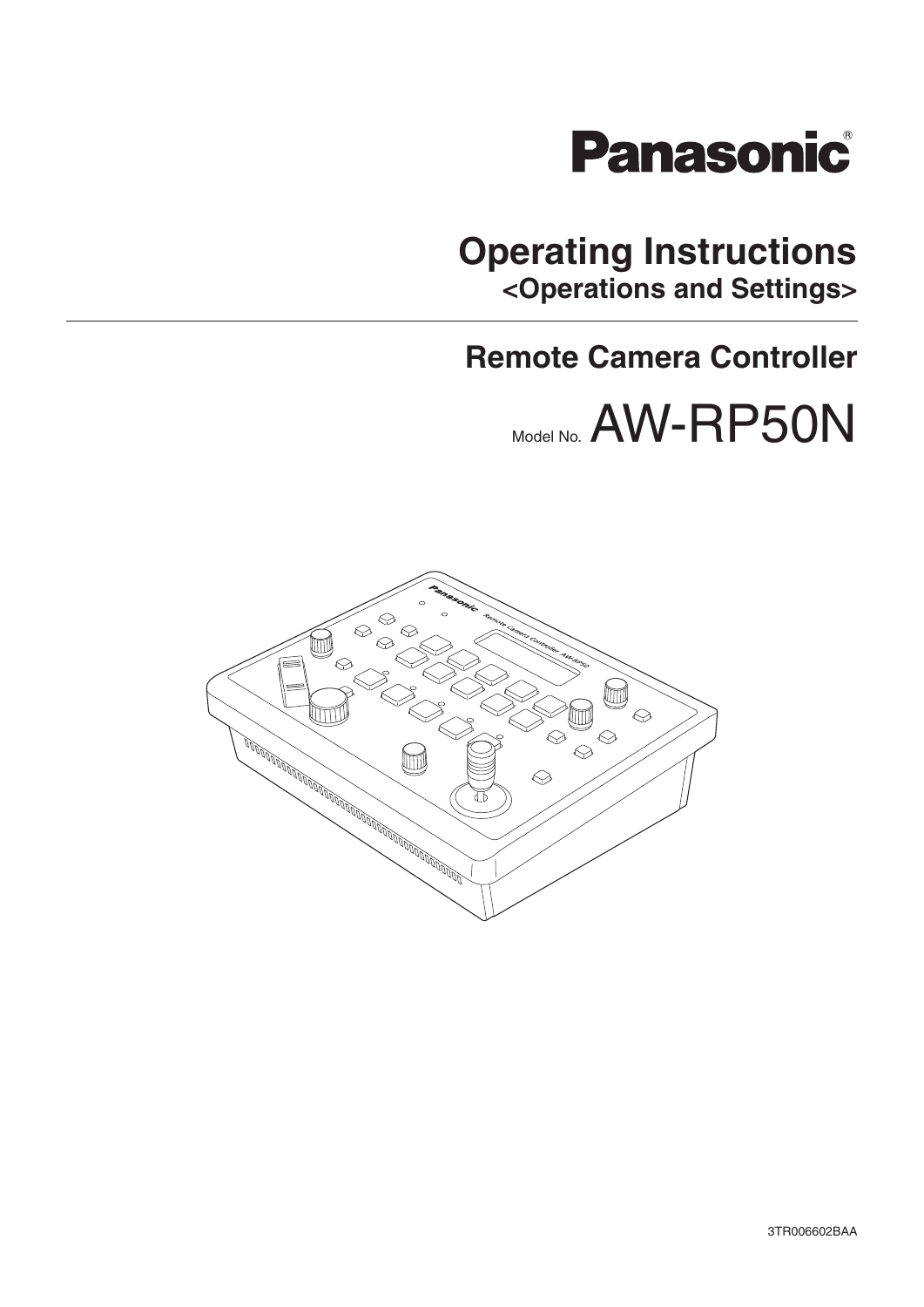# *Contents*

| How to turn the power of the remote cameras on  |
|-------------------------------------------------|
| Setting and operating the preset memories  6    |
|                                                 |
|                                                 |
|                                                 |
| Selecting the settings for a selected remote    |
|                                                 |
|                                                 |
|                                                 |
|                                                 |
|                                                 |
|                                                 |
|                                                 |
|                                                 |
|                                                 |
|                                                 |
| Operating the menu items of the selected remote |
|                                                 |
|                                                 |

| Setting the speed at which to move to the position set by the  |  |
|----------------------------------------------------------------|--|
| Setting the operations to be performed when a preset operation |  |
| Returning the remote cameras to their home position 21         |  |
| Adjusting the panning, tilting, zooming and focusing speed21   |  |
| Setting the movement range of the remote camera                |  |
| Controlling the peripheral devices connected to the remote     |  |
|                                                                |  |
| Exercising external control over the preset memory data 25     |  |
|                                                                |  |
|                                                                |  |
|                                                                |  |
|                                                                |  |
|                                                                |  |
|                                                                |  |
| Setting the functions when the unit is linked with             |  |
|                                                                |  |
|                                                                |  |
|                                                                |  |
| Setting for the information to be displayed on the OSD 33      |  |
| Checking the equipment alarm information 35                    |  |
| Returning the unit to its factory status  36                   |  |
| Control interface for external devices  37                     |  |
|                                                                |  |
|                                                                |  |
|                                                                |  |
|                                                                |  |
|                                                                |  |

### **How the model's Operating Instructions manuals are configured**

- The manual of this Remote Camera Controller (hereafter, "the unit") is divided into two manuals: one is the <Operations and Settings> (this manual in the CD-ROM), and the other is the <Basics>. Before installing the unit, be sure to read the <Basics> to ensure that the unit is installed correctly.
- For the purposes of this manual, the model numbers of the units are given as listed in the table below.

| Model number of<br>unit | <b>Model number</b><br>given in manual | Model number of<br>unit | Model number<br>given in manual | Model number of<br>unit | <b>Model number</b><br>given in manual |
|-------------------------|----------------------------------------|-------------------------|---------------------------------|-------------------------|----------------------------------------|
| AW-HS50N                | <b>AW-HS50</b>                         | AW-E650P                | AW-E650                         | AW-PH650N               | AW-PH650                               |
| AW-HE50HN               | AW-HE50                                | <b>AW-E750P</b>         | AW-E750                         | <b>AW-IF400G</b>        | AW-IF400                               |
| AW-HE50SN               | AW-HE50                                | <b>AW-E860N</b>         | AW-E860                         | AK-HC1500G              | AK-HC1500                              |
| AW-HE100N               | <b>AW-HE100</b>                        | AW-PH360N               | AW-PH360                        | AK-HC1800G              | AK-HC1800                              |
| AW-HE870N               | AW-HE870                               | AW-PH400P               | AW-PH400                        |                         |                                        |
| AW-E350P                | AW-E350                                | <b>AW-PH405N</b>        | <b>AW-PH405</b>                 |                         |                                        |

 In these instructions, the phrases "pan-tilt head and camera combination" and "camera integrated with a pan-tilt head" are both referred to collectively as **"remote camera"** except in places where specific equipment is mentioned.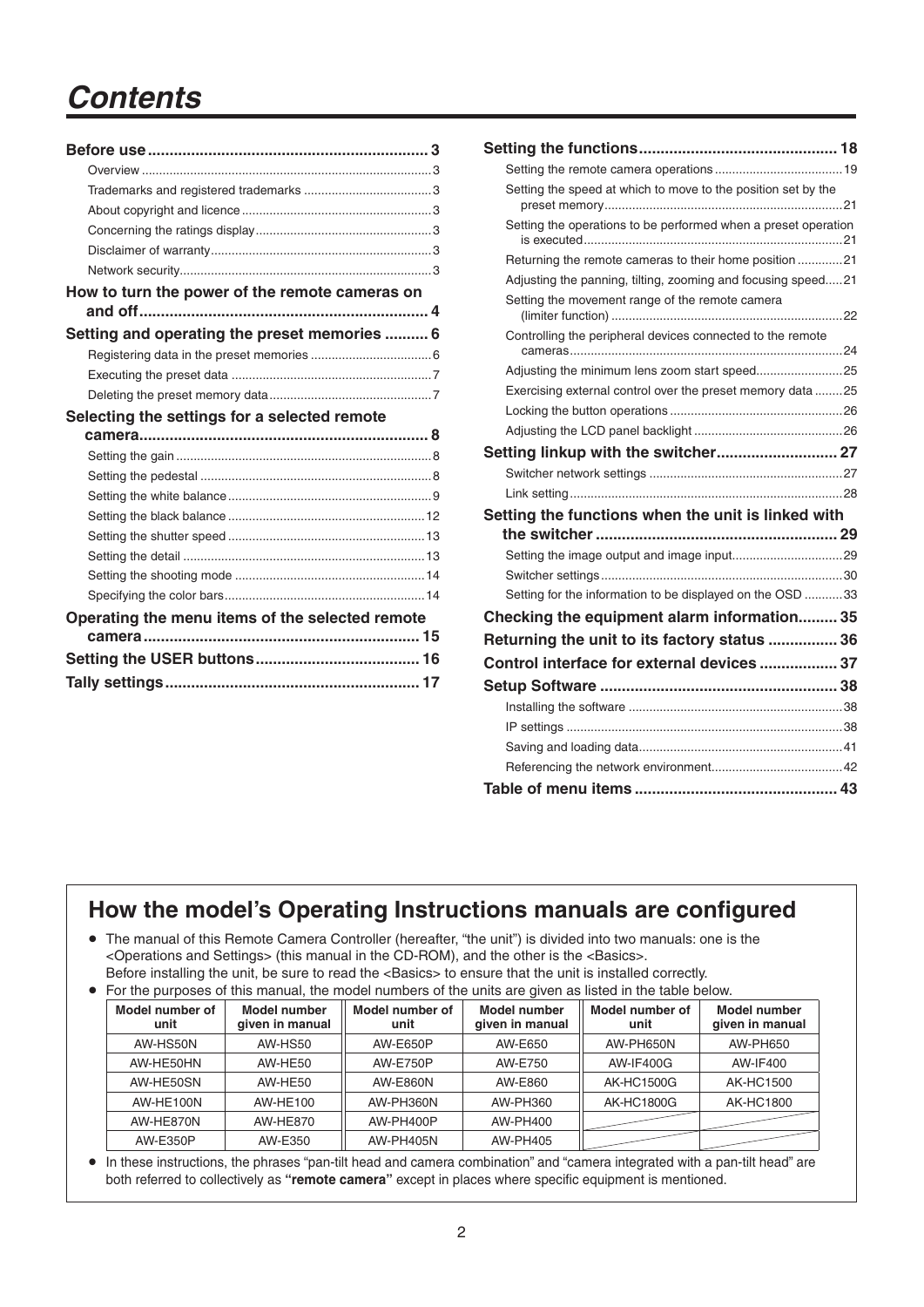## **Overview**

This unit is a controller which is designed to control remote cameras (cameras integrated with pan-tilt heads) and pan-tilt head systems (which consist of pan-tilt heads and the cameras which are mounted on them).

By means of an IP connection, an operating environment where the unit is tied in with the AW-HE50 HD integrated camera and AW-HS50 compact live switcher is achieved. When IP connections are used, the unit can be used to control up to 100 remote cameras.

When serial connections are used, up to five remote cameras and pan-tilt head systems can be controlled.

## $\blacksquare$  **Trademarks and registered trademarks**

- Microsoft, Windows, Windows Vista, Windows 7 and Internet Explorer are either registered trademarks or trademarks of Microsoft Corporation in the United States and other countries.
- Intel and Intel Core are trademarks or registered trademarks of Intel Corporation in the United States and other countries.
- Adobe and Reader are either registered trademarks or trademarks of Adobe Systems Incorporated in the United States and/or other countries.
- Other names of companies and products contained in these Operating Instructions may be trademarks or registered trademarks of their respective owners.

## ■ About copyright and licence

Distributing, copying, disassembling, reverse compiling, reverse engineering, and also exporting in violation of export laws of the software provided with this unit are expressly prohibited.

## ■ Concerning the ratings display

The unit's name, model number and electrical ratings are indicated on its bottom panel.

## **Disclaimer of warranty**

IN NO EVENT SHALL Panasonic System Networks Co., Ltd. BE LIABLE TO ANY PARTY OR ANY PERSON, EXCEPT FOR REPLACEMENT OR REASONABLE MAINTENANCE OF THE PRODUCT, FOR THE CASES, INCLUDING BUT NOT LIMITED TO BELOW:

- (1) ANY DAMAGE AND LOSS, INCLUDING WITHOUT LIMITATION, DIRECT OR INDIRECT, SPECIAL, CONSEQUENTIAL OR EXEMPLARY, ARISING OUT OF OR RELATING TO THE PRODUCT;
- PERSONAL INJURY OR ANY DAMAGE CAUSED BY INAPPROPRIATE USE OR NEGLIGENT OPERATION OF THE USER;
- UNAUTHORIZED DISASSEMBLE, REPAIR OR MODIFICATION OF THE PRODUCT BY THE USER;
- (4) INCONVENIENCE OR ANY LOSS ARISING WHEN IMAGES ARE NOT DISPLAYED, DUE TO ANY REASON OR CAUSE INCLUDING ANY FAILURE OR PROBLEM OF THE PRODUCT;
- (5) ANY PROBLEM, CONSEQUENTIAL INCONVENIENCE, OR LOSS OR DAMAGE, ARISING OUT OF THE SYSTEM COMBINED BY THE DEVICES OF THIRD PARTY;
- ANY INCONVENIENCE, DAMAGES OR LOSSES RESULTING FROM ACCIDENTS CAUSED BY AN INADEQUATE INSTALLATION METHOD OR ANY FACTORS OTHER THAN A DEFECT IN THE PRODUCT ITSELF;
- LOSS OF REGISTERED DATA CAUSED BY ANY FAILURE;
- ANY DAMAGES, CLAIMS, ETC. DUE TO LOSS OR LEAKAGE OF THE SETTING DATA SAVED ON THIS UNIT OR IN A PERSONAL COMPUTER.

## **Network security**

As you will use this unit connected to a network, your attention is called to the following security risks.

- Leakage or theft of information through this unit
- Use of this unit for illegal operations by persons with malicious intent
- (3) Interference with or stoppage of this unit by persons with malicious intent

It is your responsibility to take precautions such as those described below to protect yourself against the above network security risks.

- Use this unit in a network secured by a firewall, etc.
- If this unit is connected to a network that includes PCs, make sure that the system is not infected by computer viruses or other malicious entities (using a regularly updated antivirus program, anti-spyware program, etc.).
- Refrain from connections that use public lines.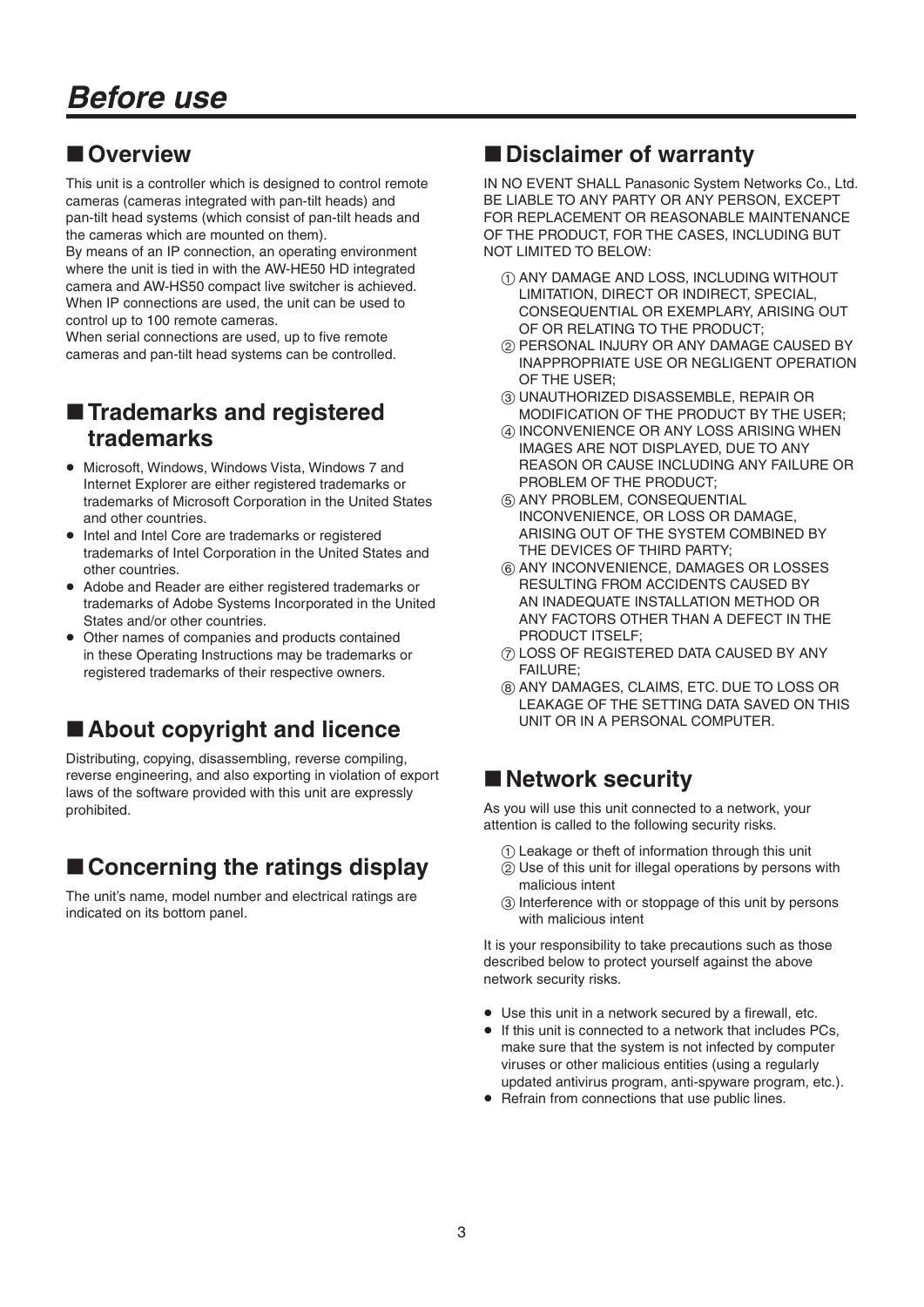## ■ How to turn the power of the **remote cameras on**

Follow one of the procedures below to turn on the power of the remote cameras.

- Turning on the power one camera at a time
- Turning on the power of a multiple number of cameras
	- Turning on the power of all the cameras
	- Turning on the power of the selected group of cameras

Each of these procedures is described in turn below.

#### **Turning on the power one camera at a time**

#### 1 **Select the remote camera.**

When the corresponding CAMERA STATUS/ SELECTION button is held down, the name of the remote camera is displayed on the top line of the LCD panel and POWER OFF is displayed on the bottom line.

#### 2 **Turn the F2 dial to select "ON", and press the F2 dial.**

The power of the selected remote camera is turned on.



**Turning on the power of a multiple number of cameras**

#### 1 **Set the MENU button to ON.**

Press the MENU button to light its indicator.

2 **Set PRESET MEMORY/MENU 8 button (CAMERA) to ON.**

When the button is pressed and its indicator is lighted, the [CAMERA] menu is displayed on the LCD panel.



3 **Turn the F1 dial to display the [POWER] menu, and press the F1 dial.**



**Turning on the power of all the cameras**

4 **Turn the F2 dial to select "ALL ON", and press the F2 dial.**

| 1.CAM POWER |  |
|-------------|--|
| ALL ON!     |  |

The power of all the remote cameras is now turned on.

**Turning on the power of the selected group of cameras**

4 **Turn the F2 dial to select "GROUP ON", and press the F2 dial.**



The power of the selected group of remote cameras is turned on.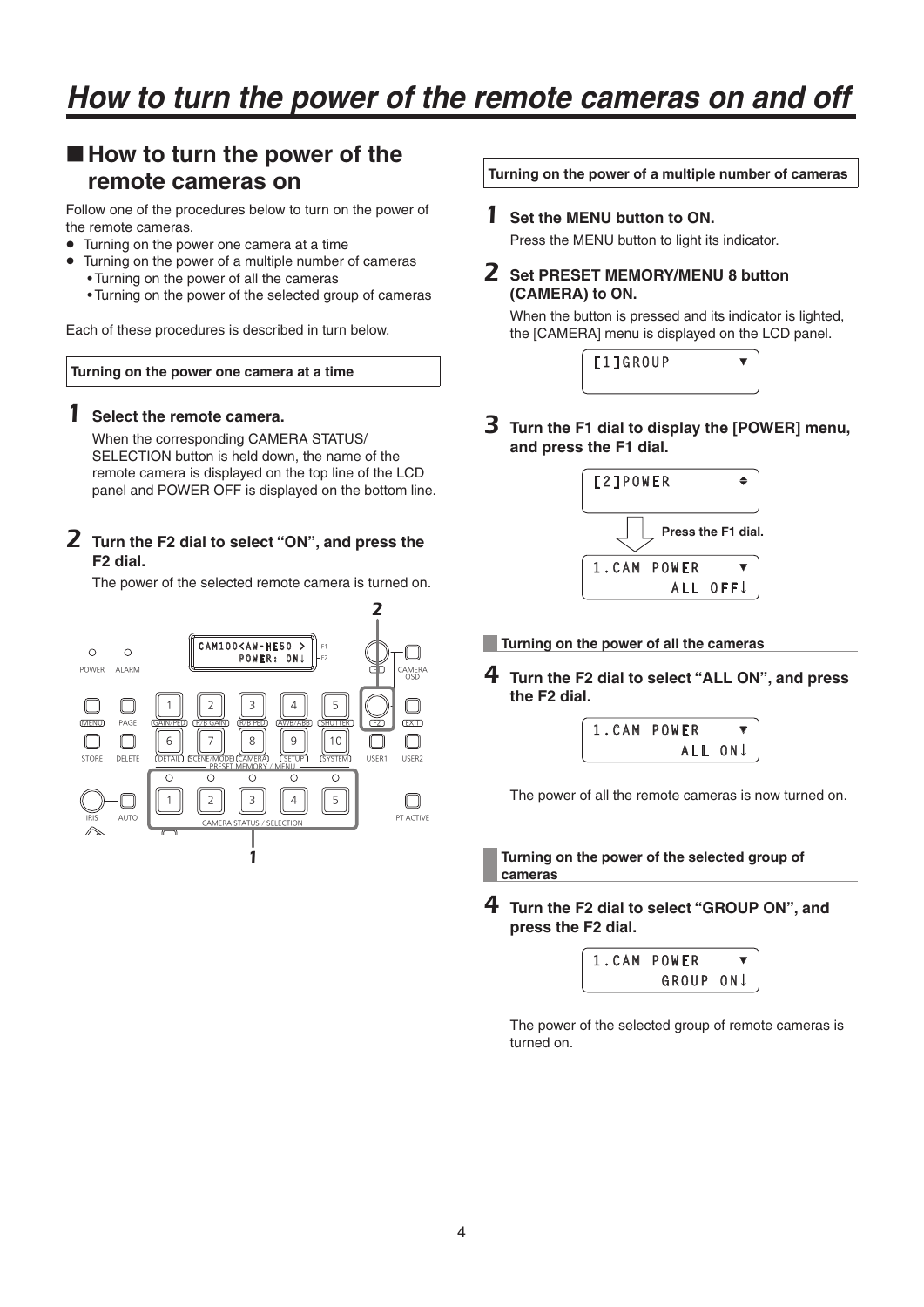### ■ How to turn the power of the **remote cameras off**

Follow one of the procedures below to turn off the power of the remote cameras.

- Turning off the power one camera at a time
- Turning off the power of a multiple number of cameras
	- Turning off the power of all the cameras
	- Turning off the power of the selected group of cameras

Each of these procedures is described in turn below.

#### **Turning off the power one camera at a time**

#### 1 **Select the remote camera.**

When the corresponding CAMERA STATUS/ SELECTION button is held down, the name of the remote camera is displayed on the top line of the LCD panel and POWER ON is displayed on the bottom line.

#### 2 **Turn the F2 dial to select "OFF", and press the F2 dial.**

The power of the selected remote camera is turned off.



**Turning off the power of a multiple number of cameras**

#### 1 **Set the MENU button to ON.**

Press the MENU button to light its indicator.

2 **Set PRESET MEMORY/MENU 8 button (CAMERA) to ON.**

When the button is pressed and its indicator is lighted, the [CAMERA] menu is displayed on the LCD panel.



3 **Turn the F1 dial to display the [POWER] menu, and press the F1 dial.**



**Turning off the power of all the cameras**

4 **Turn the F2 dial to select "ALL OFF", and press the F2 dial.**

| 1.CAM POWER |          |
|-------------|----------|
|             | ALL OFF! |

The power of all the remote cameras is now turned off.

**Turning off the power of the selected group of cameras**

4 **Turn the F2 dial to select "GROUP OFF", and press the F2 dial.**



The power of the selected group of remote cameras is turned off.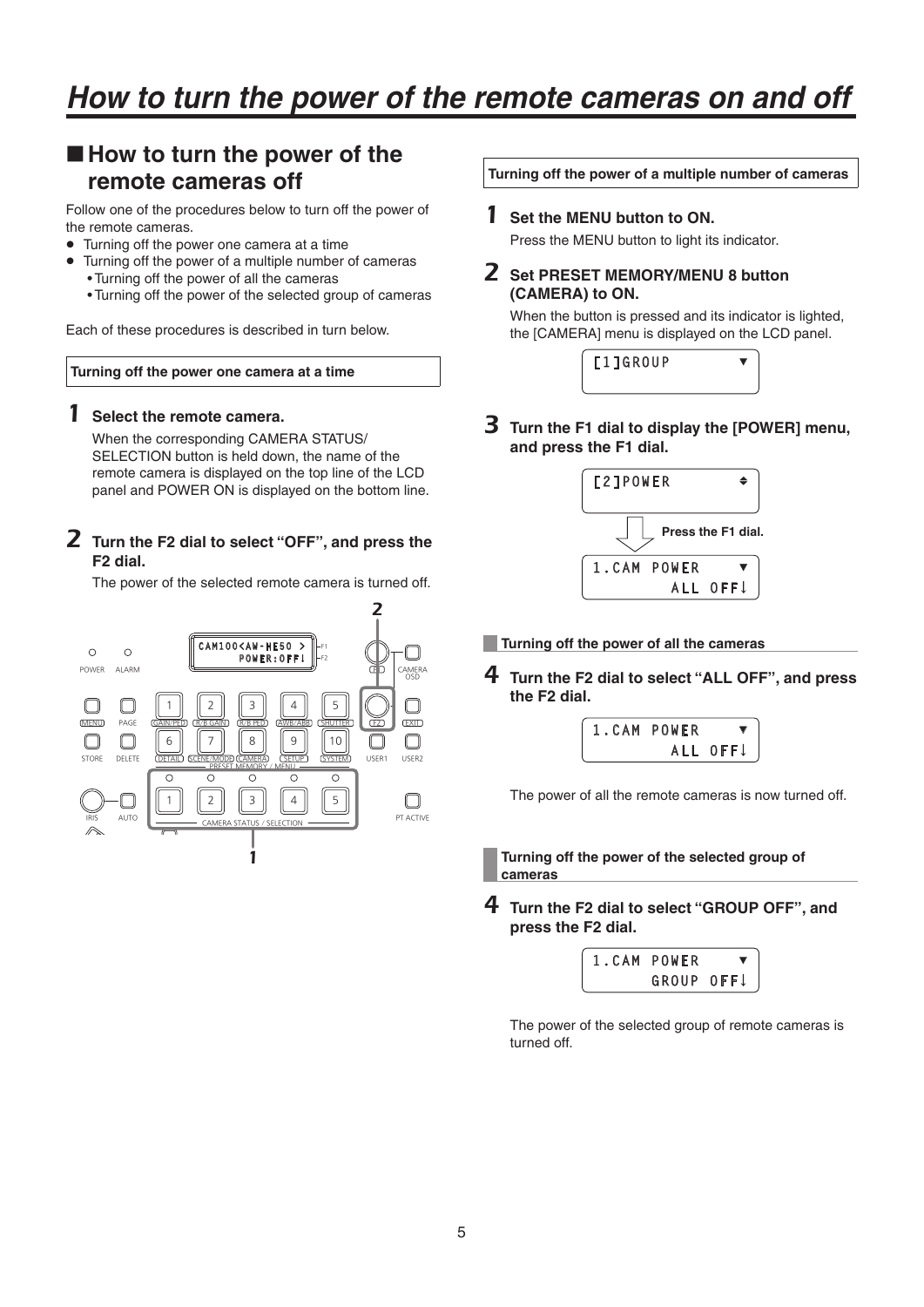# *Setting and operating the preset memories*

This unit is provided with a function for registering the positions to be shot by the remote cameras and the settings of the remote cameras in the remote cameras themselves. Up to 100 sets of data (presets) can be registered in these memories.

The positions and settings listed below can be registered.

- Pan/tilt positions
- Lens iris settings
- Zoom positions
- (manual iris only)
- Focus positions
- White balance mode
- settings

#### **Note**

The number of position and setting data which can be registered as preset memory data differ from one remote camera to another.

For further details, check the Operating Instructions of the model concerned.

## **Registering data in the preset memories**

- 1 **Press one of the CAMERA STATUS/SELECTION buttons 1 to 5 to select the remote camera to be operated.**
- 2 **Output the images to be shot by the camera to the monitor.**

The camera angle to be registered is determined by operating the PAN/TILT lever and ZOOM button. If necessary, adjust the focus and iris as well.

- 3 **Press the STORE button.**
- 4 **After pressing the PAGE button, press the PRESET MEMORY/MENU button to specify the "Page number" to be registered.**

In this step, the "Page number" to be registered as the preset memory is specified.

 For details on the relationship between the "Preset number", "Page number" and "Number on the page", refer to the section entitled <Preset numbers and registered pages>.

#### 5 **Hold down the PRESET MEMORY/MENU button to specify the "Number on the page".**

The preset memory data is registered at the same time as the "Number on the page" is specified.

**Note**

When specifying the "Number on the page", hold down the PRESET MEMORY/MENU button.



To register more data, repeat steps 2 to 5.

- When specifying a different "Number on the page" on the same "Page number", it is registered by skipping step 4 and carrying out the operation in step 5 only.
- The PRESET MEMORY/MENU button corresponding to the preset number lights when preset memory data has been registered in the AW-HE50.

#### **<Preset numbers and registered pages>**

| <b>Preset number</b> | Page number | Number on the page |
|----------------------|-------------|--------------------|
| 1 to 10              |             | 1 to 10            |
| 11 to 20             | 2           | 1 to 10            |
| 21 to 30             | 3           | 1 to 10            |
| 31 to 40             | 4           | 1 to 10            |
| 41 to 50             | 5           | 1 to 10            |
| 51 to 60             | 6           | 1 to 10            |
| 61 to 70             | 7           | 1 to 10            |
| 71 to 80             | 8           | 1 to $10$          |
| 81 to 90             | 9           | 1 to 10            |
| 91 to 100            | 10          | 1 to 10            |

#### **Memo**

**Example:** When specifying preset 21 Press the following buttons in the order given: PAGE button  $\rightarrow$  PRESET MEMORY/MENU 3 button  $\rightarrow$ PRESET MEMORY/MENU button 1.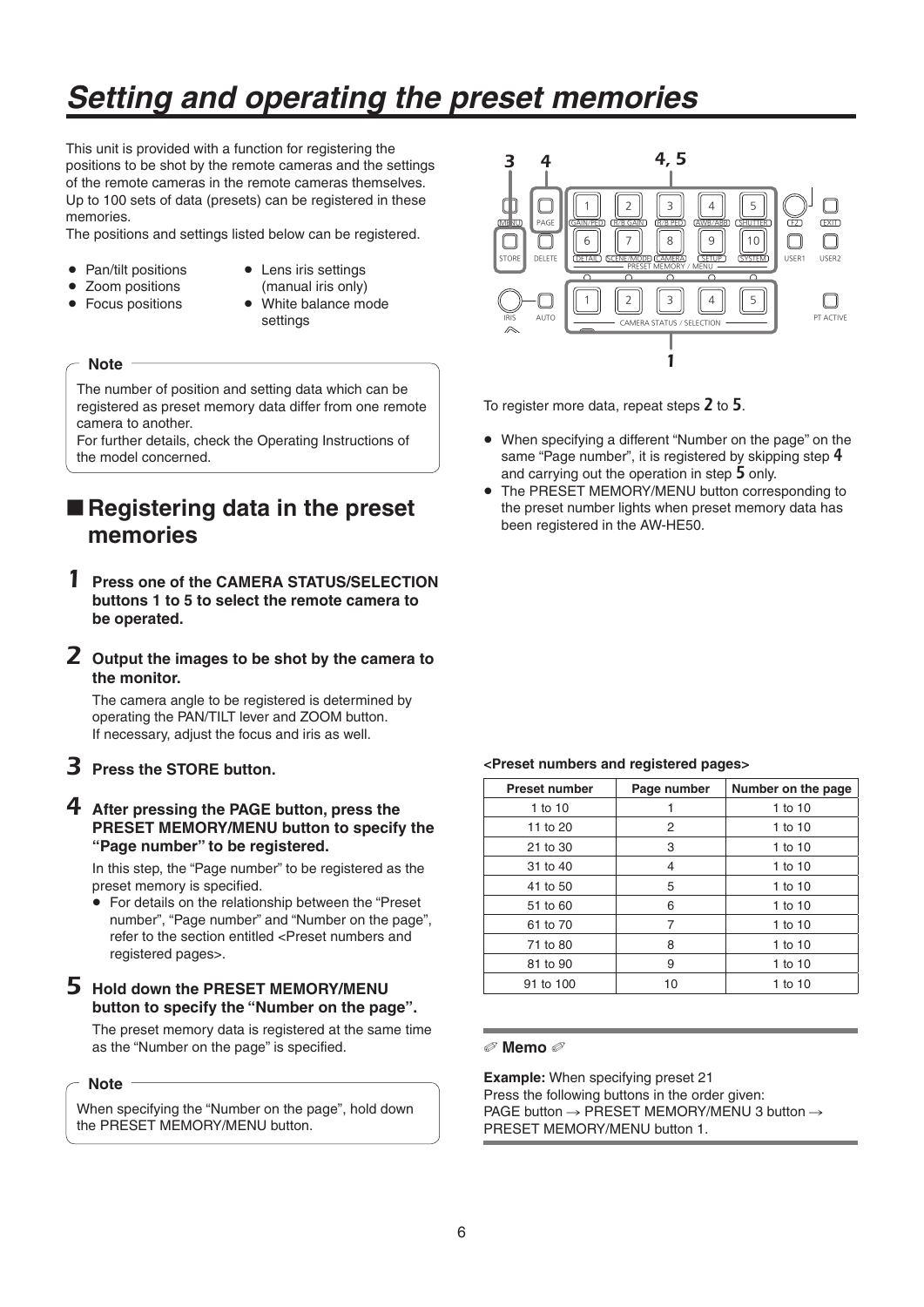# *Setting and operating the preset memories*

## **Executing the preset data**

#### 1 **Press one of the CAMERA STATUS/SELECTION buttons 1 to 5 to select the remote camera to be operated.**

Select the remote camera which is to be pointed at the camera angle registered in the preset memory.

2 **After pressing the PAGE button, press the PRESET MEMORY/MENU button to specify the registered "Page number" of the preset memory.**

In this step, specify the registered "Page number" of the preset memory.

 For details on the relationship between the "Preset number", "Page number" and "Number on the page", refer to the section entitled <Preset numbers and registered pages>.

#### 3 **Press the PRESET MEMORY/MENU button to specify the "Number on the page".**

The preset memory data is executed at the same time as the "Number on the page" are specified.



 When the preset memory data is executed, the preset number is displayed on the right side of the top level of the LCD panel.



The preset number display is cleared when the power of the unit or remote camera has been turned off or when the camera group has been switched.

• In the case of the AW-HE50, the corresponding PRESET MEMORY/MENU button will go off, and then it will light again when preset memory data is executed. In the case of another remote camera connected serially, the corresponding PRESET MEMORY/MENU button will simply just light.

### ■ Deleting the preset memory **data**

#### **Note**

**Note**

This function does not work with the AW-PH400.

#### 1 **Press one of the CAMERA STATUS/SELECTION buttons 1 to 5 to select the remote camera to be operated.**

Select the remote camera whose preset memory data is to be deleted.

- 2 **Press the DELETE button.**
- 3 **After pressing the PAGE button, press the PRESET MEMORY/MENU button to specify the "Page number" of the preset memory data to be deleted.**

In this step, specify the "Page number" of the preset memory data to be deleted.

 For details on the relationship between the "Preset number", "Page number" and "Number on the page", refer to the section entitled <Preset numbers and registered pages>.

#### 4 **Hold down the PRESET MEMORY/MENU button to specify the "Number on the page".**

The preset memory data is deleted at the same time as the "Number on the page" is specified.

When specifying the "Number on the page", hold down the PRESET MEMORY/MENU button.

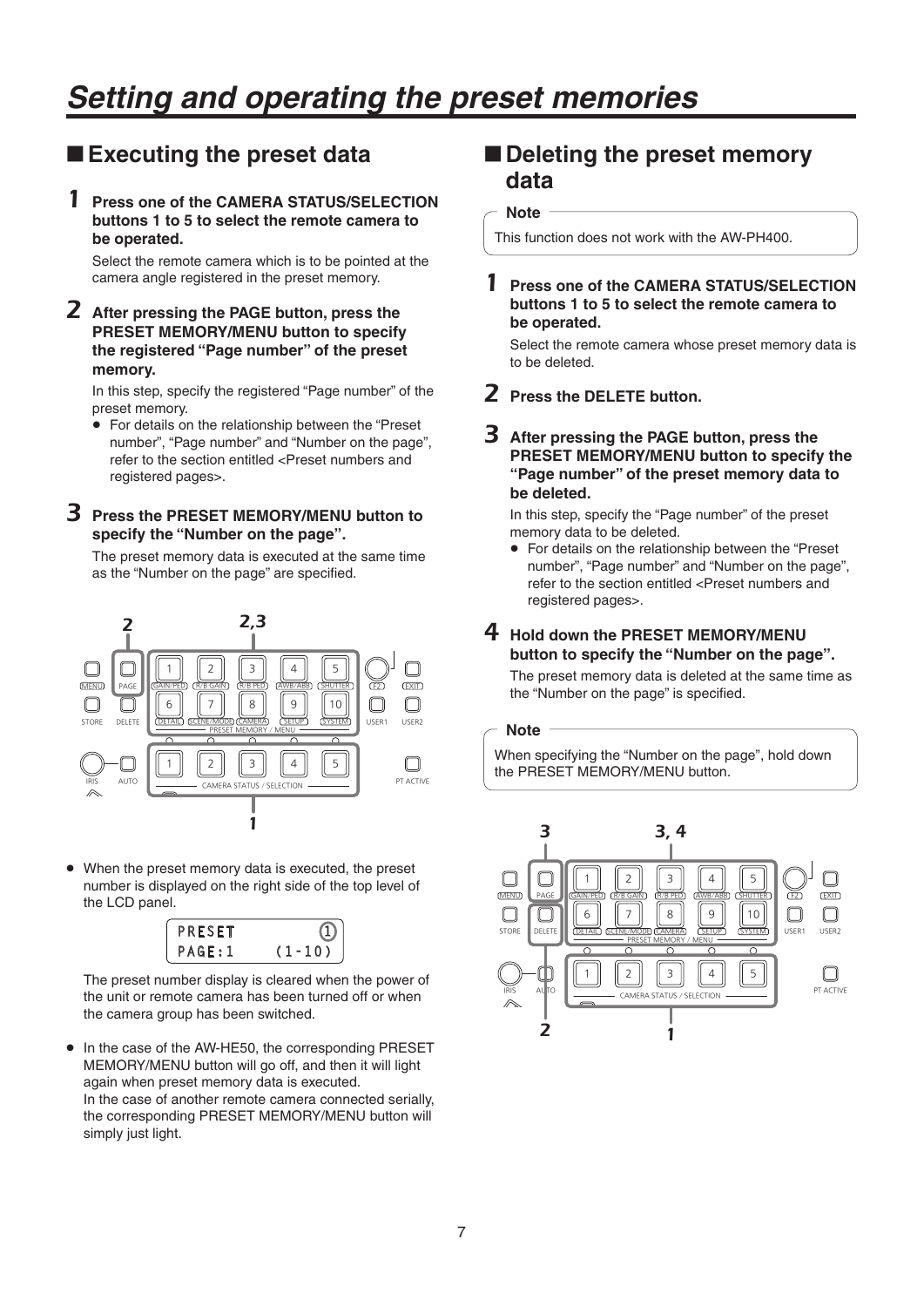The following settings and adjustments can be performed for a selected remote camera directly from this unit.

- Gain • Pedestal
- Shutter speed • Detail
- 
- R and B gain values • R and B pedestal values
- Shooting mode selection • Color bar selection
- White balance
- Black balance

#### **Note**

It is not possible to perform operations for those functions which are not supported by the model concerned.

For further details, refer to the "Table of menu items".

## ■ Setting the gain

In places which are too dark, increase the gain level; conversely, in places which are too light, reduce the gain level.

When "Auto" is selected, the light quantity is adjusted automatically.

When the gain is increased, the noise level also increases.

#### 1 **Set the MENU button to ON.**

Press the MENU button to light its indicator.

#### 2 **Set the PRESET MEMORY/MENU 1 button (GAIN/PED) to ON.**

When the button is pressed and its indicator lights, the [GAIN/PED] menu is displayed on the LCD panel.

#### 3 **Turn the F1 dial to select the setting.**



#### **Note**

The settings will differ depending on the remote camera connected.

For further details, check the Operating Instructions of the model concerned.

### ■ Setting the pedestal

Perform the black level (pedestal) adjustment in order to make it easier to see the very dark parts of the images. Adjustment in the "–" direction makes the parts closer to black; conversely, adjustment in the "+" direction makes the parts closer to white.

#### 1 **Set the MENU button to ON.**

Press the MENU button to light its indicator.

#### 2 **Set the PRESET MEMORY/MENU 1 button (GAIN/PED) to ON.**

When the button is pressed and its indicator lights, the [GAIN/PED] menu is displayed on the LCD panel.

#### 3 **Turn the F2 dial to select the setting.**



**Note**

The settings will differ depending on the remote camera connected.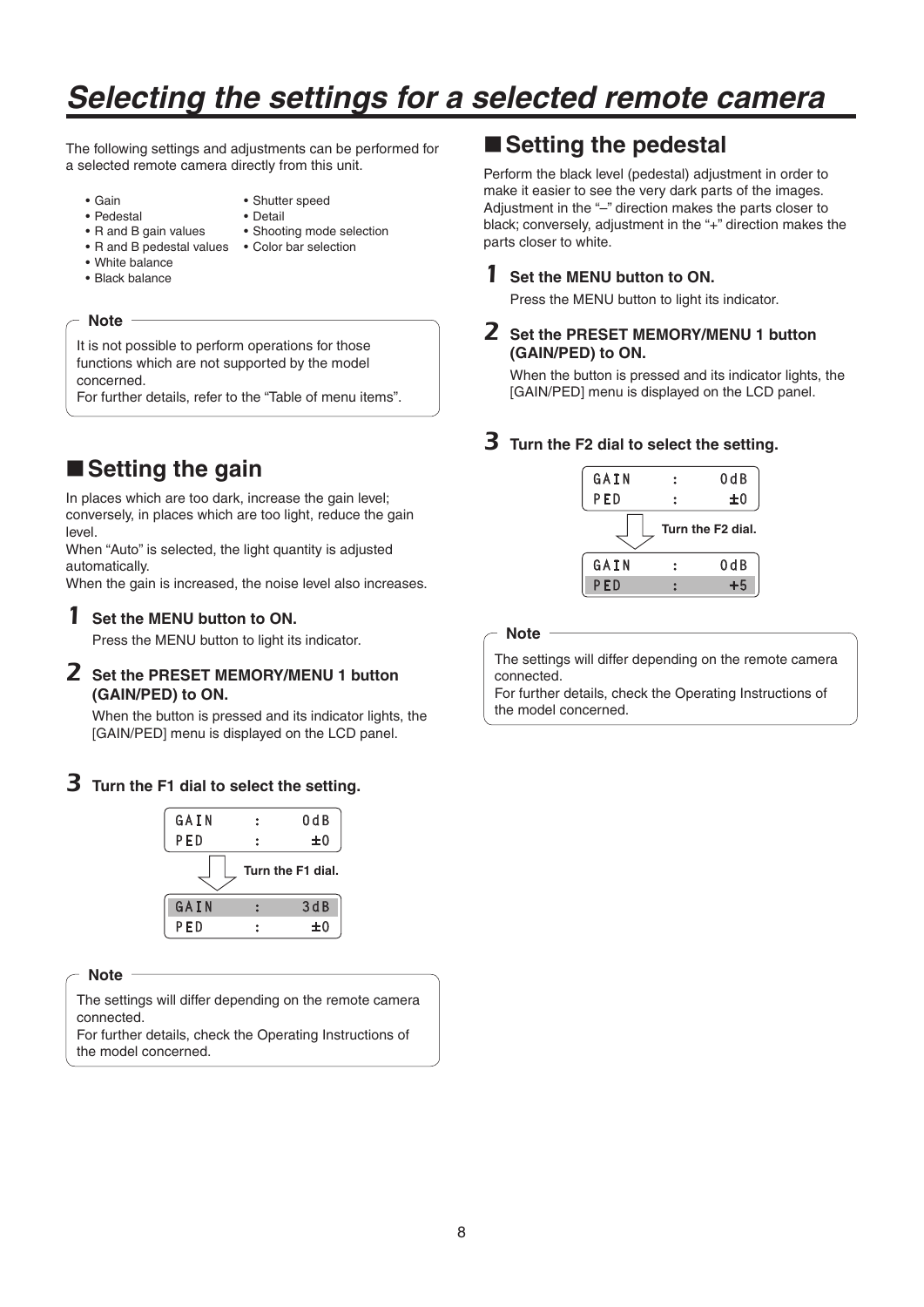## ■ Setting the white balance

The ratio between RGB (three primary colors) is adjusted so that white will be reproduced accurately.

If the white balance is off, not only will white be reproduced poorly but the color tone of the entire picture will also deteriorate.

The white balance must be adjusted when using a remote camera for the first time or when the remote camera has not been used for a prolonged period of time. It must also be adjusted when changes have been made in the lighting conditions or brightness.

The white balance can be adjusted automatically or manually (fine adjustment after automatic adjustment). In addition, preset values or the "auto tracking white adjustment (ATW)" which continues to adjust the white balance automatically all the time can be selected. The results of white balance adjustments can be stored in memory A or memory B when "AWB A" or "AWB B" has been selected for the white balance.

#### **Selecting the white balance mode**

Follow the steps below to set the white balance mode.

#### 1 **Set the MENU button to ON.**

Press the MENU button to light its indicator.

#### 2 **Set the PRESET MEMORY/MENU 4 button (AWB/ABB) to ON.**

When the button is pressed and its indicator lights, the [AWB/ABB] menu is displayed on the LCD panel.

#### 3 **Turn the F1 dial to select the white balance mode.**

| AWB | MOD: | BI<br>IB.<br>А<br>w |
|-----|------|---------------------|
|     |      | IB L                |

The modes which can be selected differ depending on the remote camera connected.

| Remote<br>camera                                                               | Mode       | Remote camera status                                                                                                                                                                          |
|--------------------------------------------------------------------------------|------------|-----------------------------------------------------------------------------------------------------------------------------------------------------------------------------------------------|
|                                                                                | AWB A      | The status of the white balance<br>registered in remote camera<br>memory A is established.                                                                                                    |
| AW-HF50                                                                        | AWB B      | The status of the white balance<br>registered in remote camera<br>memory B is established.                                                                                                    |
|                                                                                | <b>ATW</b> | In this mode, the white balance is<br>automatically adjusted continuously<br>all the time and automatically<br>compensated even when the light<br>source or color temperature has<br>changed. |
| <b>AW-HE100</b><br><b>AW-HE870</b><br>AW-E860<br>AW-E750<br>AW-E650<br>AW-E350 | AWB A      | The status of the white balance<br>registered in remote camera<br>memory A is established.                                                                                                    |
|                                                                                | AWB B      | The status of the white balance<br>registered in remote camera<br>memory B is established.                                                                                                    |
|                                                                                | 3200K      | The status of the white balance<br>which was adjusted at a brightness<br>of 3200K is established.                                                                                             |
|                                                                                | 5600K      | The status of the white balance<br>which was adjusted at a brightness<br>of 5600K is established.                                                                                             |
|                                                                                | <b>ATW</b> | In this mode, the white balance is<br>automatically adjusted continuously<br>all the time and automatically<br>compensated even when the light<br>source or color temperature has<br>changed. |
| <b>AK-HC1500</b><br>AK-HC1800                                                  |            |                                                                                                                                                                                               |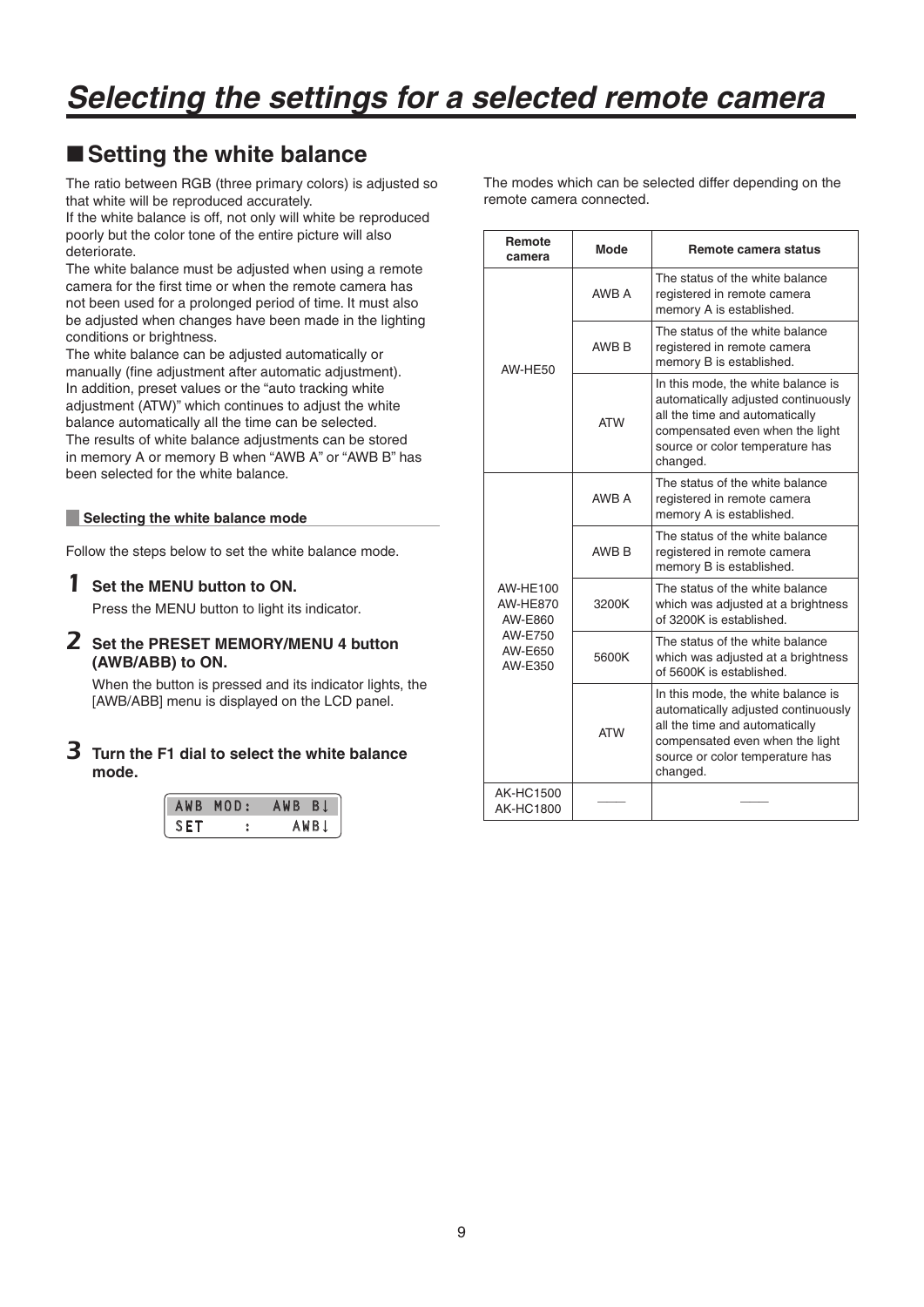#### **Automatically adjusting the white balance**

Set the automatic adjustment if the coloring appears unnatural under certain light sources or other conditions. If the white serving as the reference can be recognized, it is possible to shoot with natural coloring.

#### **Memo**

When the white balance is adjusted, the R and B GAIN values are set to "+0".

#### 1 **Set the MENU button to ON.**

Press the MENU button to light its indicator.

#### 2 **Set the PRESET MEMORY/MENU 4 button (AWB/ABB) to ON.**

When the button is pressed and its indicator lights, the [AWB/ABB] menu is displayed on the LCD panel.

#### 3 **Turn the F1 dial to select the place where the white balance is to be stored.**

Select "AWB A" or "AWB B" to select the place where the white balance is stored.

|     | AWB MOD: | AWB AJ |  |
|-----|----------|--------|--|
| SFT |          | AWBI.  |  |

 This step need not be taken when the AK-HC1500 or AK-HC1800 is used as the remote camera.

#### 4 **Turn the F2 dial to select AWB, and press the F2 dial.**

The remote camera now automatically adjusts the white balance, and registers it at the place selected in step 3.

When automatic adjustment is performed, the following details are displayed on the LCD panel.

#### **AWB ACTIVE:**

This appears while AWB is being executed.

### **AWB OK:**

 This appears for 3 seconds after AWB is completed successfully.

#### **AWB NG:**

 This appears for 3 seconds after AWB is completed unsuccessfully.

 (AWB was executed while ATW, 3200K or 5600K was selected.)

 If it was not possible to adjust the white balance properly, change the brightness, iris, subject, light source or other aspect, and try adjusting it again.

#### **Note**

The settings will differ depending on the remote camera connected.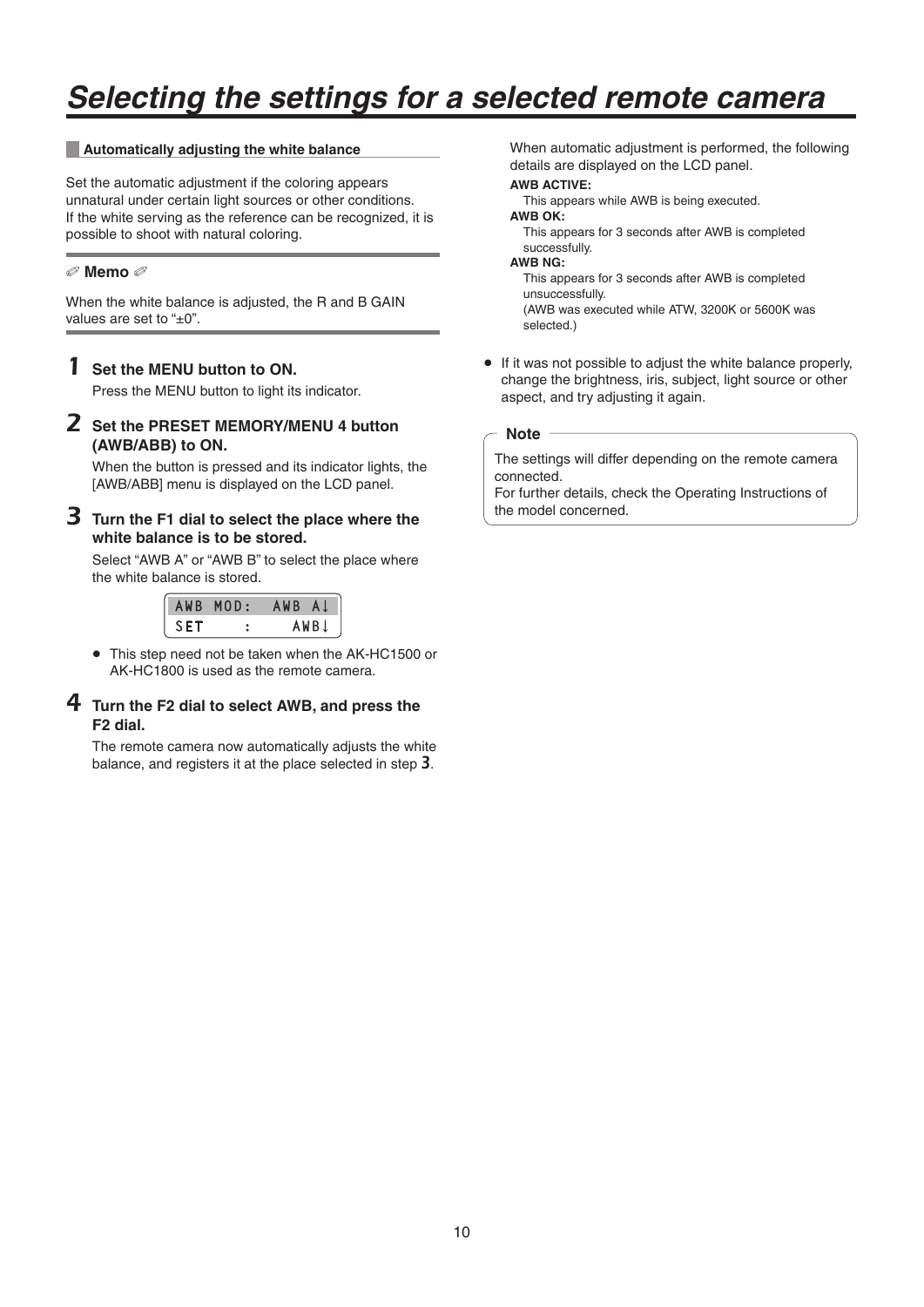**Manually adjusting the white balance ( Setting the R and B gain values)**

- 1 **As with the automatic adjustment, fill the screen with a white subject.**
- 2 **Connect a waveform monitor or color monitor to the video output connector on the currently selected remote camera.**

3 **Set the MENU button to ON.** Press the MENU button to light its indicator.

4 **Set the PRESET MEMORY/MENU 2 button (R/BGAIN) to ON.**

When the button is pressed and its indicator lights, the [R/BGAIN] menu is displayed on the LCD panel.

5 **Turn the F1 dial to select the R gain setting; similarly, turn the F2 dial to select the B gain setting.**

| RGAIN        | ±0 | $\leftarrow$ F1 dial |
|--------------|----|----------------------|
| <b>BGAIN</b> | ±0 | $\leftarrow$ F2 dial |

**Note**

The settings will differ depending on the remote camera connected.

For further details, check the Operating Instructions of the model concerned.

#### **Auto tracking white adjustment (ATW)**

This function provides compensation automatically so that the white balance is adjusted even when the light source or color temperature changes during shooting, so that images that appear the least odd (that is, the most natural looking) are produced.

#### 1 **Set the MENU button to ON.**

Press the MENU button to light its indicator.

#### 2 **Set the PRESET MEMORY/MENU 4 button (AWB/ABB) to ON.**

When the button is pressed and its indicator lights, the [AWB/ABB] menu is displayed on the LCD panel.

#### 3 **Turn the F1 dial to select ATW.**

|     | AWB MOD: |      |
|-----|----------|------|
| SEI |          | AWBJ |

• If there is no white on the screen, it may not be possible to compensate the white balance properly. Similarly, under certain light source and color temperature conditions, it may not be possible to compensate the white balance properly.

#### **Note**

The settings will differ depending on the remote camera connected.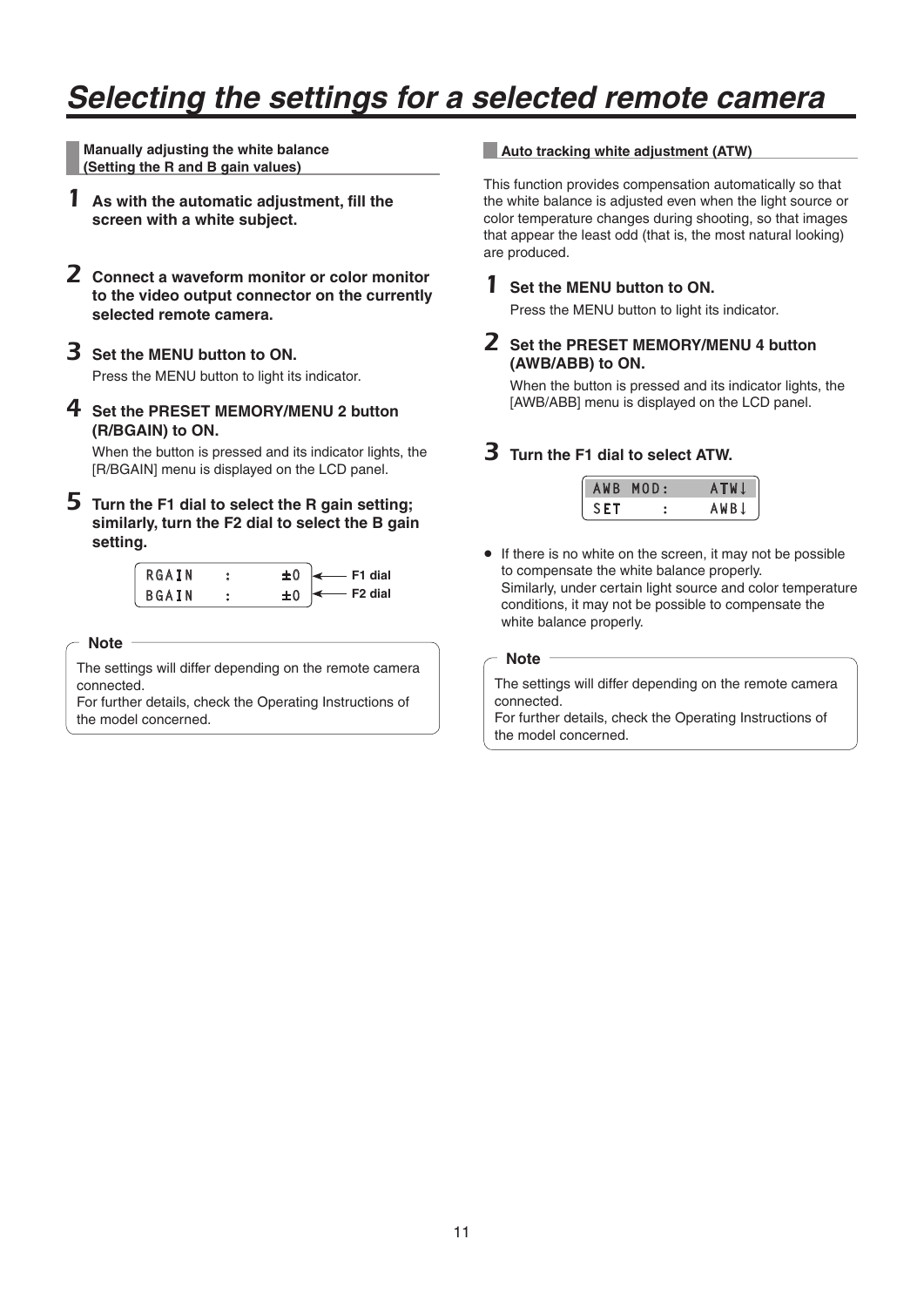## ■ Setting the black balance

The black balance must be adjusted when using a remote camera for the first time or when the remote camera has not been used for a prolonged period of time.

It must also be adjusted when significant changes have occurred in the ambient temperature or at the change of the seasons.

If the camera is used with the same settings and under the same conditions, the black balance need not be adjusted again.

When the black balance is adjusted again, the previous memory data will be erased and replaced with the new black balance settings.

When the black balance is set, the R and B pedestal adjustment settings are returned to  $\pm 0$ .

#### **Automatically adjusting the black balance**

#### 1 **Set the MENU button to ON.**

Press the MENU button to light its indicator.

#### 2 **Set the PRESET MEMORY/MENU 4 button (AWB/ABB) to ON.**

When the button is pressed and its indicator lights, the [AWB/ABB] menu is displayed on the LCD panel.

#### 3 **Turn the F2 dial to select ABB, and press the F2 dial.**

|     | AWB MOD: | AWB BI |
|-----|----------|--------|
| SFT |          | ABBJ   |

The remote camera now automatically adjusts the black balance.

When automatic adjustment is performed, the following details are displayed on the LCD panel.

#### **ABB ACTIVE:**

This appears while ABB is being executed.

#### **ABB OK:**

 This appears for 3 seconds after ABB was completed successfully.

#### **ABB NG:**

 This appears for 3 seconds after ABB was completed unsuccessfully.

#### **Note**

The settings will differ depending on the remote camera connected.

For further details, check the Operating Instructions of the model concerned.

**Manually adjusting the black balance ( Setting the R and B pedestal)**

1 **Connect a waveform monitor or color monitor to the video output connector on the currently selected remote camera.**

## 2 **Set the MENU button to ON.**

Press the MENU button to light its indicator.

3 **Set the PRESET MEMORY/MENU 3 button (R/BPED) to ON.**

When the button is pressed and its indicator lights, the [R/BPED] menu is displayed on the LCD panel.

4 **Turn the F1 dial to select the R pedestal setting; similarly, turn the F2 dial to select the B pedestal setting.**

| <b>RPFD</b> | $\leftarrow$ F1 dial<br>±0 |
|-------------|----------------------------|
| I BPED      | $\leftarrow$ F2 dial<br>±0 |

**Note**

The settings will differ depending on the remote camera connected.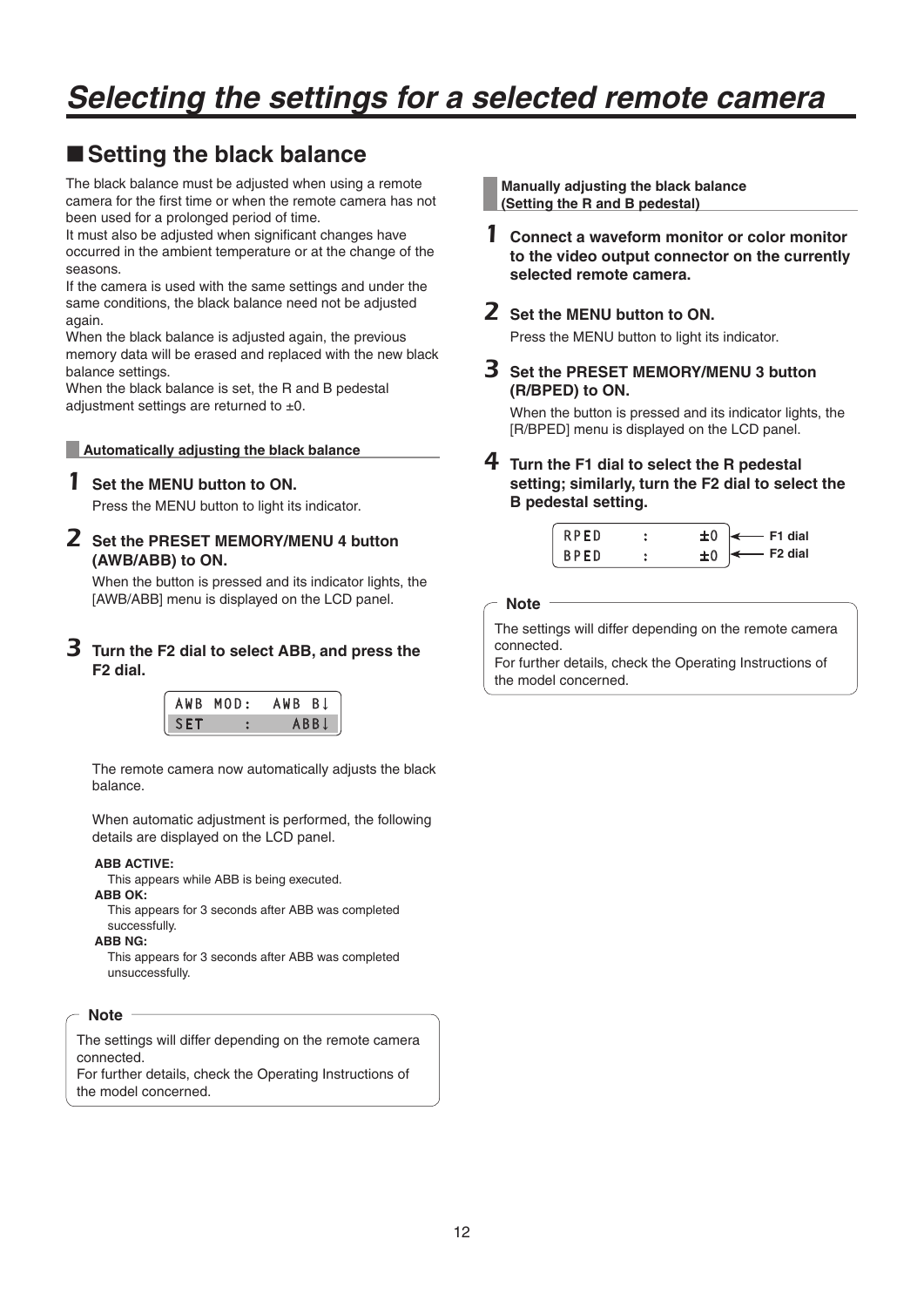## ■ Setting the shutter speed

The shutter mode and shutter speed of the remote camera can be selected.

#### 1 **Set the MENU button to ON.**

Press the MENU button to light its indicator.

#### 2 **Set the PRESET MEMORY/MENU 5 button (SHUTTER) to ON.**

When the button is pressed and its indicator lights, the [SHUTTER] menu is displayed on the LCD panel.

#### 3 **Turn the F1 dial to select the shutter mode.**

When "Step" has been selected as the shutter mode, the shutter speed can be selected by turning the F2 dial.

| SHUTTER: |  | Step $\downarrow \leftarrow$ F1 dial |
|----------|--|--------------------------------------|
| SPEED    |  | $1/100$ $\leftarrow$ F2 dial         |

#### **Notes**

- The settings will differ depending on the remote camera connected. For further details, check the Operating Instructions of the model concerned.
- When a remote camera connected serially is selected and its shutter speed is set, and then a remote camera in another group is assigned to the CAMERA STATUS/SELECTION button, the shutter speed will be set to "1/100" when a menu operation is next performed.

### $\blacksquare$  **Setting the detail**

The image detail (image sharpness) can be adjusted.

#### 1 **Set the MENU button to ON.**

Press the MENU button to light its indicator.

2 **Set the PRESET MEMORY/MENU 6 button (DETAIL) to ON.**

When the button is pressed and its indicator lights, the [DETAIL] menu is displayed on the LCD panel.

3 **Turn the F1 dial to select On or Off.**

#### 4 **Turn the F2 dial to select the detail level.**

| DETAIL : |  | 0n $\leftarrow$ F1 dial  |
|----------|--|--------------------------|
| LEVEL :  |  | $LOW \leftarrow$ F2 dial |

#### **Note**

The settings will differ depending on the remote camera connected.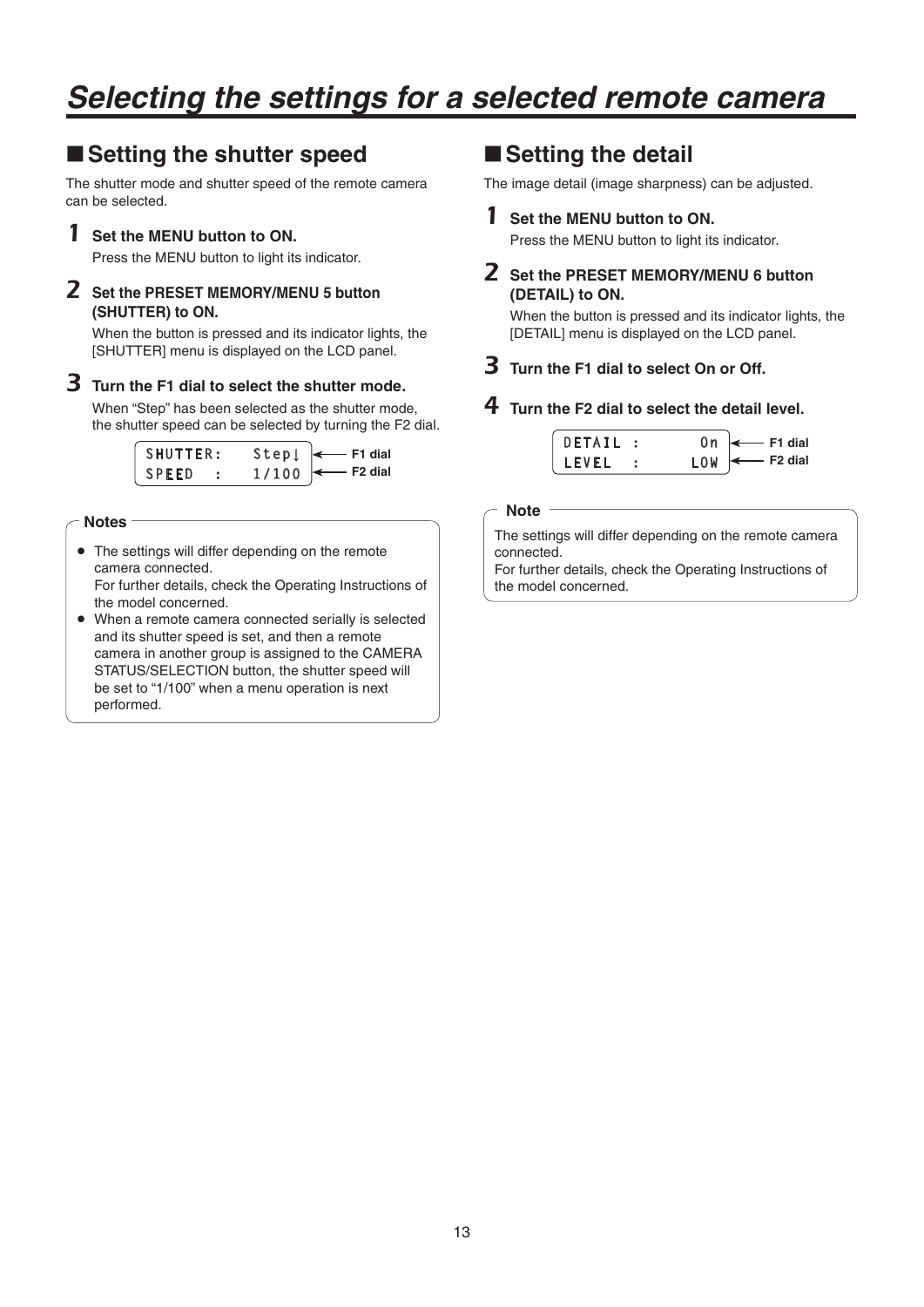## ■ Setting the shooting mode

Select the shooting mode that matches the shooting conditions.

Select the mode according to the shooting conditions and your preferences.

#### 1 **Set the MENU button to ON.**

Press the MENU button to light its indicator.

#### 2 **Set the PRESET MEMORY/MENU 7 button (SCENE/MODE) to ON.**

When the button is pressed and its indicator lights, the [SCENE/MODE] menu is displayed on the LCD panel.

#### 3 **Turn the F1 dial to select the shooting mode.**



**Note**

The settings will differ depending on the remote camera connected.

For further details, check the Operating Instructions of the model concerned.

## **Specifying the color bars**

The images to be output from the remote camera can be switched between the "camera images" and "color bars".

1 **Set the MENU button to ON.**

Press the MENU button to light its indicator.

2 **Set the PRESET MEMORY/MENU 7 button (SCENE/MODE) to ON.**

When the button is pressed and its indicator lights, the [SCENE/MODE] menu is displayed on the LCD panel.

3 **Turn the F2 dial to select "CAM" (camera image) or "BAR" (color bars).**

| <b>SCENE</b> | MANU1↓ |
|--------------|--------|
| MODE         | BARI   |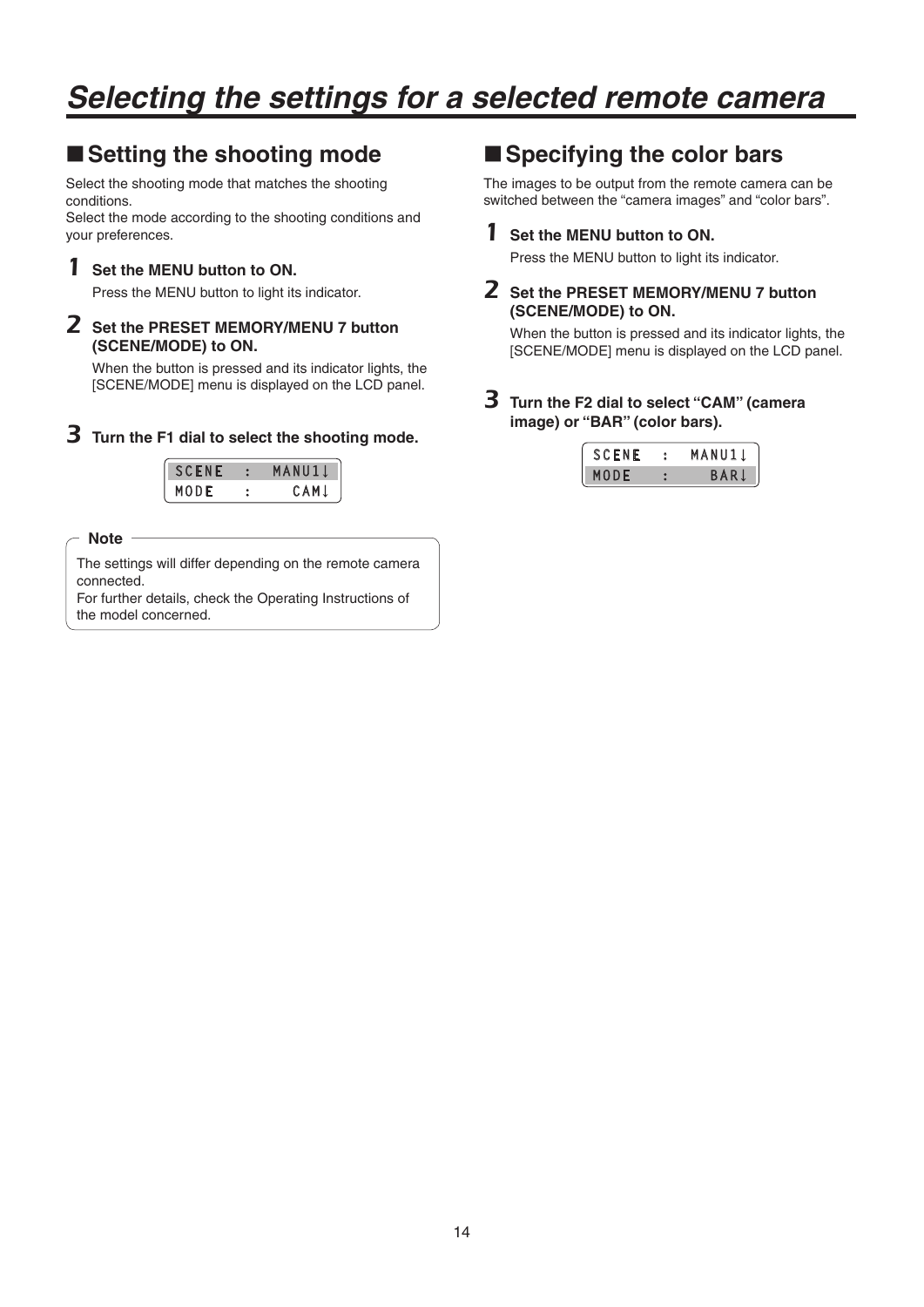## *Operating the menu items of the selected remote camera*

The menu operations of the remote cameras can be operated from the unit for the remote camera which is now selected. The CAMERA OSD button, F1 dial and F2 dial are used to perform the operations.

When the CAMERA OSD button is held down, its indicator lights, and the on-screen menu of the selected remote camera is displayed as the output image of the remote camera.

When the button is held down again while its indicator is lighted, the menu is cleared, and the indicator goes off.



#### **Table of operations**

| Remote camera                                         | <b>Menu ON/OFF</b>                            | <b>Dial operation</b>                            | <b>Menu operation</b>                                                 |
|-------------------------------------------------------|-----------------------------------------------|--------------------------------------------------|-----------------------------------------------------------------------|
|                                                       | Hold down the<br><b>CAMERA OSD</b><br>button. | Turn the F1 dial.<br>(Turn it clockwise.)        | • Moves (downward) to an item.<br>• Changes (increments) the setting. |
| AW-HF50                                               |                                               | Turn the F1 dial.<br>(Turn it counterclockwise.) | • Moves (upward) to an item.<br>• Changes (decrements) the setting.   |
|                                                       |                                               | Press the F1 dial                                | Enters the setting.                                                   |
| AK-HC1500                                             | Hold down the                                 | Turn the F1 dial.<br>(Turn it clockwise.)        | • Moves (downward) to an item.<br>• Changes (decrements) the setting. |
| AK-HC1800<br><b>CAMERA OSD</b><br>AW-HE870<br>button. |                                               | Turn the F1 dial.<br>(Turn it counterclockwise.) | • Moves (upward) to an item.<br>• Changes (increments) the setting.   |
|                                                       |                                               | Press the F1 dial.                               | Enters the setting.                                                   |
|                                                       | Hold down the<br>CAMERA OSD<br>button.        | Turn the F1 dial.<br>(Turn it clockwise.)        | Moves (downward) to an item.                                          |
| AW-E350<br>AW-E650<br>AW-E750<br>AW-E860<br>AW-HE100  |                                               | Turn the F1 dial.<br>(Turn it counterclockwise.) | Moves (upward) to an item.                                            |
|                                                       |                                               | Press the F1 dial.                               | Enters the setting.                                                   |
|                                                       |                                               | Turn the F2 dial.<br>(Turn it clockwise.)        | • Enters the setting.<br>• Changes (increments) the setting.          |
|                                                       |                                               | Turn the F2 dial.<br>(Turn it counterclockwise.) | Changes (decrements) the setting.                                     |

#### **Notes**

 The "on" and "off" of the indicator in the CAMERA OSD button may not correspond exactly to the menu display and menu non-display when another remote camera has been selected while remote camera menu operations are being performed from the unit or when the CAMERA OSD function is set to OFF by a remote camera. In addition, the menu operations may not be performed properly.

The operations differ depending on the remote camera model.

For details on the menu items which are displayed, check the Operating Instructions of the model concerned.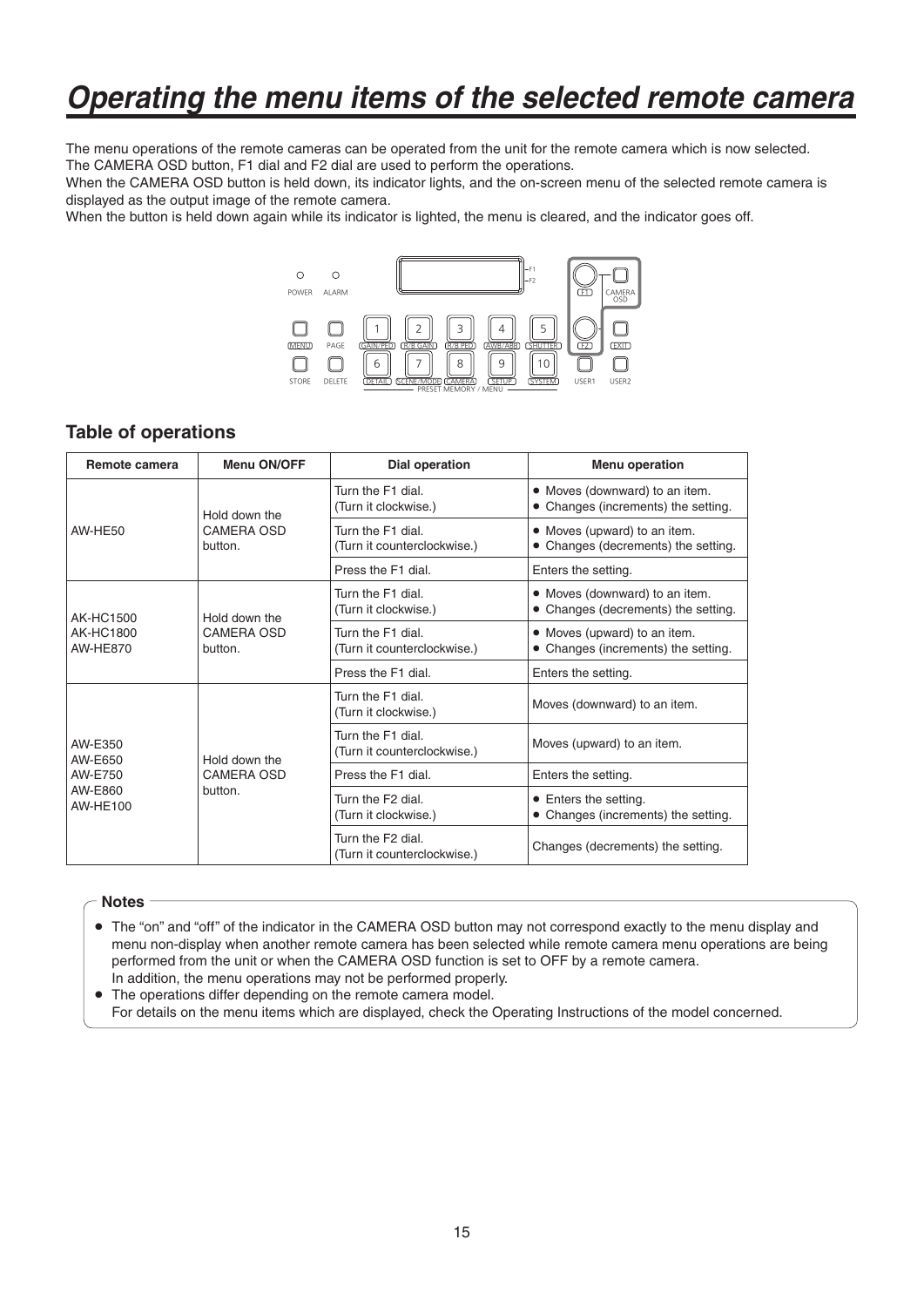# *Setting the USER buttons*

Menu items can be assigned to the two USER buttons (USER1, USER2).

The target function can be activated simply by pressing the USER button (USER1 or USER2).



| <b>Menu</b> item | Details of operation performed                                                                                                                                                                                                      |                                          |  |
|------------------|-------------------------------------------------------------------------------------------------------------------------------------------------------------------------------------------------------------------------------------|------------------------------------------|--|
| <b>SWLINK</b>    | This sets the link control<br>between the unit and switcher.                                                                                                                                                                        | On: Enable<br><b>Off: Disable</b>        |  |
| <b>BUSCONT</b>   | This is the bus switching<br>setting.                                                                                                                                                                                               | On: Enable<br><b>Off: Disable</b>        |  |
| <b>FASIST</b>    | This sets the focus assist<br>function.                                                                                                                                                                                             | On: Enable<br>Off: Disable               |  |
| <b>CAMSEL</b>    | This displays icons at the<br>bottom left of the images from<br>the remote camera selected<br>by the unit on the multi view<br>display of the switcher.                                                                             | On: Display<br>Off: Non-display          |  |
| TALLY IP         | This sends the tally information<br>sent periodically by UDP from<br>the switcher to the remote<br>camera.                                                                                                                          | <b>On: Fnable</b><br><b>Off: Disable</b> |  |
| CAMINF           | This sends the camera<br>information of the remote<br>camera selected to the<br>switcher.                                                                                                                                           | On: Enable<br><b>Off: Disable</b>        |  |
| <b>AWB</b>       | AWB is executed when the USER button, in which<br>AWB has been assigned, is pressed.<br>When AWB is executed successfully, the indicator<br>of the button goes off; conversely, when it is not<br>executed successfully, it blinks. |                                          |  |
| ABB              | ABB is executed when the USER button, in which<br>ABB has been assigned, is pressed.<br>When ABB is executed successfully, the indicator<br>of the button goes off; conversely, when it is not<br>executed successfully, it blinks. |                                          |  |
| POWER OFF        | When the USER button in which POWER OFF<br>has been assigned is held down, the indicator of<br>the button lights for an instant, and power OFF is<br>requested for all the remote cameras connected.                                |                                          |  |

## ■ Registering functions in the **USER buttons**

#### 1 **Set the MENU button to ON.**

Press the MENU button to light its indicator.

2 **Set the PRESET MEMORY/MENU 9 button (SETUP) to ON.**

When the button is pressed and its indicator lights, the [SETUP] menu is displayed on the LCD panel.



- 3 **Press the F1 dial.**
- 4 **Turn the F1 dial to display [USER1] or [USER2].**



5 **Turn the F2 dial to select the item to be assigned, and press the F2 dial.**

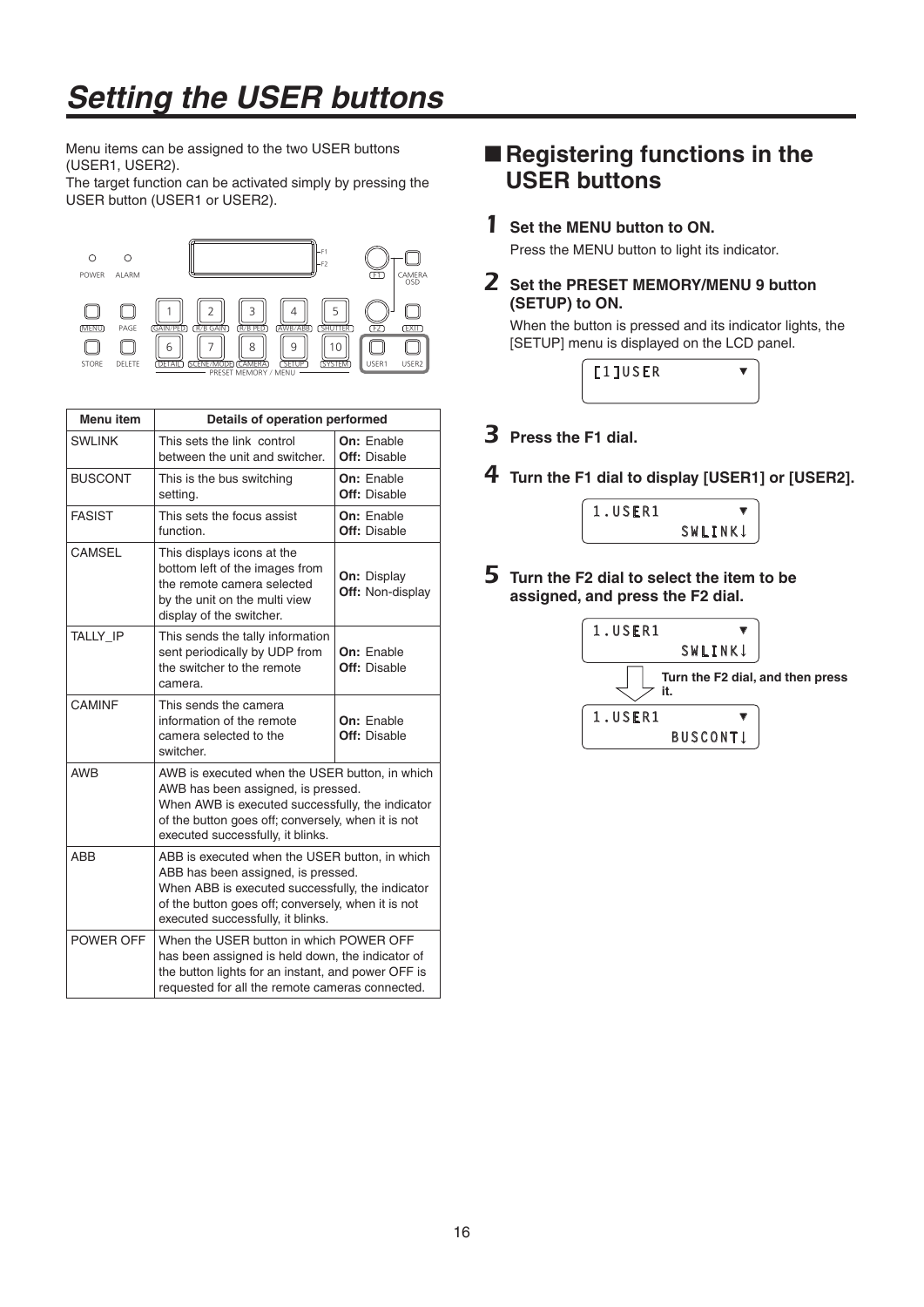# *Tally settings*

Set enable (On) or disable (Off) for tally ON which provides the tally instructions to the remote camera in response to tally requests received via the GPI and network.

#### 1 **Set the MENU button to ON.**

Press the MENU button to light its indicator.

#### 2 **Set PRESET MEMORY/MENU 8 button (CAMERA) to ON.**

When the button is pressed and its indicator is lighted, the [CAMERA] menu is displayed on the LCD panel.

| [1]GROUP |  |
|----------|--|
|          |  |

3 **Turn the F1 dial to display the [TALLY] menu, and press the F1 dial.**



4 **Turn the F2 dial to select On or Off, and then press the F2 dial to enter the selection.**

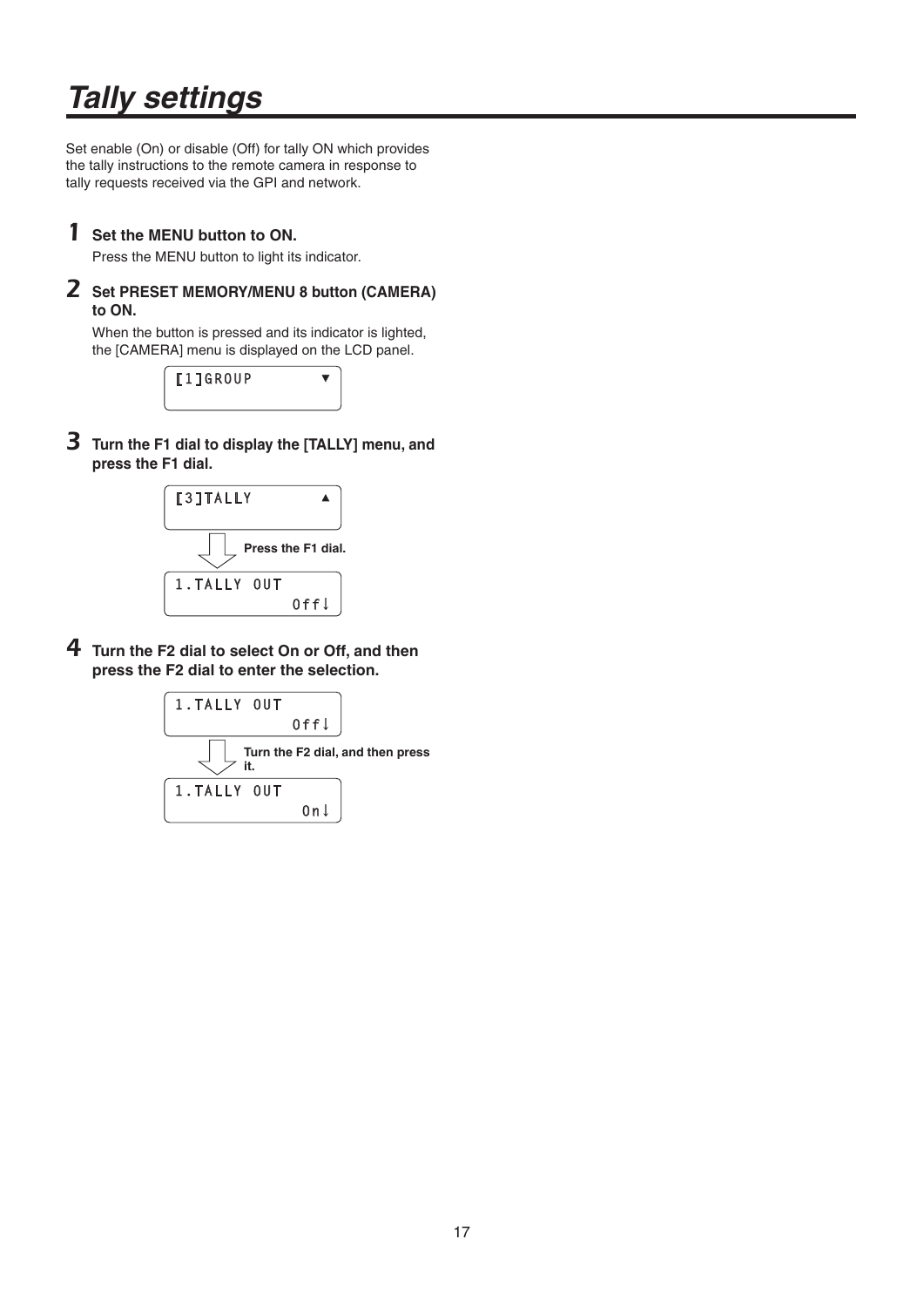# *Setting the functions*

This section describes how the unit's functions are set. The following functions can be set.

- Setting of the remote camera operations
- Registration of functions in the USER buttons
- Setting the speed at which to move to the preset memory setting position
- Setting the control items used when preset data is executed
- Controlling the peripheral devices connected to the remote cameras
	- ND filter
- Wiper • Heater, fan
- AC adapter
	- (AW-PS300A)
- Halogen lamp
- Defroster
- Assignment of preset data when emergency interrupts occur
- Locking of button operations

The settings are established using the [SETUP] menu. First, the basic menu operations will be described.

#### 1 **Set the MENU button to ON.**

Press the MENU button to light its indicator.

#### 2 **Set the PRESET MEMORY/MENU 9 button (SETUP) to ON.**

When the button is pressed and its indicator lights, the [SETUP] menu is displayed on the LCD panel.



3 **Turn the F1 dial to display the target menu item, and press the F1 dial.**

For details on the [SETUP] menu items, refer to the "Table of menu items".



4 **Turn the F1 dial to select the target menu item.**



5 **Turn the F2 dial to select the setting. Then press the F2 dial to change the setting.**

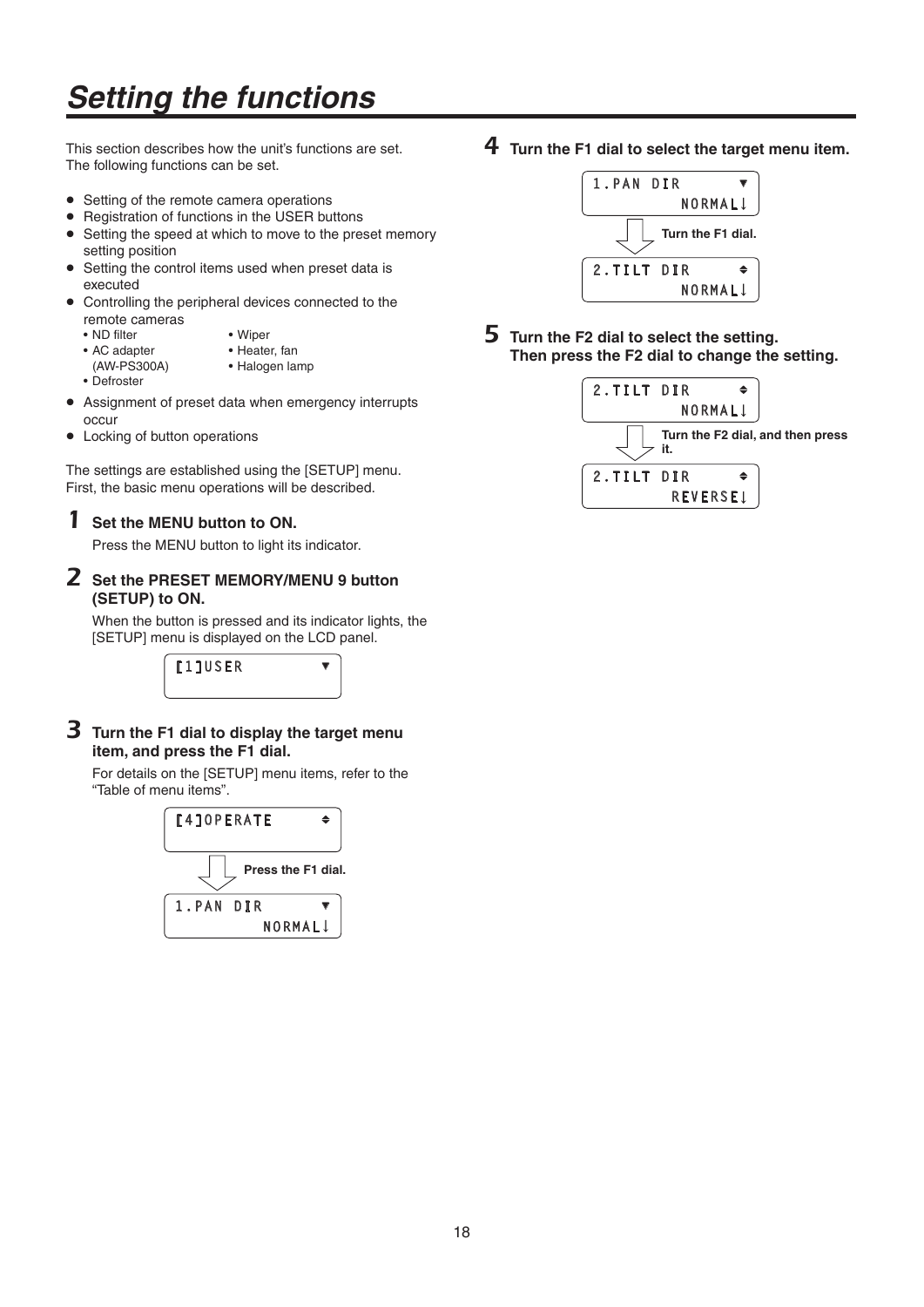### ■ Setting the remote camera **operations**

Set these operations by selecting the [SETUP] menu followed by the [OPERATE] menu.

| <b>14]OPERATE</b> |  |
|-------------------|--|
|                   |  |

#### **Setting the pan, tilt, zoom and focus operation directions**

Set the directions in which the remote camera is to move when the panning, tilting, zooming or focusing operation has been initiated from the unit.

#### **Setting the panning direction**

From the [SETUP] menu, select [OPERATE] and display [PAN DIR]. Then select either "NORMAL" or "REVERSE".



This sets the operation of the remote camera in the horizontal direction in response to the horizontal manipulation of the PAN/TILT lever.

When "NORMAL" is selected as the setting, the remote camera will move to the left when the PAN/TILT lever is leaned toward the left and, conversely, it will move to the right when the lever is leaned toward the right. When "REVERSE" is selected, the remote camera will move in the opposite directions.

#### **Setting the tilting direction**

From the [SETUP] menu, select [OPERATE] and display [TILT DIR]. Then select either "NORMAL" or "REVERSE".

| . | DIR     | ≜ |
|---|---------|---|
|   | NORMALI |   |

This sets the operation of the remote camera in the vertical direction in response to the vertical manipulation of the PAN/TILT lever.

When "NORMAL" is selected as the setting, the remote camera will move upward when the PAN/TILT lever is leaned away from you and, conversely, it will move downward when the lever is leaned toward you.

When "REVERSE" is selected, the remote camera will move in the opposite directions.

#### **Setting the zooming direction**

From the [SETUP] menu, select [OPERATE] and display [ZOOM DIR].Then select either "NORMAL" or "REVERSE".



This sets the zooming operation of the lens in response to the operation of the ZOOM button.

When "NORMAL" is selected as the setting, the lens zooms toward the tele end when the TELE side of the ZOOM button is pressed and, conversely, it will zoom toward the wide end when the WIDE side is pressed.

When "REVERSE" is selected, the lens will move in the opposite directions.

#### **Setting the focusing direction**

From the [SETUP] menu, select [OPERATE] and display [FOCUS DIR]. Then select either "NORMAL" or "REVERSE".



This sets the focusing operation of the lens in response to the operation of the FOCUS/PUSH OTAF dial.

When "NORMAL" is selected as the setting, the lens focus moves toward the far end when the dial is turned clockwise and, conversely, it will move toward the near end when the dial is turned counterclockwise.

When "REVERSE" is selected, the lens will move in the opposite directions.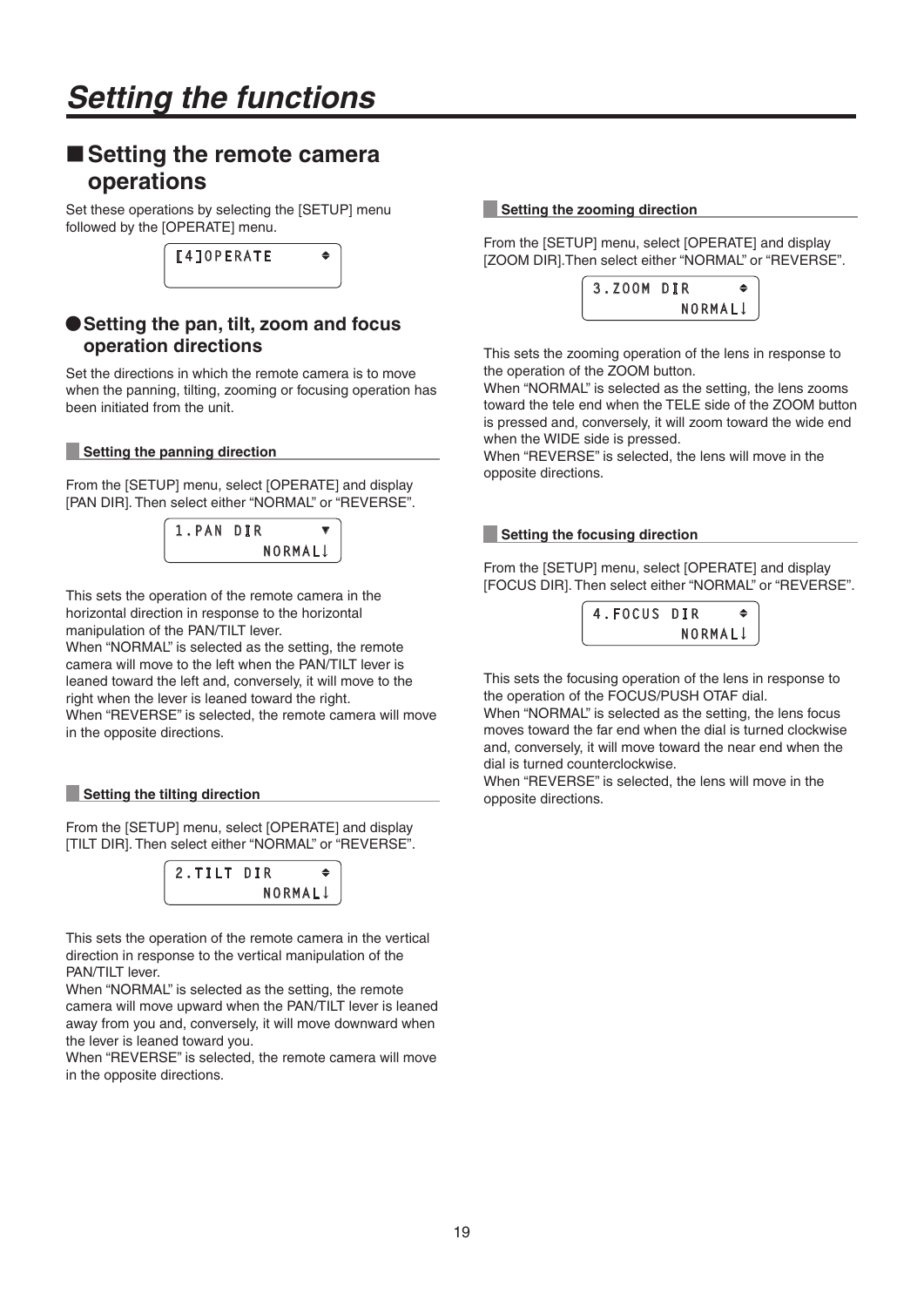## *Setting the functions*

#### **Settings when the remote camera moves horizontally or vertically during tele shooting**

During tele shooting, the remote camera's pan/tilt operation are slowed down to make positioning easier.

#### **Note**

This function takes effect when the unit is connected to the AW-HE50. It does not work with any other models.

From the [SETUP] menu, select [OPERATE] and display [SPEED WITH Z]. Then set the movement speed.



**On:** The speed at which the remote camera moves is reduced.

**Off:** The remote camera moves at the normal speed.

#### **Selecting the control items (pan, tilt, zoom and focus)**

Select the control items for the currently selected remote camera.

From the [SETUP] menu, select [OPERATE] and display [SPEED TARGET]. Then select the control item.



#### **P/T/Z/F:**

 The operation speed setting takes effect for panning, tilting, zooming and focusing.

**P/T:**

 The operation speed setting takes effect for panning and tilting.

#### **Switching from focus control to iris control or vice versa**

It is possible to switch the control, which is implemented by dial and button operations, from focus control to iris control (or vice versa).



From the [SETUP] menu, select [OPERATE] and display [FOCUS/IRIS]. Then select either "STANDARD" or "EXCHANGE".



When "EXCHANGE" is selected as the setting, focus control and iris control are switched.

When "STANDARD" is selected, the original control is restored.

#### **Setting the PAN/TILT lever inclination and speed**

The correlation between angle and operating speed when the PAN/TILT lever is inclined can be adjusted.

From the [SETUP] menu, select [OPERATE] and display [P/T CURV]. Then set the correlation between the lever angle and its operating speed.



 The higher the value selected, the slower the operating speed.

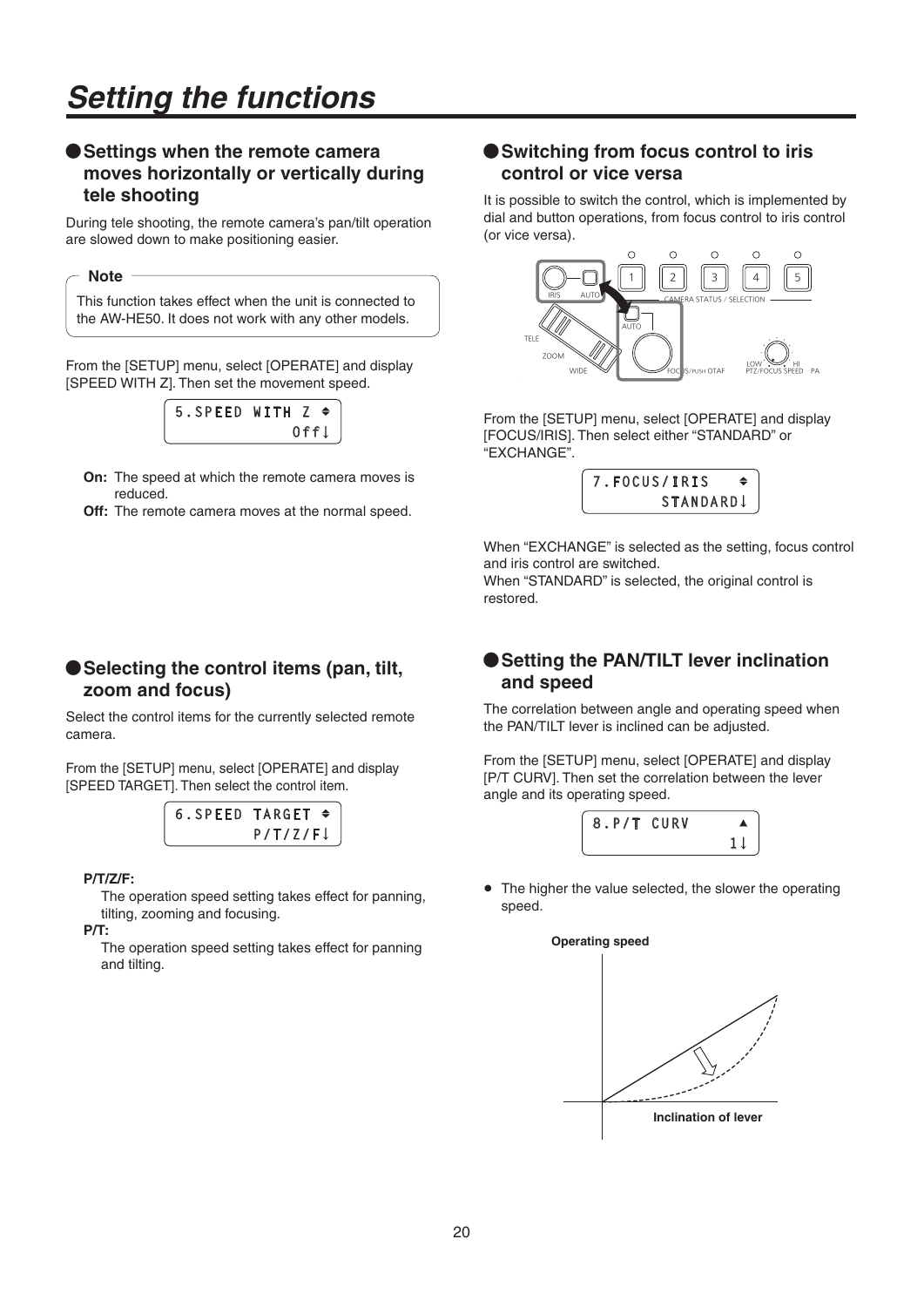## ■ Setting the speed at which to **move to the position set by the preset memory**

The speed at which to move to the position where the remote camera has been set to be in the preset memory when the preset operation is conducted can be set.

From the [SETUP] menu, select [PRESET] and display [DIAG SPEED]. Then set the speed.

The higher the setting, the faster the operating speed.

| 1.DIAG SPEED |  |
|--------------|--|
|              |  |

## ■ Setting the operations to be **performed when a preset operation is executed**

The operations which the remote camera is to performed when the preset operation is conducted can be set.

From the [SETUP] menu, select [PRESET] and display [SCOPE]. Then set the operations to be performed.



The operations that the camera performs when a preset operation is executed differ depending on the mode selected.

| Mode          | <b>Operations performed</b>                       |  |  |
|---------------|---------------------------------------------------|--|--|
| <b>MODE A</b> | Pan, tilt, zoom, focus, iris, gain, white balance |  |  |
| MODE B        | Pan, tilt, zoom, focus, iris                      |  |  |
| MODE C        | Pan, tilt, zoom                                   |  |  |

#### **Note**

This function takes effect when the unit is connected to the AW-HE50. It does not work with any other models.

### ■ Returning the remote cameras **to their home position**

The remote cameras connected can be returned to their home position.

From the [SETUP] menu, select [PRESET] and display [HOME POSITION]. Then press the F2 dial.



### ■ Adjusting the panning, tilting, **zooming and focusing speed**

The speed is adjusted uniformly for the panning, tilting, zooming and focusing together.

When the PTZ/FOCUS SPEED dial is turned clockwise, the speed is increased; conversely, when it is turned counterclockwise, it is reduced.



From the [SETUP] menu, select [OPERATE] and display [SPEED TARGET]. If P/T is selected, the speed adjustment is confined to panning and tilting only.

In this case, the zooming and focusing speed is fixed to the speed which was set immediately before P/T was selected.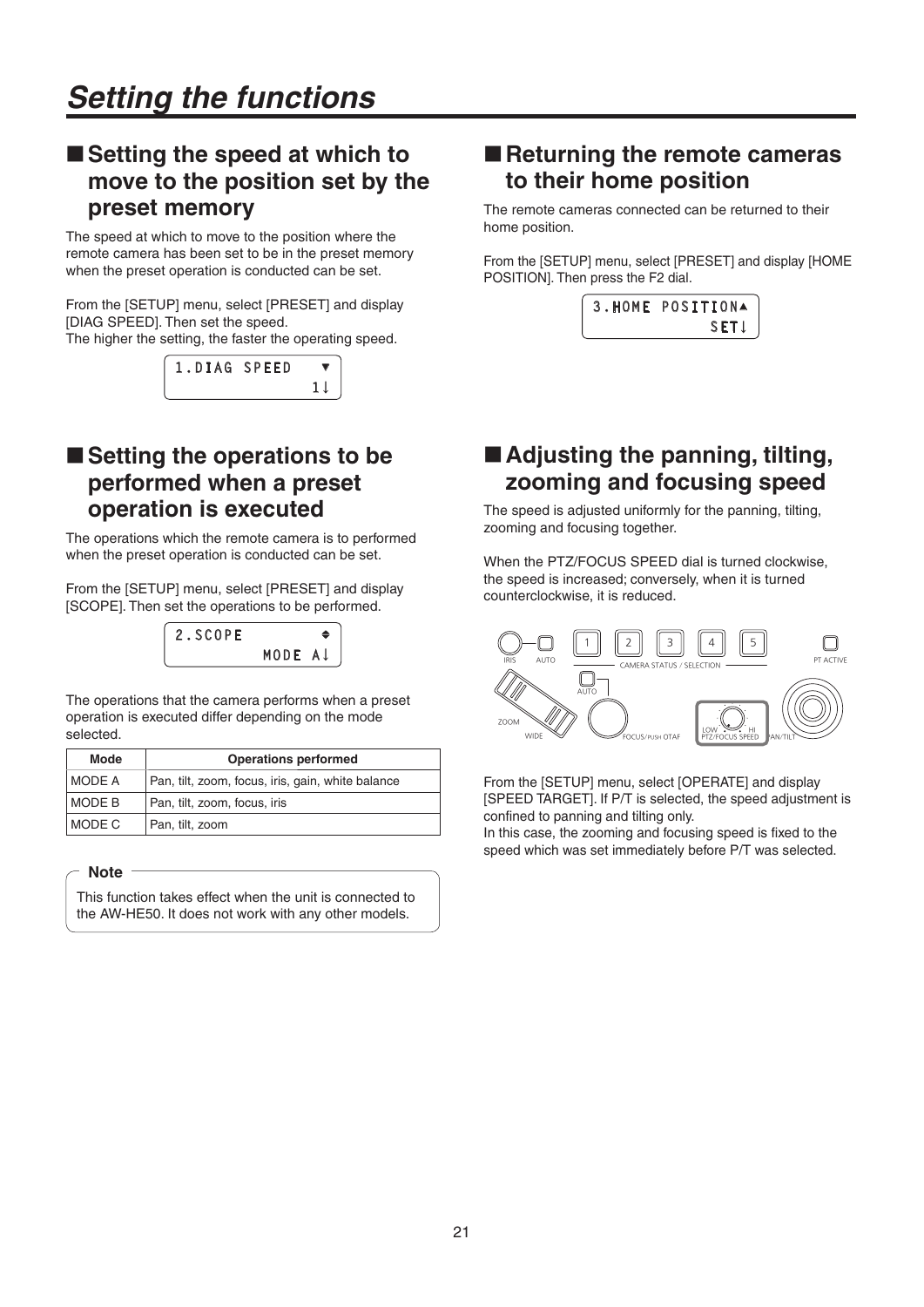## **Setting the movement range of the remote camera (limiter function)**

This unit has a limiter function which is a function that limits the movement range of the remote cameras. There are four limiter positions: the upper, lower, left and right limits of the movement range.

#### **When the AW-HE50 is used:**

Depending on the nature of the AW-HE50's installation location, there may be some subjects inside its movement range which it is not desirable or necessary to shoot. In cases like this, the shooting range of the AW-HE50 can be limited by setting limiters in front of those subjects which are not to be shot.

#### **When any other remote camera is used:**

Depending on the installation position, there may be an obstruction in the movement range, and the remote cameras may come into contact with this obstruction.

If the remote cameras come into contact with an obstruction, trouble or accidents may result.

In cases like this, a limiter can be set in front of the obstruction to prevent contact.

#### **Setting the upper limit**

From the [SETUP] menu, select [PTZ ADJ] and display [LIMIT UP]. Then set the upper limit.

The setting that is displayed differs between the AW-HE50 and other remote cameras.

#### **Display that appears with the AW-HE50**

The current setting status is displayed in the LIMIT UP item.



#### **Display that appears with other remote cameras**

The setting status is displayed after the completion of the setting in the LIMIT UP item.



#### **Setting the lower limit**

From the [SETUP] menu, select [PTZ ADJ] and display [LIMIT DOWN]. Then set the lower limit.

The setting that is displayed differs between the AW-HE50 and other remote cameras.

#### **Display that appears with the AW-HE50**

The current setting status is displayed in the LIMIT DOWN item.



#### **Display that appears with other remote cameras**

The setting status is displayed after the completion of the setting in the LIMIT DOWN item.

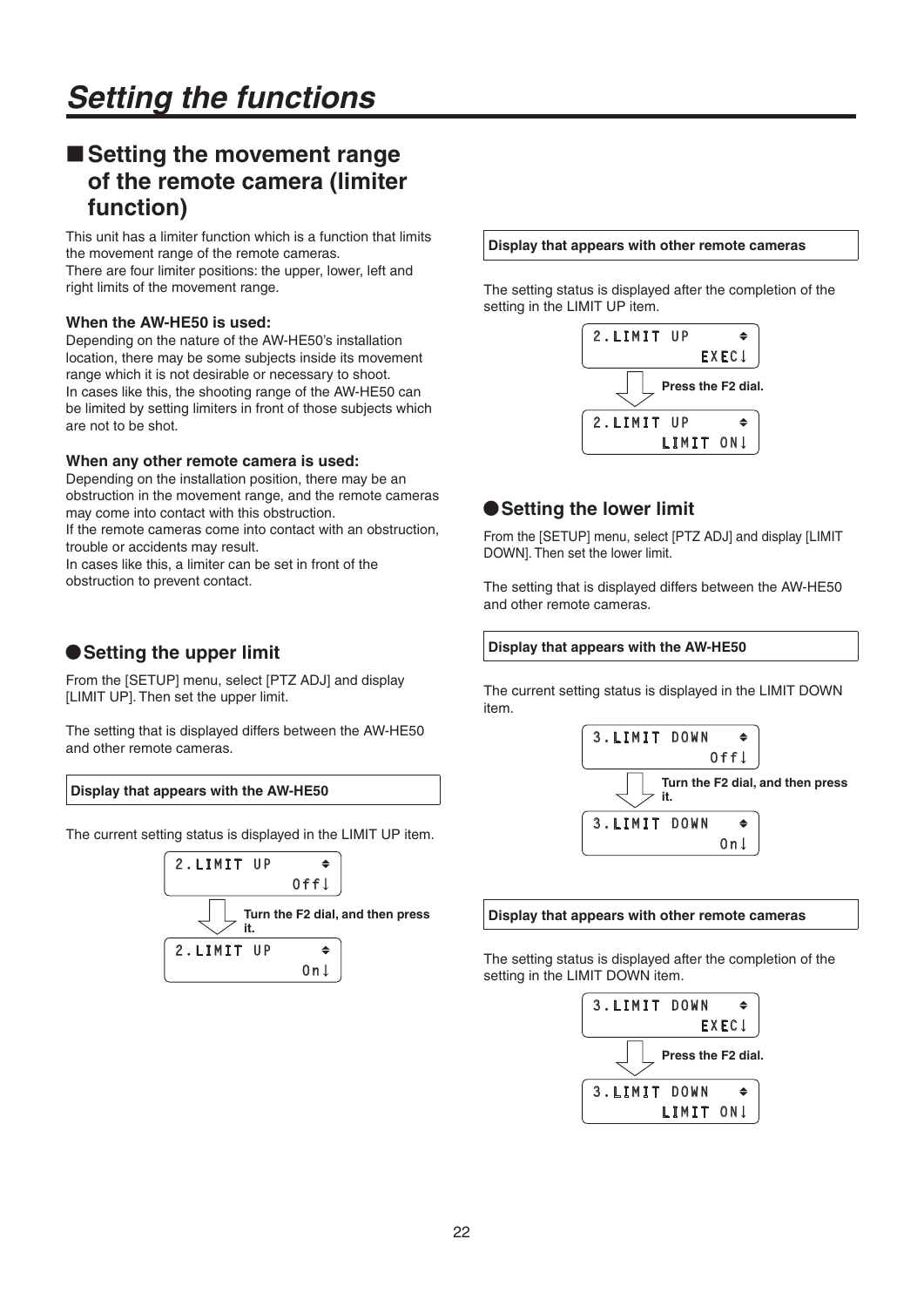# *Setting the functions*

### **Setting the left limit**

From the [SETUP] menu, select [PTZ ADJ] and display [LIMIT LEFT]. Then set the left limit.

The setting that is displayed differs between the AW-HE50 and other remote cameras.

#### **Display that appears with the AW-HE50**

The current setting status is displayed in the LIMIT LEFT item.



#### **Display that appears with other remote cameras**

The setting status is displayed after the completion of the setting in the LIMIT LEFT item.



#### **Setting the right limit**

From the [SETUP] menu, select [PTZ ADJ] and display [LIMIT RIGHT]. Then set the right limit.

The setting that is displayed differs between the AW-HE50 and other remote cameras.

#### **Display that appears with the AW-HE50**

The current setting status is displayed in the LIMIT RIGHT item.





The setting status is displayed after the completion of the setting in the LIMIT RIGHT item.

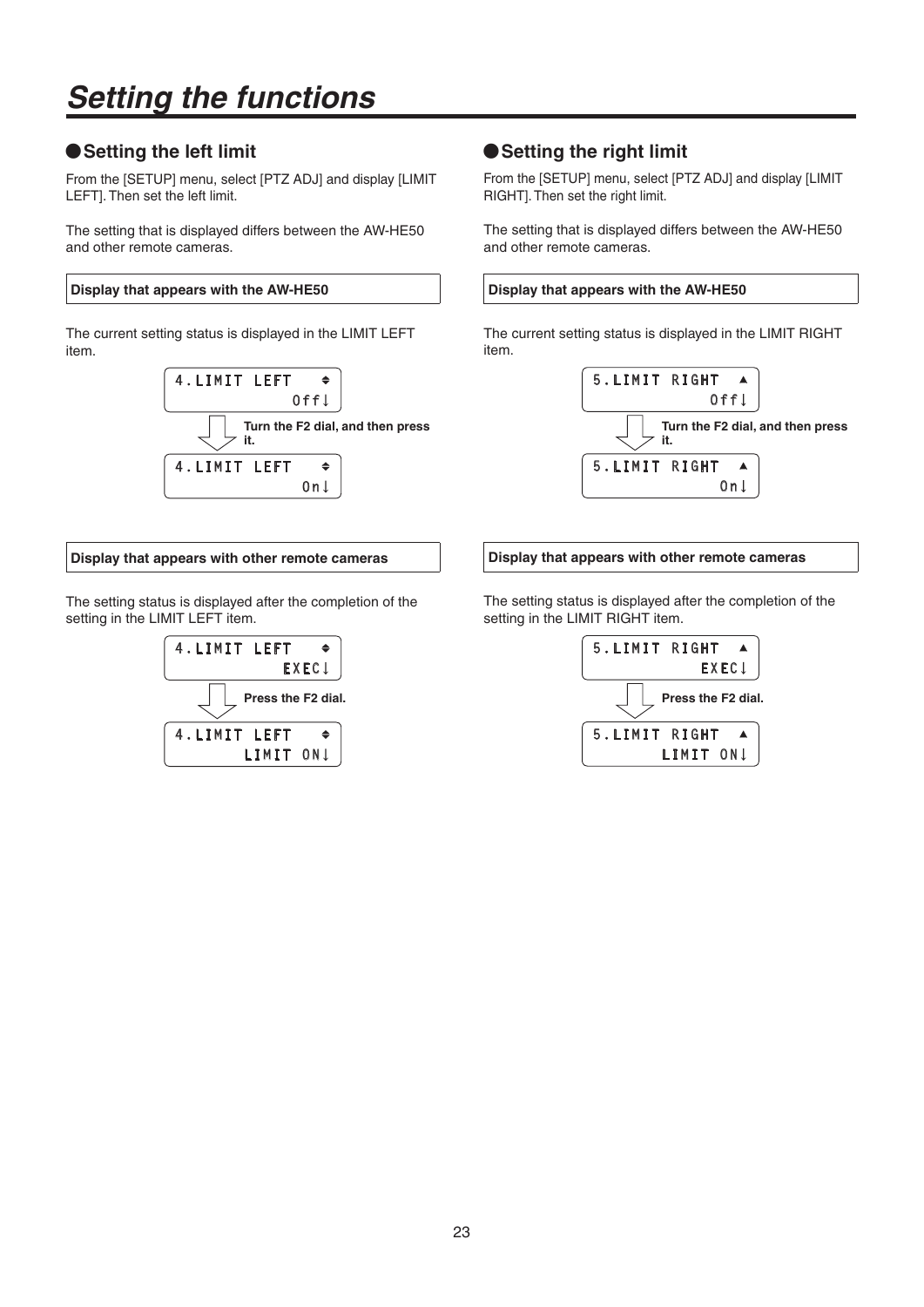■ Controlling the peripheral



lamp has been connected to the currently selected remote

 $0$ f $f \downarrow$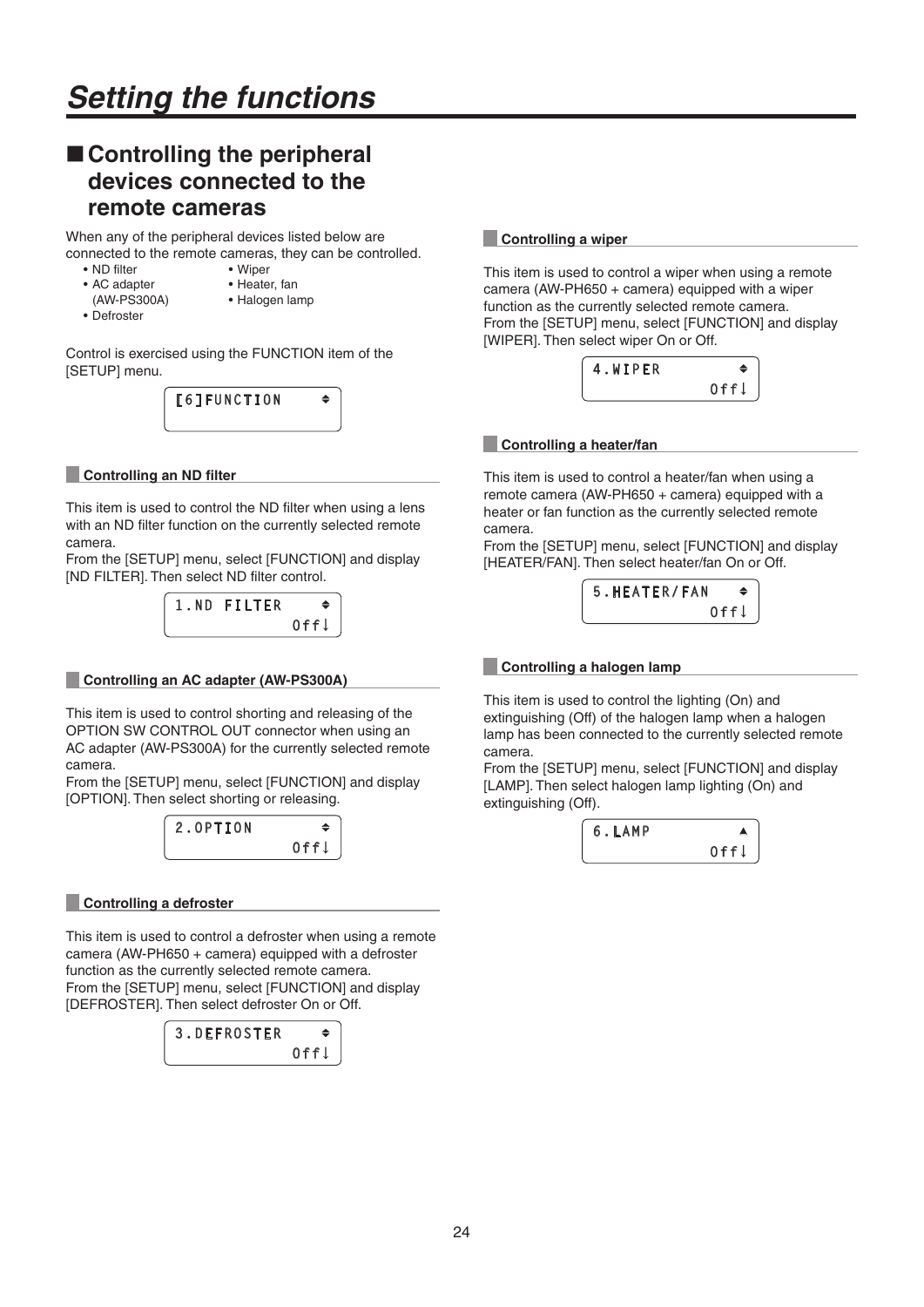## ■ Adjusting the minimum lens **zoom start speed**

This adjustment ensures that the lens zoom will start moving smoothly in line with the inclination of the ZOOM button when operating the lens zoom using the ZOOM button.

From the [SETUP] menu, select [PTZ ADJ] and display [Z MIN SPEED]. Then turn the F2 dial to set the compensation amount.

|  | 1.Z MIN SPEED       | ◆ |
|--|---------------------|---|
|  | $0$ ff $\downarrow$ |   |

The lowest compensation amount is "1", and the highest is "8".

No compensation is provided at the "Off" setting.

While observing the images on a monitor, hold down the ZOOM button slowly, and check whether the lens zoom starts moving smoothly.

## **Exercising external control over the preset memory data**

Preset numbers can be assigned to execute presets for the selected remote cameras when signals have been input to the TALLY/GPI input/output connector.

The presets are assigned using the GPI item on the [SETUP] menu.



#### **Setting the preset numbers**

From the [SETUP] menu, select [GPI], and display [PRESET CTL1], [PRESET CTL2] or [PRESET CTL3]. Then set the camera number and preset number.



Any camera number from "CAM1" to "CAM100" or "ALL" can be selected.

- If "ALL" has been selected, it will not be possible to execute the preset operations for any remote cameras which have been set to "NoAsign" as the connection setting.
	- **Refer to "Settings for connection with the remote** cameras" (<Basics> Operating Instructions).

The preset number setting can be established for each GPI input.

- Input1: PRESET CTL1
- Input2: PRESET CTL2
- Input3: PRESET CTL3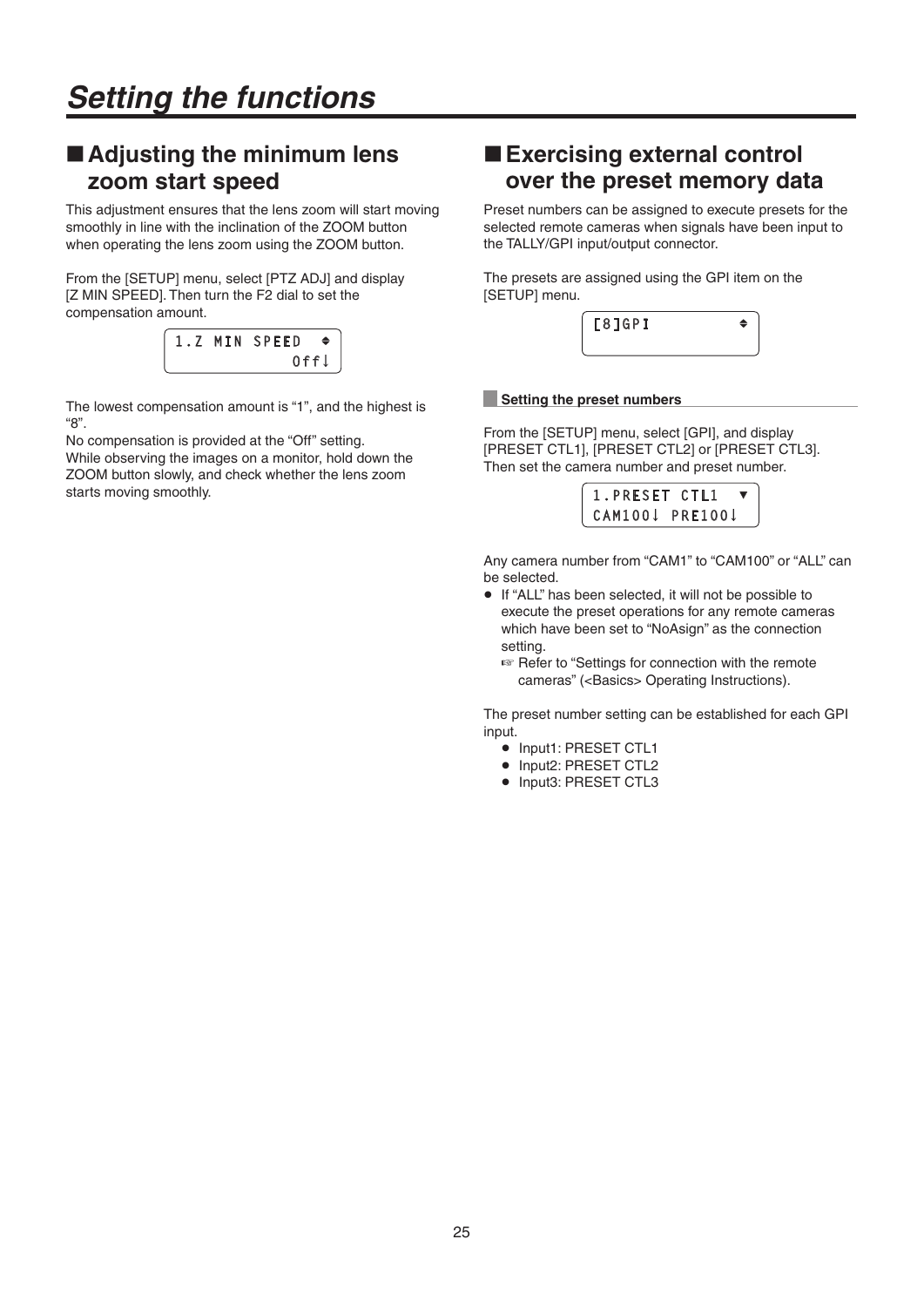# *Setting the functions*

## **Locking the button operations**

This disables the operation of the CAMERA OSD button and PRESET MEMORY/MENU buttons (1 to 7).

The button operations are locked using the MENU CTL item of the [SETUP] menu.

| [10]MENU CTL |  |
|--------------|--|
|              |  |

#### **Setting button operation enable or disable**

From the [SETUP] menu, select [MENU CTL] and display [MENU CONTROL]. Then set button operation enable or disable.



When "DISABLE" is selected, the following button operations are disabled:

- CAMERA OSD button
- PRESET MEMORY/MENU 1 to 7 buttons (However, these buttons can still be used to execute preset settings.)

## ■ Adjusting the LCD panel **backlight**

The backlight of the LCD panel can be adjusted.

Make this adjustment using the LCD BL item on the [SETUP] menu.

| [9]LCD BL |  |
|-----------|--|
|           |  |

#### **Adjusting the backlight**

From the [SETUP] menu, select [LCD BL] and display [BACKLIGHT]. Then set whether the backlight is to be turned on or off.

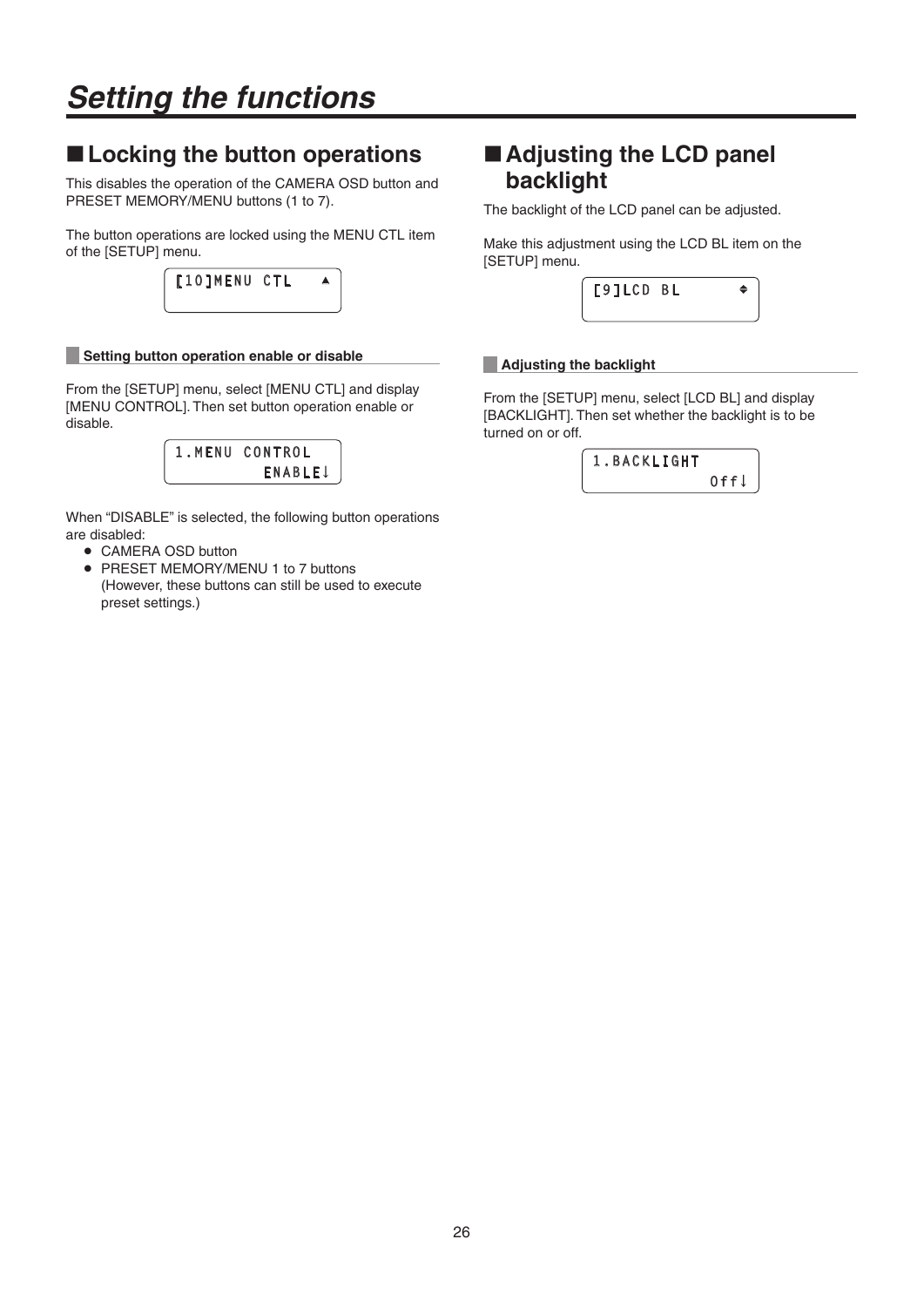# *Setting linkup with the switcher*

This setting is used to link the unit with an optional switcher (AW-HS50).

To link the unit with the switcher, the following settings must be established in the unit.

```
IP address (switcher) setting
   [SYSTEM] menu \rightarrow [SW IP ADR]
```
**Assign information setting**

```
[SYSTEM] menu \rightarrow [SW CTL]
```
**Link connection setting**

```
[SETUP] menu \rightarrow [SW LINK] \rightarrow [SWLINK]
```
**Settings at the switcher** For details on the settings selected at the switcher, refer to the Operating Instructions of the switcher.

## **Switcher network settings**

1 **Set the MENU button to ON.**

Press the MENU button to light its indicator.

2 **Set PRESET MEMORY/MENU 10 button (SYSTEM) to ON.**

When the button is pressed and its indicator is lighted, the [SYSTEM] menu is displayed on the LCD panel.

[1]CAMERA CTL

3 **Turn the F1 dial, display the SW IP ADR menu, and press the F1 dial.**



4 **Turn the F2 dial, select the IP address, and then press the F2 dial to enter the selection.**

Set the IP address which has been set in the switcher.



Input the IP address in four blocks of numerals. When input advances to the last block and the F2 dial is pressed, the IP address is entered.

> **1.IP:SW 172.168.000.030**

#### 5 **Press the EXIT button.**

Operation now returns to the SW IP ADR menu.



6 **Turn the F1 dial to display the SW CTL menu, and press the F1 dial.**



7 **Turn the F2 dial to select "Network", and then press the F2 dial to enter the selection.**

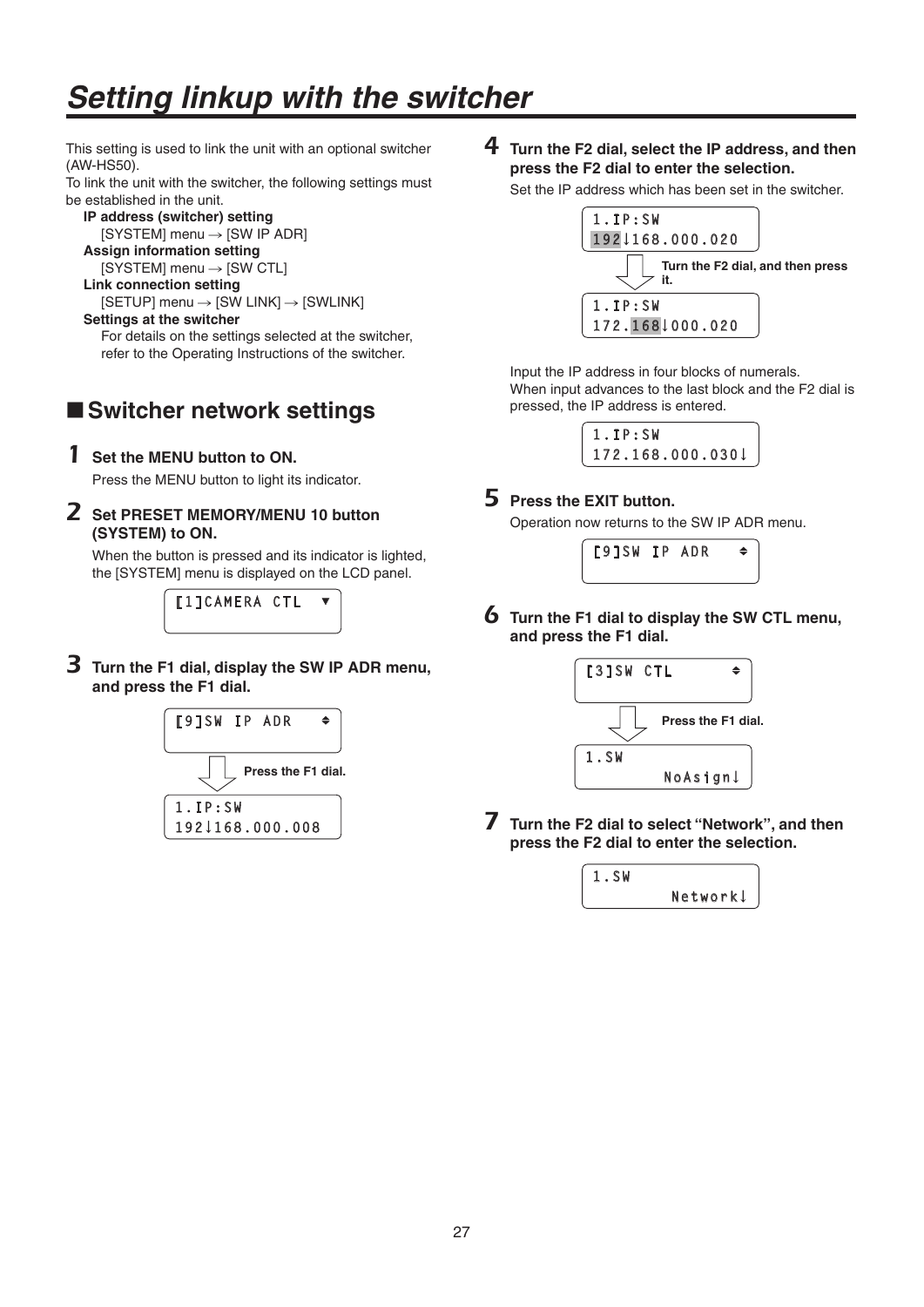## **Link setting**

#### 1 **Set the MENU button to ON.**

Press the MENU button to light its indicator.

2 **Set PRESET MEMORY/MENU 9 button (SETUP) to ON.**

When the button is pressed and its indicator is lighted, the [SETUP] menu is displayed on the LCD panel.

| [1]USER |  |
|---------|--|
|         |  |

3 **Turn the F1 dial, display the SW LINK menu, and press the F1 dial.**



4 **Turn the F2 dial to select On, and then press the F2 dial to change the setting.**



When "On" is selected as the item setting, the settings mentioned below take effect, and the link with the switcher is established.

Control can also be exercised by assigning this setting to a USER button.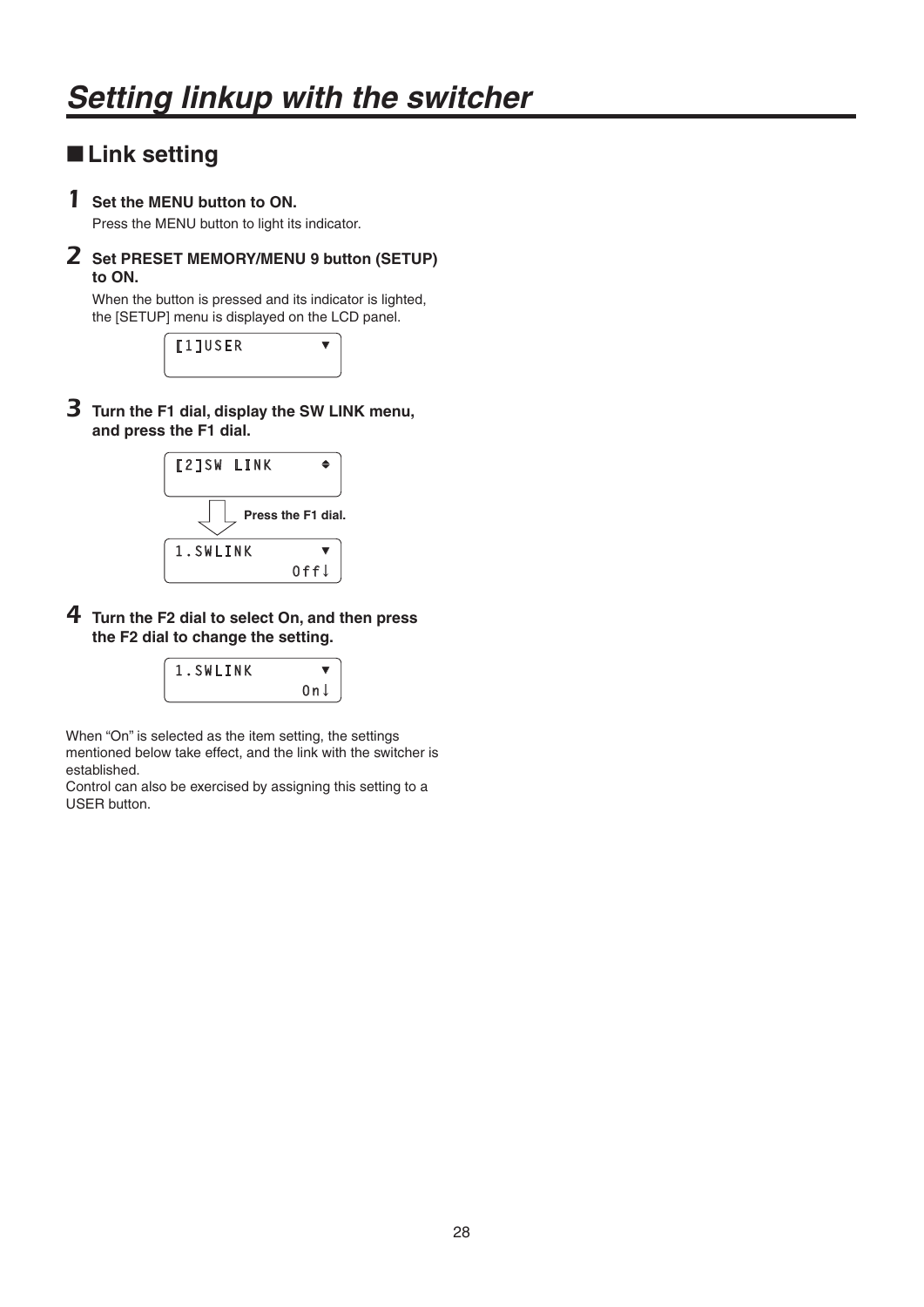Set the various functions to be used when the unit is linked with the switcher.

## ■ Setting the image output and **image input**

This setting establishes the correlation between the image output (remote camera) and image input (switcher). By establishing the setting, the switcher is notified if a remote camera which has been set is selected when the remote cameras have been selected by the unit.

#### 1 **Set the MENU button to ON.**

Press the MENU button to light its indicator.

2 **Set PRESET MEMORY/MENU 10 button (SYSTEM) to ON.**

When the button is pressed and its indicator is lighted, the [SYSTEM] menu is displayed on the LCD panel.



3 **Turn the F1 dial, display the SW ASSIGN menu, and press the F1 dial.**



4 **Turn the F1 dial to select the input line of the switcher.**



5 **Turn the F2 dial, select the remote camera, and then press the F2 dial to enter the selection.**



The switcher has five input lines: INPUT1 to INPUT5. Take the above steps to set the remote cameras for the input lines, and then operate the remote cameras.

 Select "NoAsign" if the switcher is not to be notified of the correlation setting when the remote cameras have been selected.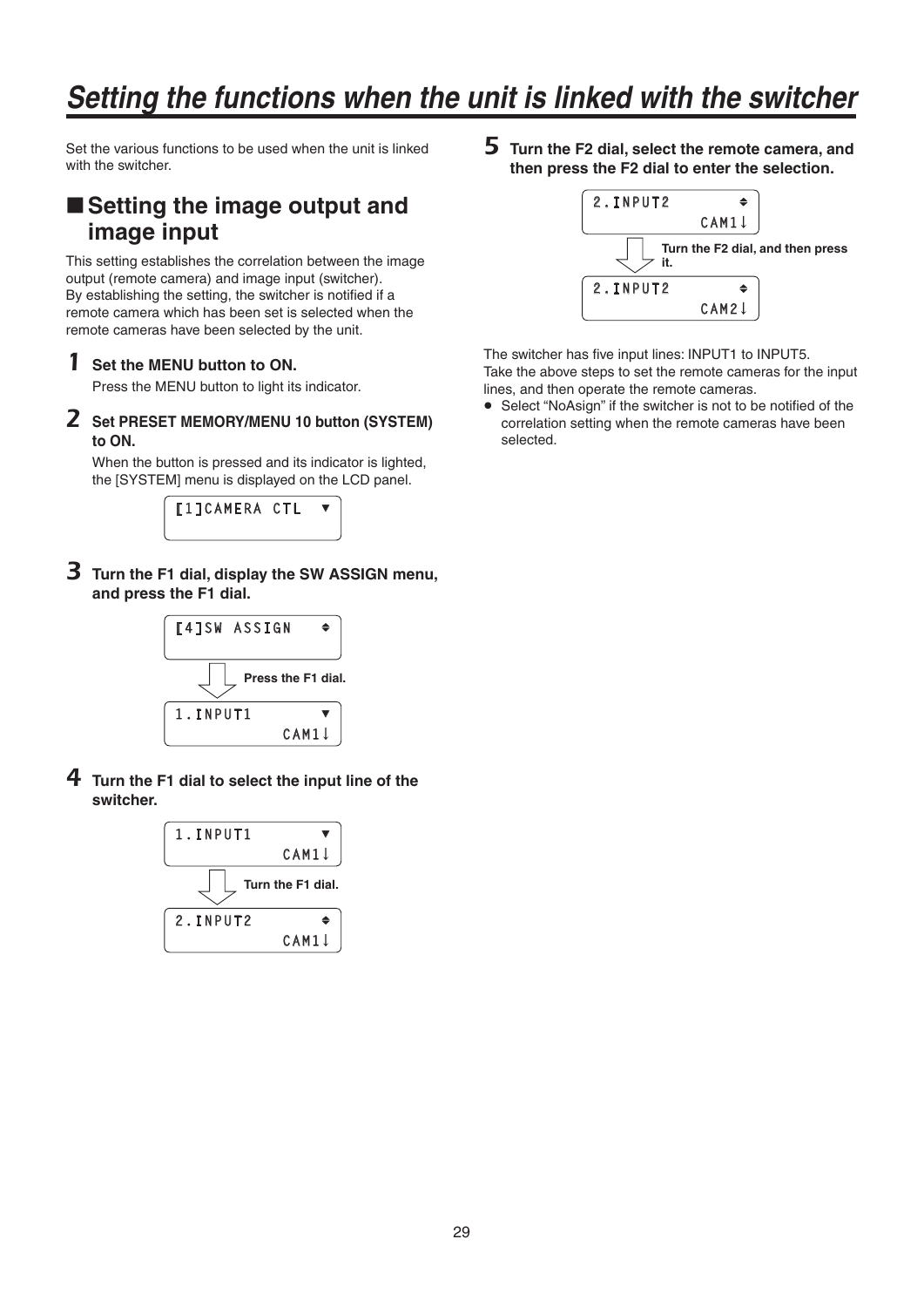## **Switcher settings**

A setting for controlling the switcher linked with the unit is available.

It is established using the [SETUP] menu.

Before taking the steps described here, the steps for "Switcher network settings" and "Setting the image output and image input" must be taken.

First, the basic menu operations will be described.

#### 1 **Set the MENU button to ON.**

Press the MENU button to light its indicator.

2 **Set PRESET MEMORY/MENU 9 button (SETUP) to ON.**

When the button is pressed and its indicator is lighted. the [SETUP] menu is displayed on the LCD panel.



3 **Turn the F1 dial, display the SW LINK menu, and press the F1 dial.**



4 **Turn the F1 dial to select the menu item to be set.**



5 **Turn the F2 dial, select the settings, and then press the F2 dial to change the setting.**



#### **Bus switching**

From the [SETUP] menu, select [SW LINK] and display [BUSCONT]. Then select On or Off.



When "On" is selected as the item setting, the materials set using the BUS item (described later) are sent from the remote camera to the switcher when the remote cameras has been selected using one of the unit's CAMERA STATUS/SELECTION buttons.

Control can also be exercised by assigning this setting to a USER button.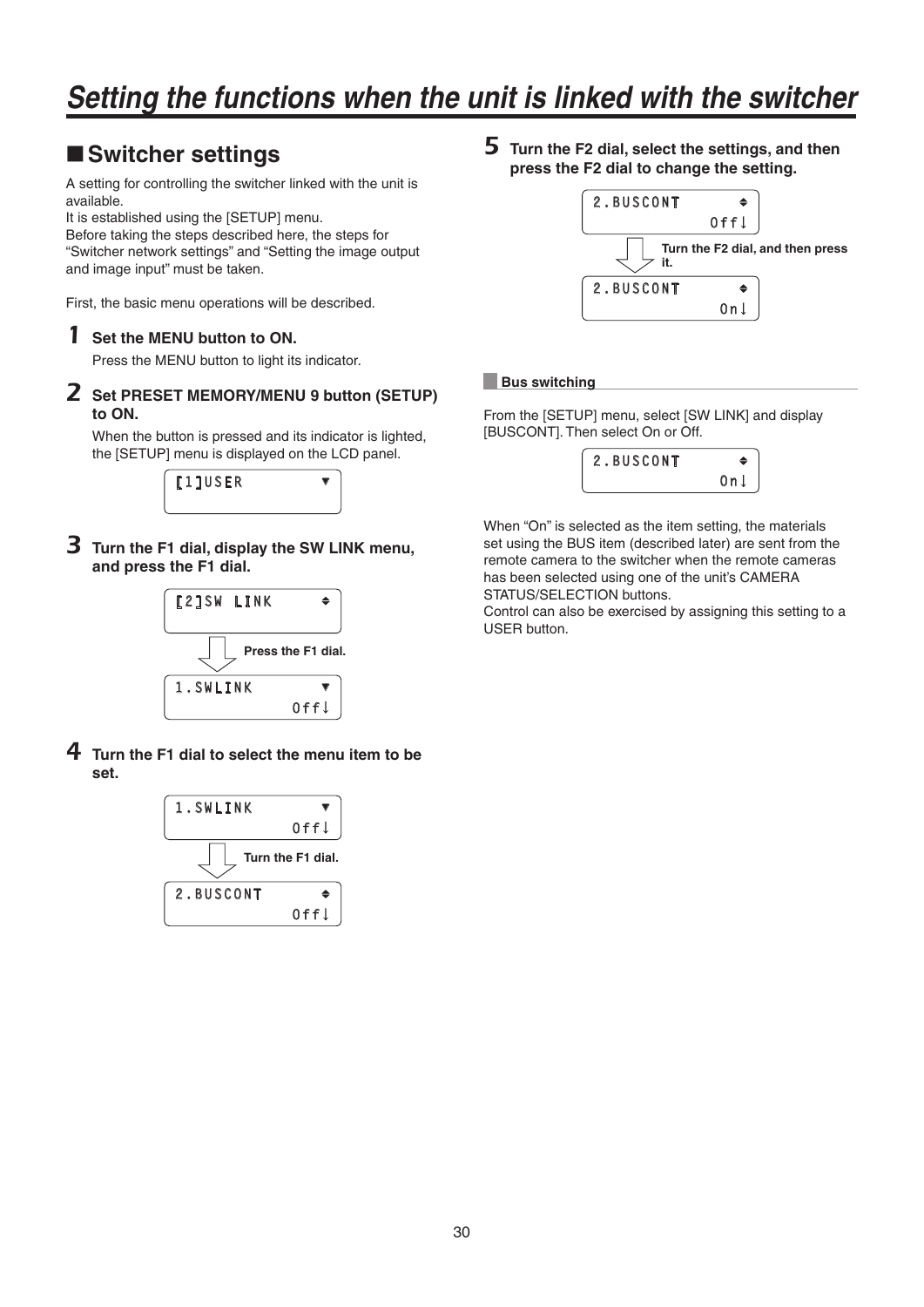#### **Bus setting**

From the [SETUP] menu, select [SW LINK] and display [BUS]. Then set the material (AUX, PVW, PinP or KEY) to be sent to the switcher.



The materials set using this item are sent from the remote camera to the switcher when the remote camera has been selected using one of the unit's CAMERA STATUS/ SELECTION buttons.

Control can also be exercised by assigning this setting to a USER button (BUSCONT).

#### **Focus assist setting**

From the [SETUP] menu, select [SW LINK] and display [FASIST]. Then set On or Off.

| 4. FASIST | ≜                   |
|-----------|---------------------|
|           | $0$ ff $\downarrow$ |

When "On" is selected as this item's setting, the images of the AUX bus output from the switcher will be switched to the images of the remote camera selected by the unit. Conversely, when "Off" is selected, the switcher will switch the images of the AUX bus output from the switcher to the images of its multi view display.

#### **Camera information setting**

From the [SETUP] menu, select [SW LINK] and display [CAMSEL]. Then set On or Off.



When "On" is selected as the item setting, an icon appears at the bottom left of the image of the remote camera selected by the unit on the switcher's multi view display. When a remote camera has been selected, its information is sent from the unit to the switcher.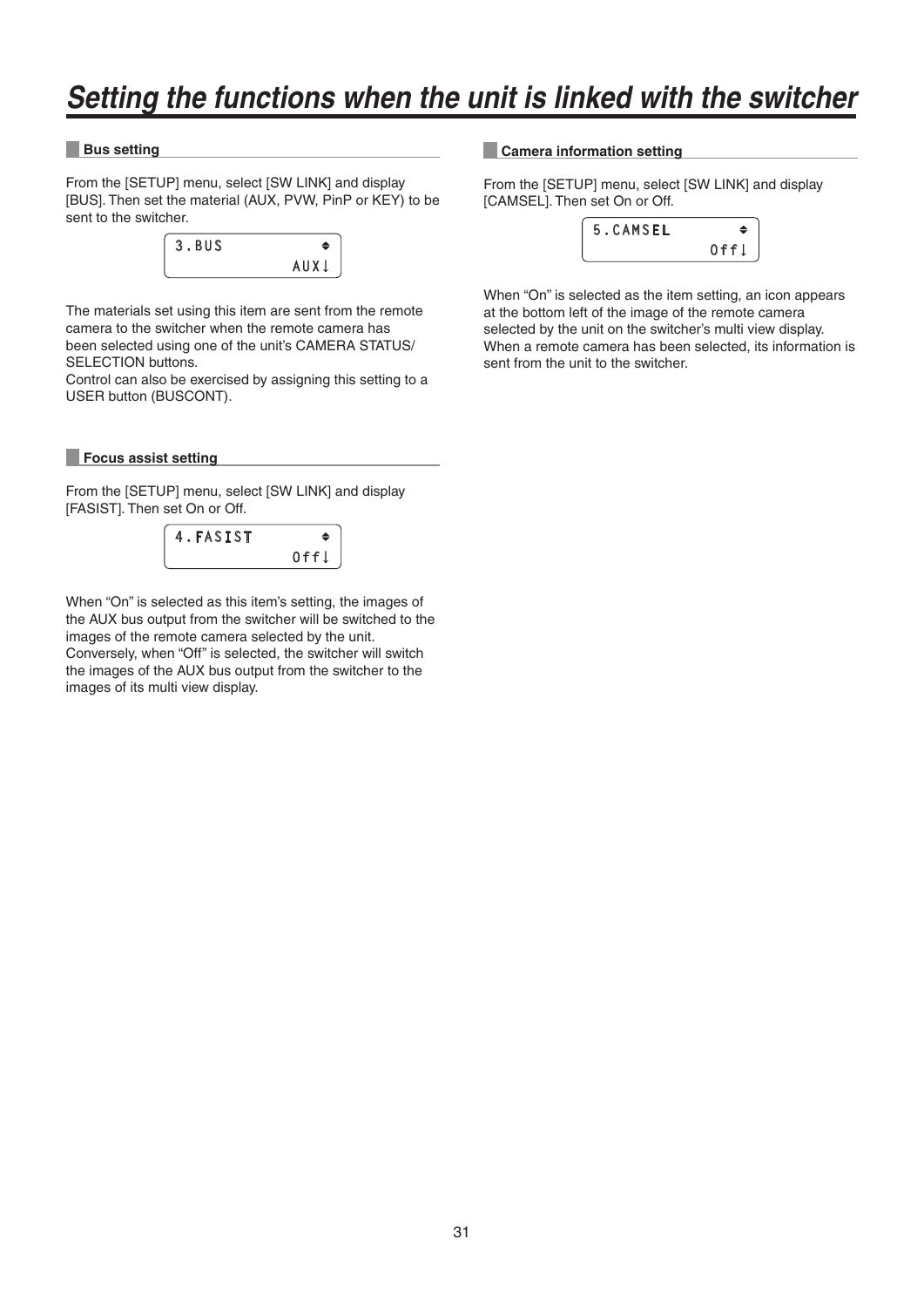#### **OA tally setting**

From the [SETUP] menu, select [SW LINK] and display [TALLY IP]. Then set On or Off.



When "On" is selected as the item setting, the unit receives the tally information (tally ON/OFF) sent periodically from the switcher through the network, and it sends the ON or OFF instruction to the remote cameras in which changes have occurred.

#### **[ Concerning the tally information transferred through the network]**

After receiving the tally information (Input1 to Input5) from the switcher through the network, the unit sends the ON or OFF instruction to the remote cameras.

Based on the relationship between the image output (remote camera) and image input (switcher) which have been set using the unit's menu, the remote camera to which the tally instruction is sent in response to the tally information received from the switcher is identified, the tally indicator of that remote camera is lighted in red, and the tally ON instruction is sent to the remote camera.

The Tally ON instruction is also sent to the remote cameras which are not in the selected camera group.



In response to inputs 1 to 5 from GPI Input, tally indicators CAM1 to CAM5 are lighted in red, and the tally ON instruction is sent to the remote cameras concerned. Only CAM1 to CAM5 serve as the GPI Input tally. This means that when a camera group other than No.1 is selected, the tally indicators will go off.

The following tally-related settings can be established using the menu.

 **Enabling/disabling the tally information instructions sent over the network**

If only the tally information from GPI is to be enabled, from the [SETUP] menu select [SW LINK], set [TALLY\_IP] to Off, and disable the tally information instructions sent over the network.

 **Enabling/disabling the tally ON instructions sent to the remote cameras**

From the [CAMERA] menu, select [TALLY] and display [TALLY OUT]. Then set enable or disable for the tally ON instructions to be sent to the remote cameras in response to the tally requests from the GPI and over the network.

#### **PAN/TILT lever control setting**

This setting makes it possible to use the unit's PAN/TILT lever as the switcher's control lever. From the [SETUP] menu, select [SW LINK] and display [P/T LEVER]. Then set Self or SW.



When "Self" has been selected as the setting, the unit's PAN/TILT lever is used as the lever for operating the pan and tilt functions of the remote cameras.

When "SW" has been selected, the following information is sent to the switcher.

**PAN/TILT lever:** X, Y **ZOOM button:** Size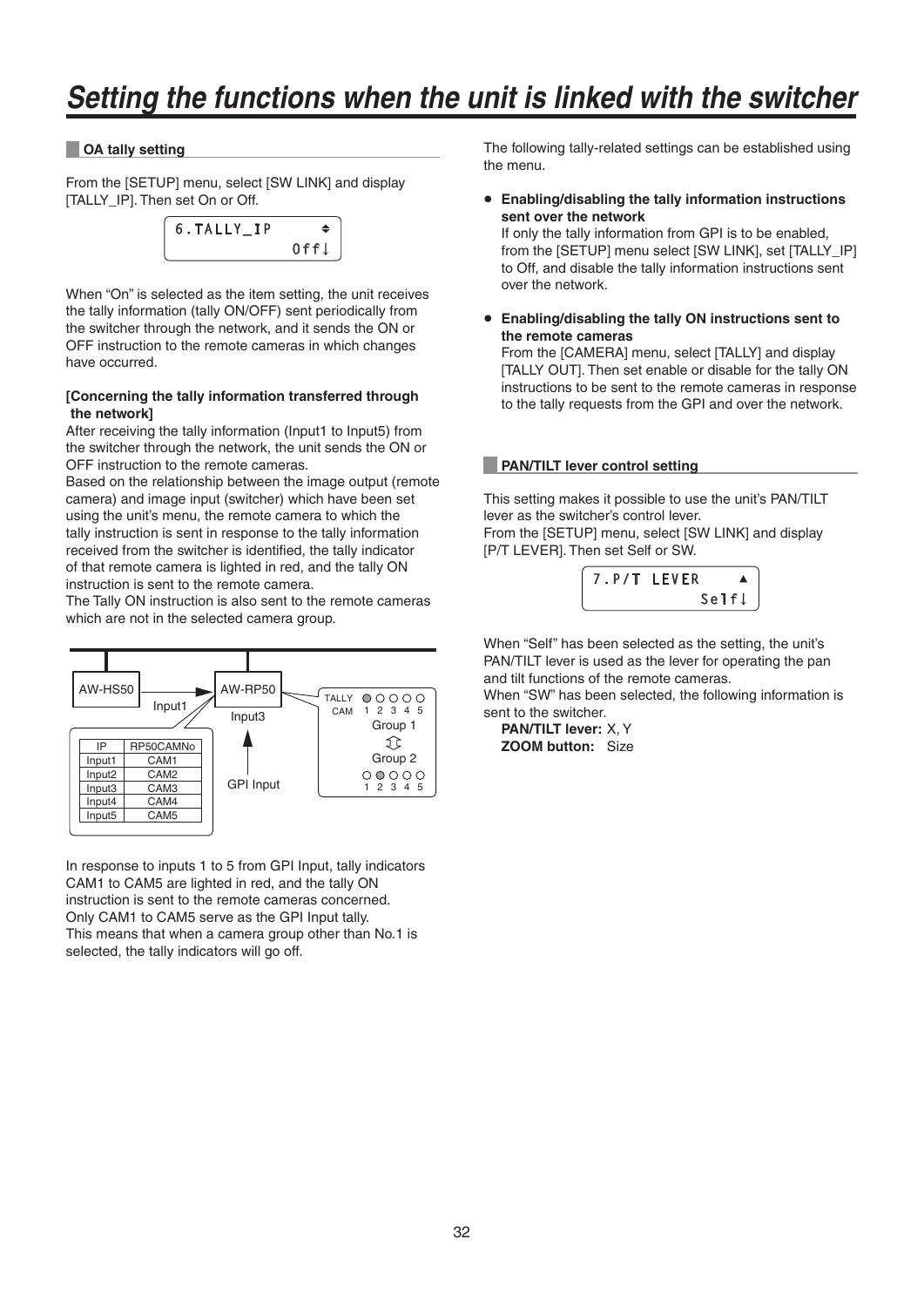## ■ Setting for the information to **be displayed on the OSD**

This setting displays the remote camera information on the OSD of the monitor which is connected to the switcher to be linked to the unit.

The setting is established using the [SETUP] menu. Before taking the steps here, the steps for "Switcher network settings" and "Setting the image output and image input" described earlier must be taken.

First, the basic menu operations will be described.

#### 1 **Set the MENU button to ON.**

Press the MENU button to light its indicator.

2 **Set PRESET MEMORY/MENU 9 button (SETUP) to ON.**

When the button is pressed and its indicator is lighted, the [SETUP] menu is displayed on the LCD panel.



3 **Turn the F1 dial to display the SW DISP menu, and press the F1 dial.**



4 **Turn the F1 dial to and select the menu item to be set.**



5 **Turn the F2 dial to select On or Off, and then press the F2 dial to enter the selection.**



#### **Setting all the information displays together**

From the [SETUP] menu, select [SW DISP] and display [CAMINF]. Then set On or Off.



When "On" is selected as the item setting, the information of the remote cameras set in "Setting the image output and image input" is sent to the switcher.

Control can also be exercised by assigning this setting to a USER button.

Video format

 (This is left blank when the video format of the remote camera cannot be recognized.)

- (2) Scene file name (shooting mode)
- Filter information
- (4) Remote camera alarm information
- $\overline{6}$ ) Shutter information (ON/OFF, shutter value)
- $(6)$  Gain value
- (7) Iris value
- $\dddot{\text{B}}$  Remote camera name

(displayed with up to 10 characters)

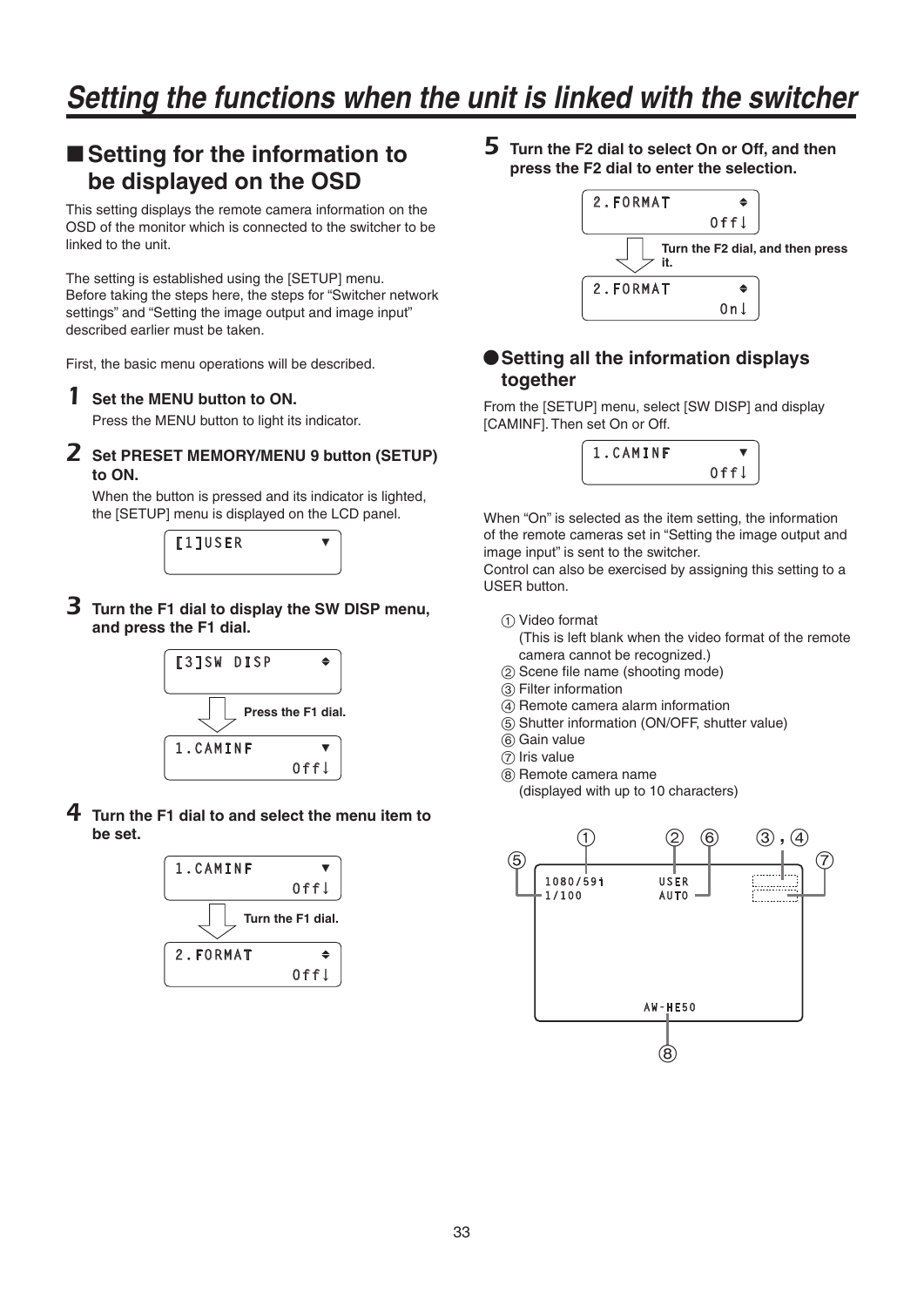#### **Setting each information item to be displayed**

**Video format**

From the [SETUP] menu, select [SW DISP] and display [FORMAT]. Then set On or Off.

| 2. FORMAT |      |
|-----------|------|
|           | 0ffl |

#### **Remote camera name**

From the [SETUP] menu, select [SW DISP] and display [CAMNAME]. Then set On or Off.



#### **Scene file name**

From the [SETUP] menu, select [SW DISP] and display [SCENE]. Then set On or Off.



#### **Gain value**

From the [SETUP] menu, select [SW DISP] and display [GAIN]. Then set On or Off.

$$
\begin{array}{c|c}\n5. \text{GAIN} & \rightarrow \\
\hline\n0 \text{ff} \downarrow\n\end{array}
$$

#### **Shutter information**

From the [SETUP] menu, select [SW DISP] and display [SHUTTER]. Then set On or Off.

| 6.SHUTTER |      |
|-----------|------|
|           | Off. |

#### **Iris value**

From the [SETUP] menu, select [SW DISP] and display [IRIS]. Then set On or Off.



#### **Filter information**

From the [SETUP] menu, select [SW DISP] and display [FILTER]. Then set On or Off.

| 8.FILTER | ◓                   |
|----------|---------------------|
|          | $0$ ff $\downarrow$ |

#### **Remote camera alarm information**

From the [SETUP] menu, select [SW DISP] and display [ALARM]. Then set On or Off.

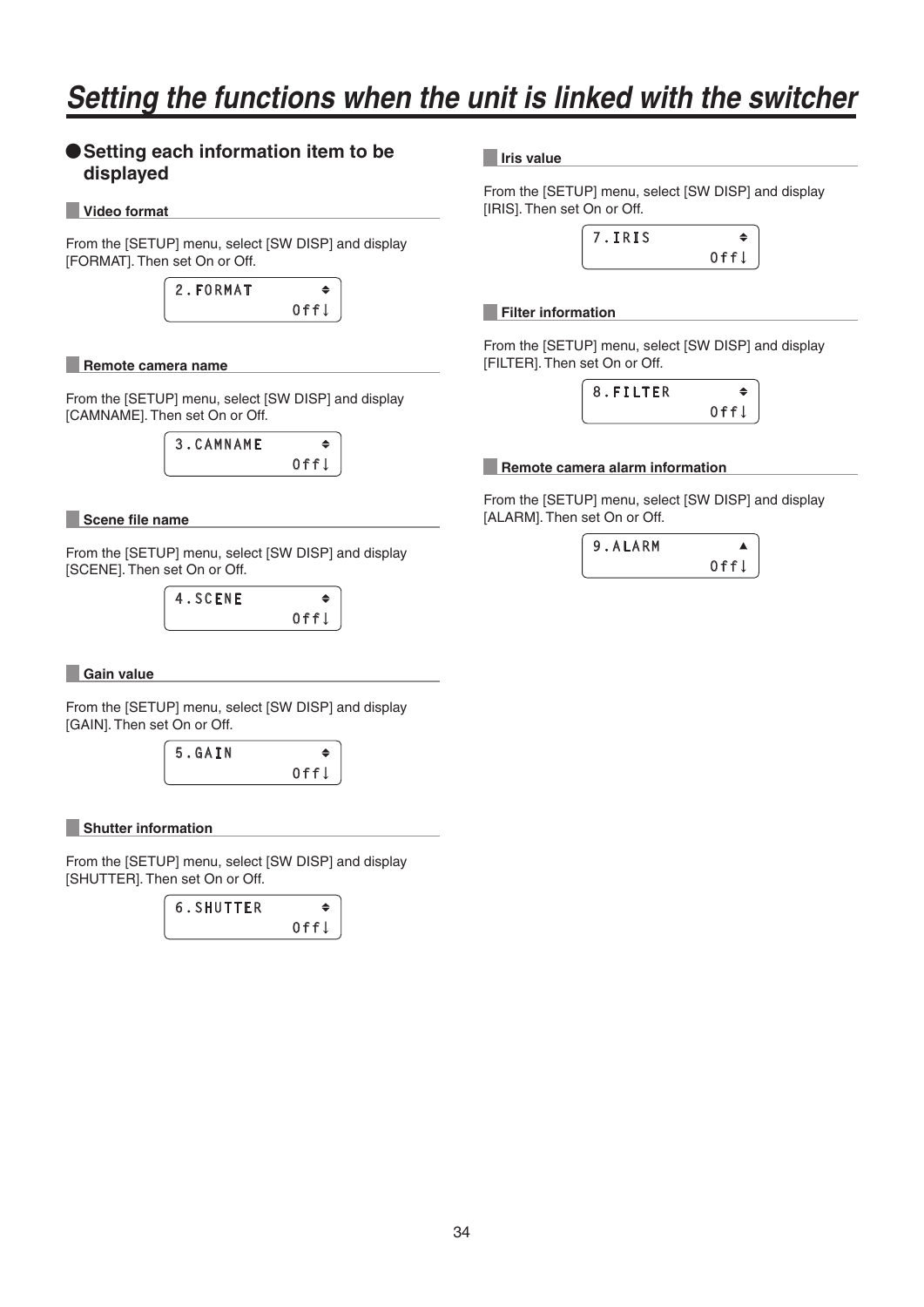# *Checking the equipment alarm information*

It is possible to check the alarm statuses of the unit and the remote cameras assigned to the CAMERA STATUS/ SELECTION buttons.

#### 1 **Set the MENU button to ON.**

Press the MENU button to light its indicator.

#### 2 **Set PRESET MEMORY/MENU 10 button (SYSTEM) to ON.**

When the button is pressed and its indicator is lighted, the [SYSTEM] menu is displayed on the LCD panel.



3 **Turn the F1 dial to display the ALARM menu, and press the F1 dial.**



4 **Turn the F1 dial to select the unit (POWER) or remote camera item (CAM1 to CAM100).**

The alarm status is displayed underneath.



**[Select POWER]**

The unit's power supply alarm can be checked. **No ALARM:**

When the power supply is trouble-free.

**ALARM:** When trouble has occurred in the power supply.

#### **[Select CAM1 to CAM100]**

The alarm statuses of the remote cameras currently assigned to the CAMERA STATUS/SELECTION buttons are displayed.

#### **No ALARM:**

Trouble-free.

**FAN ALM:**

Trouble has occurred in the cooling fan.

#### **P/T ALM:**

Trouble has occurred in the pan/tilt operation.

#### **FAN ALM+P/T ALM:**

 Trouble has occurred in the cooling fan and pan/tilt operation.

#### **Note**

When an alarm has occurred, stop operation immediately, and be absolutely sure to contact your dealer.

Continued use may cause the unit to malfunction.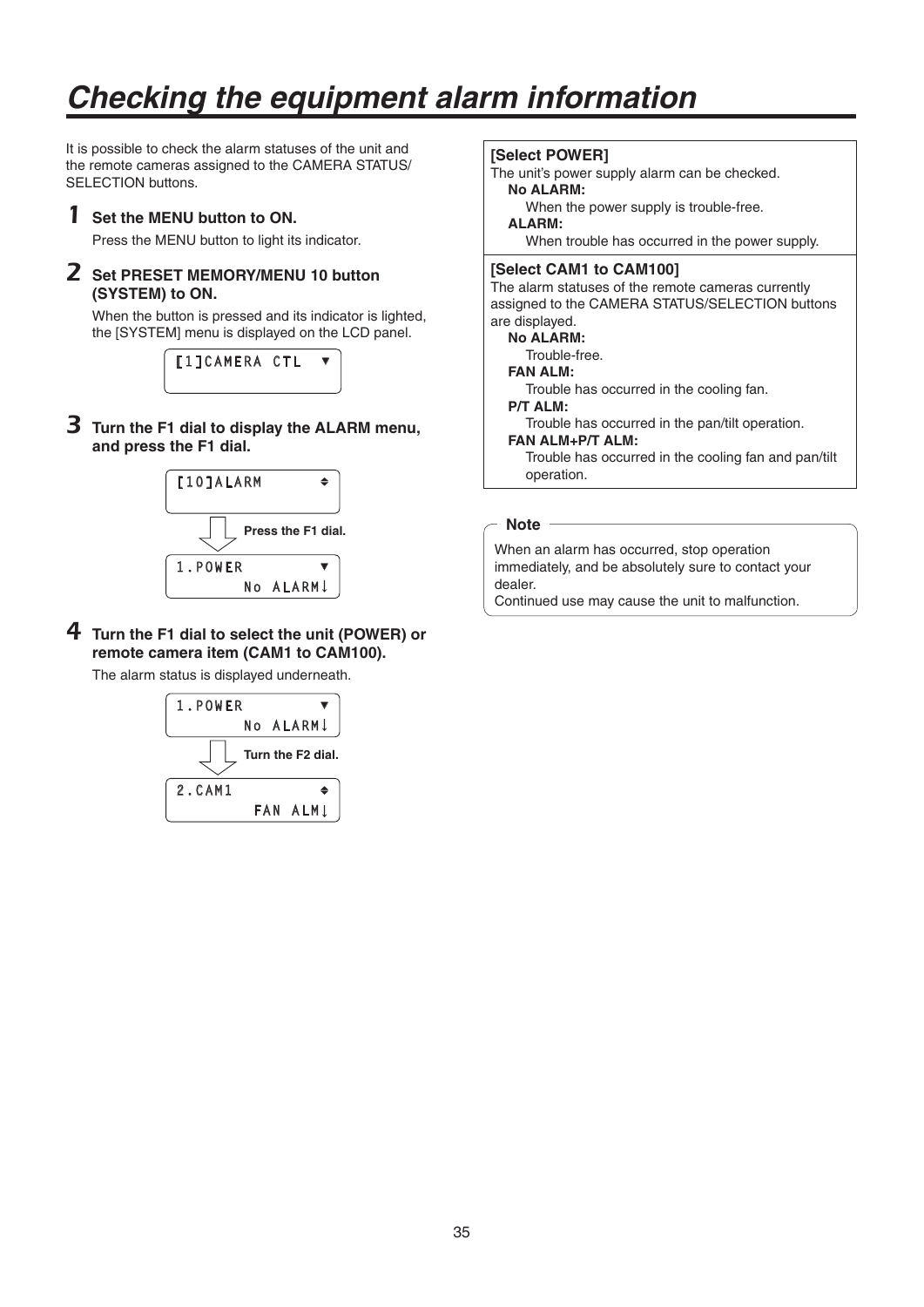# *Returning the unit to its factory status*

The unit's settings can be returned to the factory statuses. Two methods can be used: One method returns all the settings to the factory statuses, and the other returns only the [SETUP] menu settings to the factory statuses.

#### 1 **Set the MENU button to ON.**

Press the MENU button to light its indicator.

#### 2 **Set PRESET MEMORY/MENU 10 button (SYSTEM) to ON.**

When the button is pressed and its indicator is lighted, the [SYSTEM] menu is displayed on the LCD panel.



3 **Turn the F1 dial to display the INITIALIZE menu, and press the F1 dial.**



4 **Turn the F2 dial to select the initializing mode.**



#### **ALL:**

 The settings controlled by the unit are returned to the factory statuses.

#### **SETUP:**

 Only the settings on the menus below are returned to the factory statuses.

| [CAMERA] menu |
|---------------|
| [2]POWER      |
| [3]TALLY      |
| [SETUP] menu  |
| [1]USER       |
| [2]SW LINK    |
| [3]SW DISP    |
| [4]OPERATE    |
| [5]PRESET     |
| [8]GPI        |
| [9]LCD BL     |
| [10]MENU CTL  |

5 **Press the F2 dial to initialize the settings.**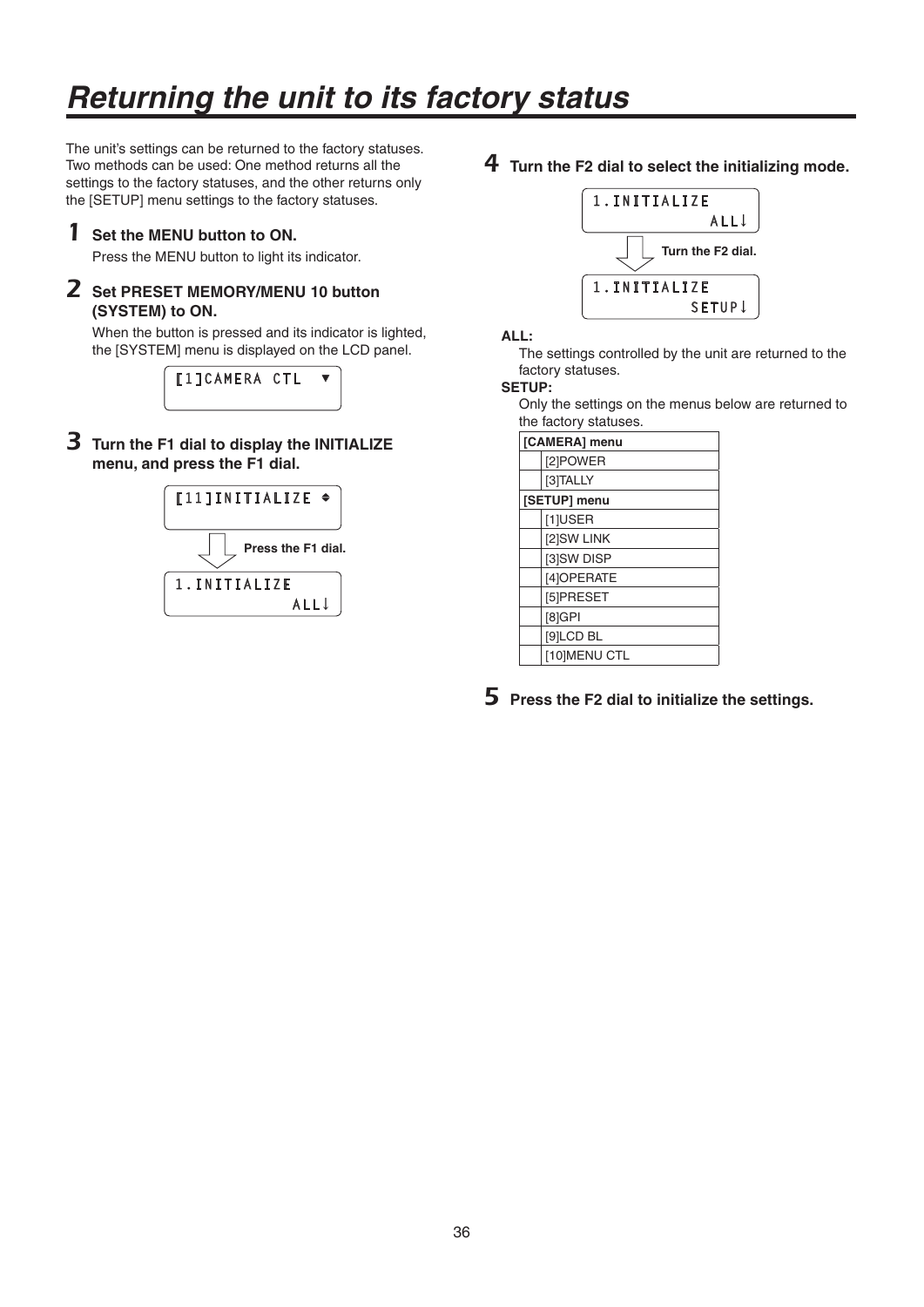## **TALLY/GPI**

TALLY IN 1 to TALLY IN 5 are contact input ports which are used to light the unit's tally indicators (above the CAMERA STATUS/SELECTION buttons).

The tally lamps light with contact input.

GPI IN 1 to GPI IN 4 are contact input ports which are used to control the unit from an external source.

GPI OUT 1 to GPI OUT 4 are open output ports which are used to output the statuses to an external source.

**(D-sub 15-pin, female, inch thread)**

| 0000000 |
|---------|
| ററററ    |
|         |

|                | Pin No.         | Signal            | <b>Description of signal</b> | Operation             |
|----------------|-----------------|-------------------|------------------------------|-----------------------|
| 1              |                 | TALLY IN 1        | CAM1 tally input             |                       |
|                | 9               | TALLY IN 2        | CAM2 tally input             |                       |
| $\mathcal{P}$  |                 | TALLY IN 3        | CAM3 tally input             | Contact input         |
|                | 10              | TALLY IN 4        | CAM4 tally input             |                       |
| 3              |                 | <b>TALLY IN 5</b> | CAM5 tally input             |                       |
|                | 11              | <b>GND</b>        | Ground                       |                       |
| 4              |                 | GPI IN 1          | Preset input 1               |                       |
|                | 12 <sup>°</sup> | GPI IN 2          | Preset input 2               |                       |
| 5              |                 | GPI IN 3          | Preset input 3               | Contact input         |
|                | 13              | GPI IN 4          | Panel lock                   |                       |
| 6              |                 | GPI OUT 1         | Remote camera selection 0 *  |                       |
|                | 14              | GPI OUT 2         | Remote camera selection 1 *  |                       |
| $\overline{7}$ |                 | GPI OUT 3         | Remote camera selection 2 *  | Open collector output |
|                | 15              | GPI OUT 4         | Alarm                        |                       |
| 8              |                 | <b>NC</b>         | Not used                     |                       |







**:** The selection statuses (CAMERA STATUS/SELECTION buttons 1 to 5) of the remote cameras can be monitored at GPI OUT 1 to GPI OUT 3.

| <b>CAMERA STATUS/SELECTION</b><br>button | Remote camera<br>selection 0<br>(GPI OUT 1) | Remote camera<br>selection 1<br>(GPI OUT 2) | Remote camera<br>selection 2<br>(GPI OUT 3) |
|------------------------------------------|---------------------------------------------|---------------------------------------------|---------------------------------------------|
|                                          | On                                          | Off                                         | Off                                         |
| 2                                        | Off                                         | On                                          | Off                                         |
| 3                                        | On                                          | On                                          | Off                                         |
| 4                                        | Off                                         | Off                                         | On                                          |
| 5                                        |                                             | Off                                         | On                                          |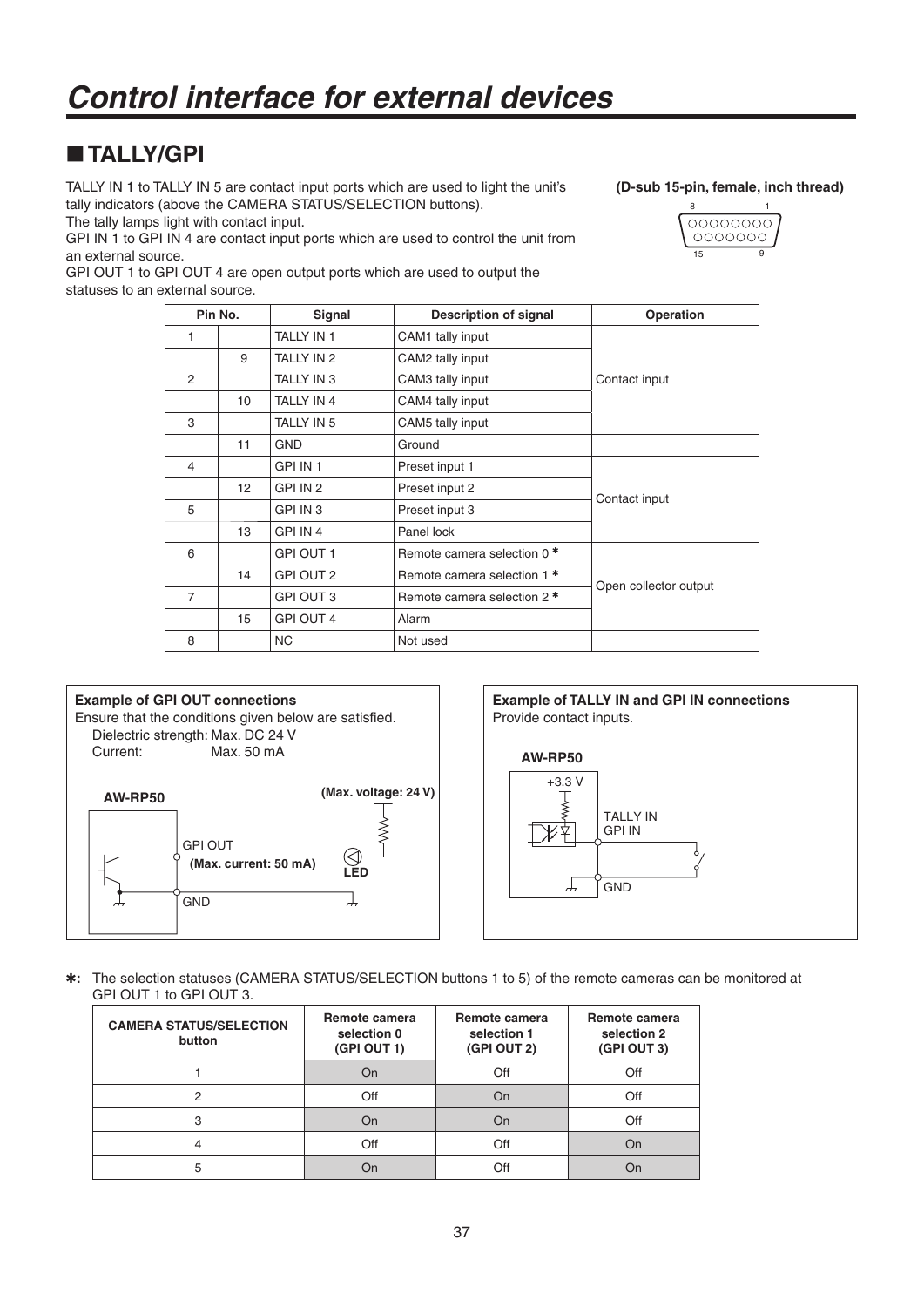The "Setup Software" is an application which enables the same functions as the unit's automatic IP settings to be executed from the host computer.

This is used to set the network environment for operating the remote camera using the host computer.

It can save the setting data files in the host computer, and it can load the saved files and reflect them in the network

environment.

For details, refer to the sections that follow.

#### **Notes**

**When the settings are to be selected at the host computer using the "Setup Software":**

- Do not perform the operation at the unit.
- Do not start up the "Setup Software" in any other computer in the same network.
- Do not use the "Easy IP Setup Software" which is provided with the AW-HE50.

## $\blacksquare$  Installing the software

This section describes how to install the Setup Software.

- 1. Insert the CD-ROM provided with the unit into the CD-ROM drive of the host computer in which the software application is going to be installed.
- 2. Copy the entire folder containing "Setup Software" on the CD-ROM onto the hard disk drive of the host computer.
- 3. Double-click on "RP50Tool.exe" in the "Setup Software" folder which was copied to start Setup Software.

## **IP settings**

On the "Setting" tab screen, set the IP addresses of the remote cameras and switcher.

| <b>Type</b> | Group          | CAMERA No        | Type    |                          | CAMERA<br>Name | SW Input                            | MAC Address       | IP Address | HTTP Port      | CAMERA<br>Select         | <b>Alarm</b> |
|-------------|----------------|------------------|---------|--------------------------|----------------|-------------------------------------|-------------------|------------|----------------|--------------------------|--------------|
|             |                | C001             | NoAsign | $\overline{\phantom{a}}$ |                | $\blacktriangledown$<br>NoAsign     | 00:00:00:00:00:00 | 0, 0, 0, 0 | $\mathbf{0}$   | $\blacktriangledown$     |              |
|             |                | C002             | NoAsign | $\overline{\phantom{a}}$ |                | $\blacktriangledown$<br>NoAsign     | 00:00:00:00:00:00 | 0, 0, 0, 0 | $\mathbf{0}$   | $\overline{\phantom{0}}$ |              |
|             | $\mathbf{1}$   | C003             | NoAsign | $\overline{\phantom{a}}$ |                | $\blacktriangledown$<br>NoAsign     | 00:00:00:00:00:00 | 0, 0, 0, 0 | $\mathbf 0$    | $\blacksquare$           |              |
|             |                | C004             | NoAsign | $\blacktriangledown$     |                | NoAsign<br>$\overline{\phantom{a}}$ | 00:00:00:00:00:00 | 0, 0, 0, 0 | $\mathbf 0$    | $\blacktriangledown$     |              |
|             |                | C005             | NoAsign | $\blacktriangledown$     |                | $\blacktriangledown$<br>NoAsign     | 00:00:00:00:00:00 | 0, 0, 0, 0 | $\overline{0}$ | $\overline{\phantom{0}}$ |              |
|             |                | C006             | NoAsign | $\overline{\phantom{a}}$ |                | NoAsign<br>$\overline{\phantom{a}}$ | 00:00:00:00:00:00 | 0.0.0.0.0  | $\overline{0}$ | $\overline{\phantom{a}}$ |              |
|             |                | C007             | NoAsign | $\blacktriangledown$     |                | $\blacktriangledown$<br>NoAsign     | 00:00:00:00:00:00 | 0.0.0.0    | $\mathbf 0$    | $\overline{\phantom{0}}$ |              |
| CAMERA      | $\overline{c}$ | C008             | NoAsign | $\overline{\phantom{a}}$ |                | NoAsign<br>$\overline{\phantom{a}}$ | 00:00:00:00:00:00 | 0, 0, 0, 0 | $\mathbf 0$    | $\blacksquare$           |              |
|             |                | C009             | NoAsign | $\blacktriangledown$     |                | $\overline{\phantom{a}}$<br>NoAsign | 00:00:00:00:00:00 | 0, 0, 0, 0 | $\Omega$       | $\blacktriangledown$     |              |
|             |                | C010             | NoAsign | $\blacktriangledown$     |                | $\overline{\phantom{a}}$<br>NoAsign | 00:00:00:00:00:00 | 0, 0, 0, 0 | $\mathbf{0}$   | $\overline{\phantom{a}}$ |              |
|             |                | C011             | NoAsign | $\blacktriangledown$     |                | NoAsign<br>$\blacktriangledown$     | 00:00:00:00:00:00 | 0, 0, 0, 0 | $\mathbf{0}$   | $\blacksquare$           |              |
|             |                | C012             | NoAsign | $\blacktriangledown$     |                | $\blacktriangledown$<br>NoAsign     | 00:00:00:00:00:00 | 0.0.0.0.0  | $\overline{0}$ | $\overline{\phantom{a}}$ |              |
|             | 3              | C013             | NoAsign | $\blacktriangledown$     |                | NoAsign<br>$\blacktriangledown$     | 00:00:00:00:00:00 | 0, 0, 0, 0 | $\mathbf 0$    | $\overline{\phantom{a}}$ |              |
|             |                | C <sub>014</sub> | NoAsign | $\blacktriangledown$     |                | NoAsign<br>$\blacktriangledown$     | 00:00:00:00:00:00 | 0, 0, 0, 0 | $\mathbf 0$    | $\blacktriangledown$     |              |
|             |                | C015             | NoAsign | $\blacktriangledown$     |                | $\blacktriangledown$<br>NoAsign     | 00:00:00:00:00:00 | 0, 0, 0, 0 | $\mathbf{0}$   | $\overline{\phantom{0}}$ |              |
| 5W          |                |                  | NoAsign | $\blacksquare$           |                |                                     | 00:00:00:00:00:00 | 0, 0, 0, 0 |                |                          |              |
|             |                |                  |         |                          |                |                                     |                   |            |                |                          |              |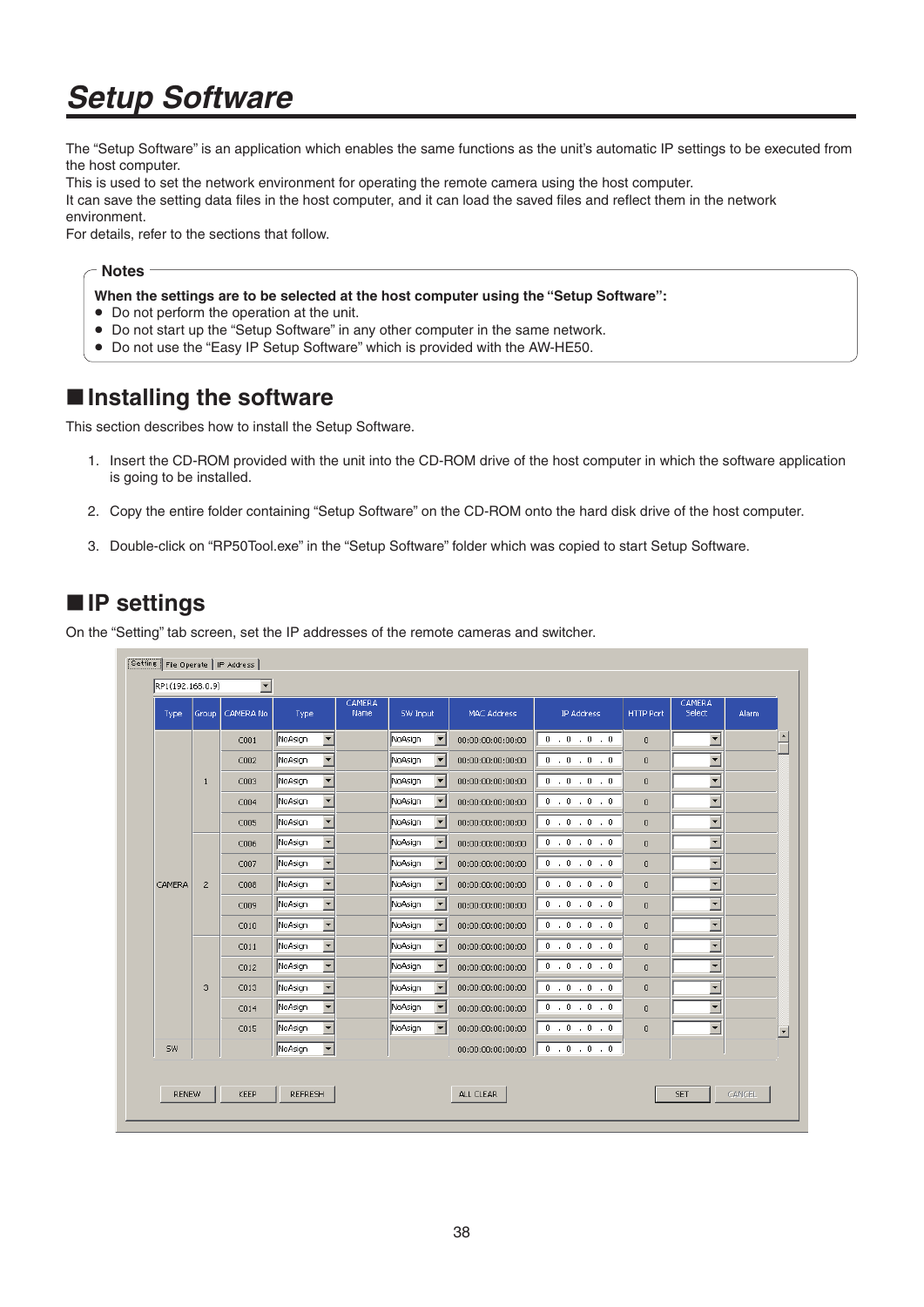### **Displaying the "Setting" tab**

| Setting File Operate   IP Address |                        |              |                                       |                           |                         |              |                                |                             |                                           |                         |                 |                  |
|-----------------------------------|------------------------|--------------|---------------------------------------|---------------------------|-------------------------|--------------|--------------------------------|-----------------------------|-------------------------------------------|-------------------------|-----------------|------------------|
|                                   | $(1)$ RP1(192.168.0.9) |              |                                       |                           |                         |              |                                |                             |                                           |                         |                 |                  |
|                                   | Type <sup>1</sup>      |              | Group   CAMERA No                     | Type:                     | CAMERA<br>Name          | SW Input     | MAC Address                    | IP Address                  | HTTP Port                                 | <b>CAMERA</b><br>Select | <b>Alarm</b>    |                  |
|                                   | $\circled{2}$          | $\mathbf{3}$ | $\left( 4\right)$<br>C <sub>001</sub> | $\overline{5}$<br>NoAsign | $\overline{\mathbf{6}}$ | ⇁<br>NoAsian | $\overline{00:00:00:00:00:00}$ | $\left(9\right)$<br>л.<br>0 | $\overline{\mathbf{0}}$<br>$\overline{0}$ |                         | $\overline{12}$ | $\blacktriangle$ |
|                                   |                        |              | C <sub>002</sub>                      | <b>NoAsian</b>            |                         | llNoAsian    | 00:00:00:00:00:00              |                             |                                           |                         |                 |                  |

#### **List box**

The IP address of the AW-RP50 connected to the network is displayed here.

The information of the network environment established by the AW-RP50 selected here is displayed on the "Setting" tab.

#### **Type**

The units connected to the selected AW-RP50 are displayed in this column.

**CAMERA:** Remote camera **SW:** Switcher

#### **Group**

The numbers of the groups of cameras controlled by the selected AW-RP50 are displayed in this column.

#### **CAMERA No**

The numbers of the cameras controlled by the selected AW-RP50 are displayed in this column.

#### **Type**

The connection methods used for the units connected to the selected AW-RP50 are displayed in this column.

**Serial:** Serial connection **Network:** IP connection

**NoAsign:** No setting (default setting)

The connection method can be changed manually. Click  $\blacktriangledown$  on the right, and select "Serial," "Network" or "NoAsign".

"Serial" can be selected only with Group 1.

After the method has been changed, click the [SET] button to reflect the change.

#### **CAMERA Name**

The names of the cameras set in the remote cameras are displayed in this column.

They are displayed for the remote cameras in the currently selected group.

For remote cameras with a serial connection, they are displayed only when the cameras are selected by the unit.

#### **SW Input**

The input connectors of the switcher are displayed in this column.

The input connector can be changed manually. Click  $\blacktriangledown$  on the right, and select "NoAsign" or an input connector from "INPUT1" to "INPUT5." After the connector has been changed, click the [SET] button to reflect the change.

#### **MAC Address**

The MAC addresses of the remote cameras and switcher connected to the selected AW-RP50 are displayed in this column.

#### **IP Address**

The IP addresses of the remote cameras and switcher connected to the selected AW-RP50 are displayed in this column.

The IP addresses can be changed by inputting them directly. After inputting an IP address, click the [SET] button to reflect the change.

#### **HTTP Port**

The numbers of the ports used to connect the selected AW-RP50 are displayed in this column.

#### **CAMERA Select**

The numbers of the cameras to be changed are displayed in this column.

The numbers of the cameras can be changed manually. Click  $\blacktriangledown$  on the right, and select a number from "C001" to "C100." After the camera number has been changed, click the [SET]

button to reflect the change.

#### **Alarm**

The alarm information of the remote cameras is displayed in this column.

They are displayed for the remote cameras in the currently selected group.

For remote cameras with a serial connection, they are displayed only when the cameras are selected.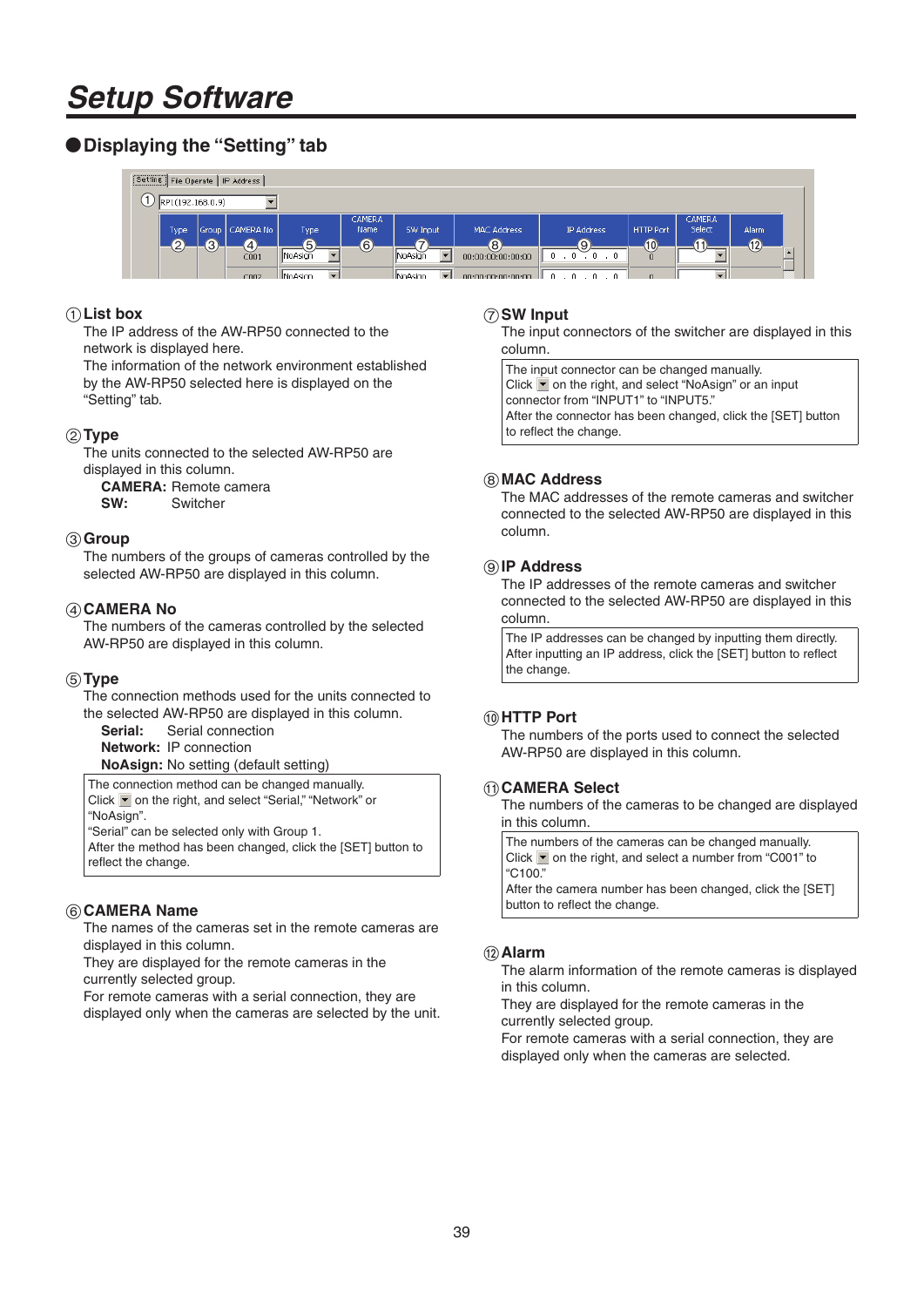### **Auto IP setting**

**When IP addresses are to be changed**

#### 1 **Click [RENEW].**

New IP addresses are set in the target remote cameras and switcher.

- When [CANCEL] is clicked, the original settings are restored.
- 2 **Check that the IP addresses of the remote cameras and switcher are displayed correctly, and click [SET].**

The IP addresses which have been set now take effect.

#### **When IP addresses are not going to be changed**

#### 1 **Click [KEEP].**

The IP addresses of the target remote cameras and switcher are displayed.

• When [CANCEL] is clicked, the original settings are restored.

#### 2 **Check that the IP addresses of the remote cameras and switcher are displayed correctly, and click [SET].**

The displayed IP addresses now take effect.

#### **Changing the IP addresses**

The IP addresses of the remote cameras and switcher can be changed.

#### 1 **Directly input the IP address of the device concerned into the [IP Address] box.**

#### 2 **Click [SET].**

The changed IP address now takes effect.

#### **Changing the camera numbers**

The camera numbers set for the remote cameras can be changed.

1 **Change the camera number for the remote camera concerned in the [CAMERA Select] box.**

#### 2 **Click [SET].**

The changed camera number now takes effect.

#### **Registering the camera numbers in the switcher's input connectors**

Set the camera numbers to be registered for the input connectors (SDI IN 1 to SDI IN 4, DVI IN) of the switcher.

1 **Select the camera numbers to be registered in the [SW Input] box.**

| <b>SW Input display</b> | Input connector of switcher  |  |  |  |
|-------------------------|------------------------------|--|--|--|
| Input1                  |                              |  |  |  |
| Input <sub>2</sub>      |                              |  |  |  |
| Input3                  | SDI IN 1 to SDI IN 4, DVI IN |  |  |  |
| Input4                  |                              |  |  |  |
| Input <sub>5</sub>      |                              |  |  |  |

### 2 **Click [SET].**

The registration of the camera numbers into the input connectors of the switcher now takes effect.

#### **Initializing the IP addresses**

The set IP addresses are initialized when [ALL CLEAR] is clicked.

#### **Acquiring information**

When [REFRESH] is clicked, the latest information of the remote cameras and switcher is acquired, and displayed in the "Setting" tab.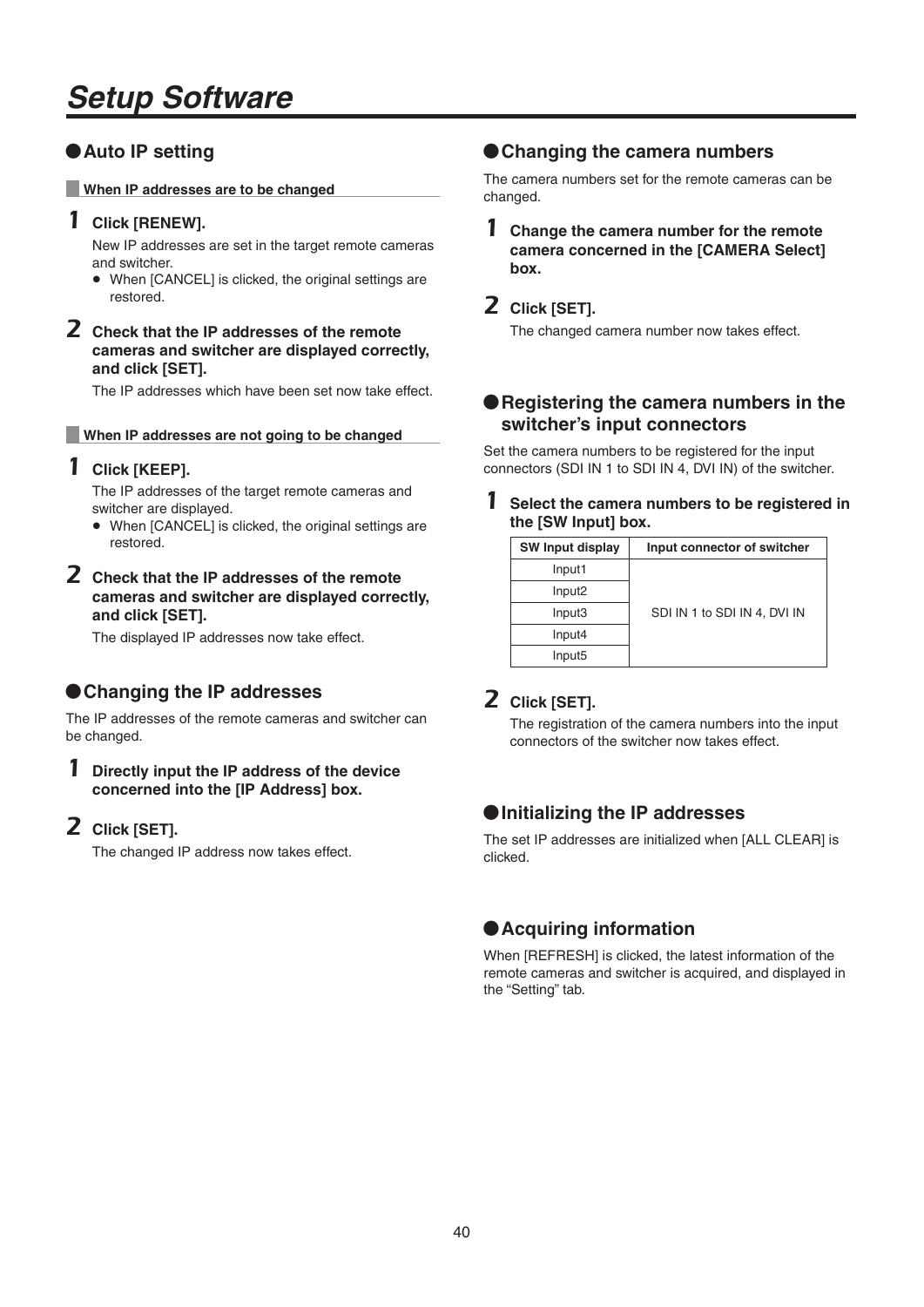## **Saving and loading data**

On the "File Operate" tab screen, the files with the network environment settings are saved and loaded.

| ● Loading the setting files                                                                                                                                                           |                                                                                                                |                                                                                                                                        |  |  |  |  |  |
|---------------------------------------------------------------------------------------------------------------------------------------------------------------------------------------|----------------------------------------------------------------------------------------------------------------|----------------------------------------------------------------------------------------------------------------------------------------|--|--|--|--|--|
| Load the files with the network environment setting data.<br>(Filename: ***.r50)                                                                                                      |                                                                                                                |                                                                                                                                        |  |  |  |  |  |
| 1<br>Click [File], and specify the setting file to be loaded.<br>The name of the selected file is displayed in the text box.<br>• It is also possible to input the filename directly. |                                                                                                                |                                                                                                                                        |  |  |  |  |  |
| <b>Z</b> Click [Load].                                                                                                                                                                |                                                                                                                |                                                                                                                                        |  |  |  |  |  |
|                                                                                                                                                                                       | When the file has been loaded, a message is displayed to alert the user to the fact that loading is completed. |                                                                                                                                        |  |  |  |  |  |
|                                                                                                                                                                                       | Setting File Operate   IP Address                                                                              |                                                                                                                                        |  |  |  |  |  |
|                                                                                                                                                                                       | <system><br/>To AW-RP50<br/>Load</system>                                                                      | File                                                                                                                                   |  |  |  |  |  |
|                                                                                                                                                                                       | From AW-RP50                                                                                                   | Saving the setting files                                                                                                               |  |  |  |  |  |
|                                                                                                                                                                                       | Save                                                                                                           | Save the files with the network environment setting data.<br>(Filename: ***.r50)<br>Click [Save].<br>The file save screen now appears. |  |  |  |  |  |
|                                                                                                                                                                                       | <log></log>                                                                                                    | 2<br>Input the filename, and click [Save].                                                                                             |  |  |  |  |  |
|                                                                                                                                                                                       | From AW-RP50<br>Save                                                                                           |                                                                                                                                        |  |  |  |  |  |
|                                                                                                                                                                                       |                                                                                                                |                                                                                                                                        |  |  |  |  |  |
| Saving the log files<br>Save the log files.<br>(Filename: RP50.log)                                                                                                                   |                                                                                                                |                                                                                                                                        |  |  |  |  |  |
| 1                                                                                                                                                                                     | Click [Save].                                                                                                  |                                                                                                                                        |  |  |  |  |  |
|                                                                                                                                                                                       | The file save screen now appears.<br>2 Specify the save destination and filename, and click [Save].            |                                                                                                                                        |  |  |  |  |  |
|                                                                                                                                                                                       |                                                                                                                |                                                                                                                                        |  |  |  |  |  |

#### **Memo**

If the same information on the settings for the connections with the remote cameras is shared among a multiple number (up to 5 units) of AW-RP50 remote camera controllers on the same network, perform the steps in "Saving the setting files" (Save) to save the information which has been set in one AW-RP50 unit.

Then return to the "Setting" tab screen, and in the list box select the unit whose setting data is to be reflected. On the "File Operate" tab screen again, the data can now be reflected by performing the steps in "Loading the setting files" (Load).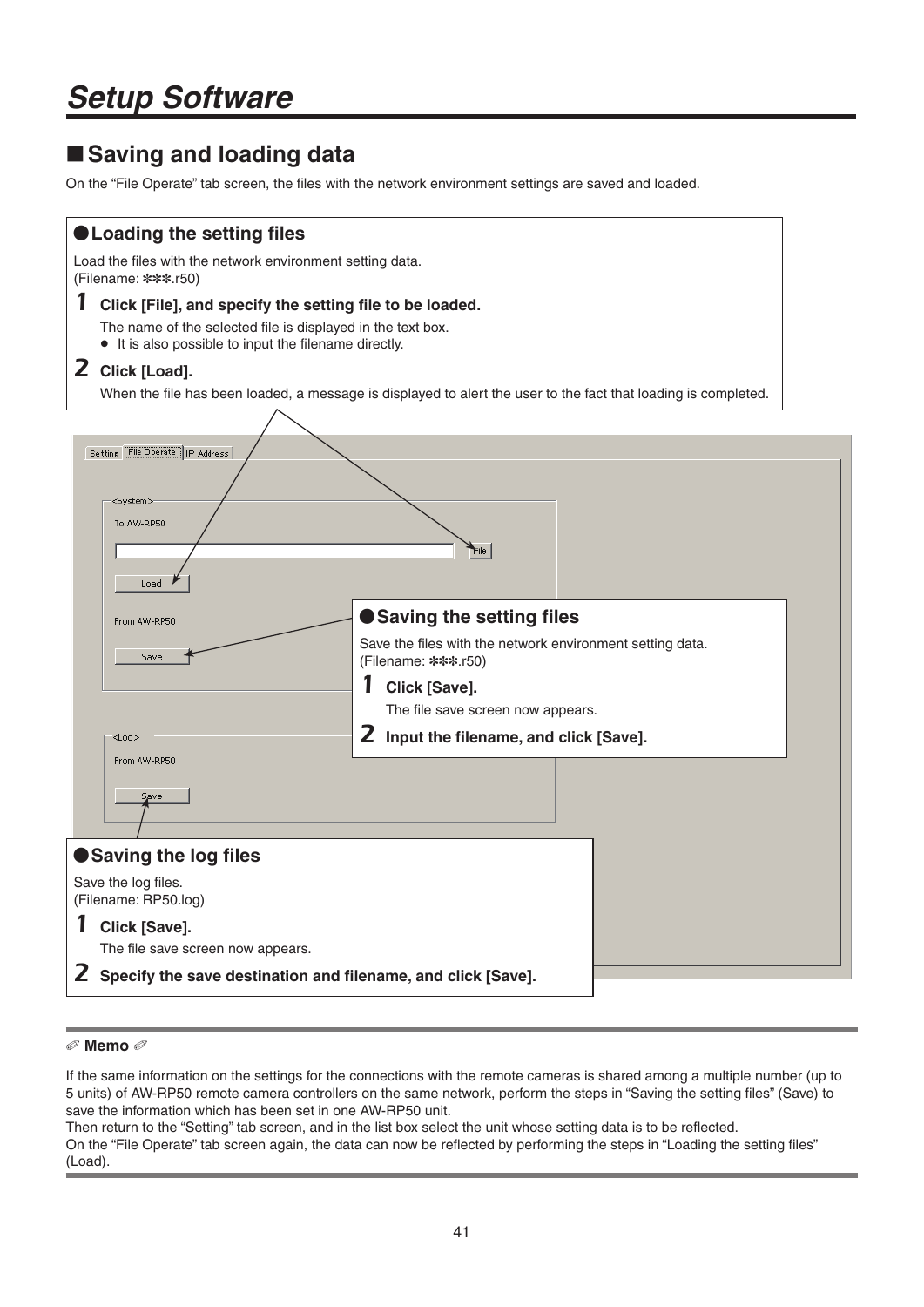## ■ Referencing the network environment

On the "IP Address" tab, it is possible to select the IP addresses of the other AW-RP50 remote camera controllers which have been connected in the network.

The information of the network environment created by the selected AW-RP50 units can be referenced using the "Setting" tab. Up to five AW-RP50 units can be selected.

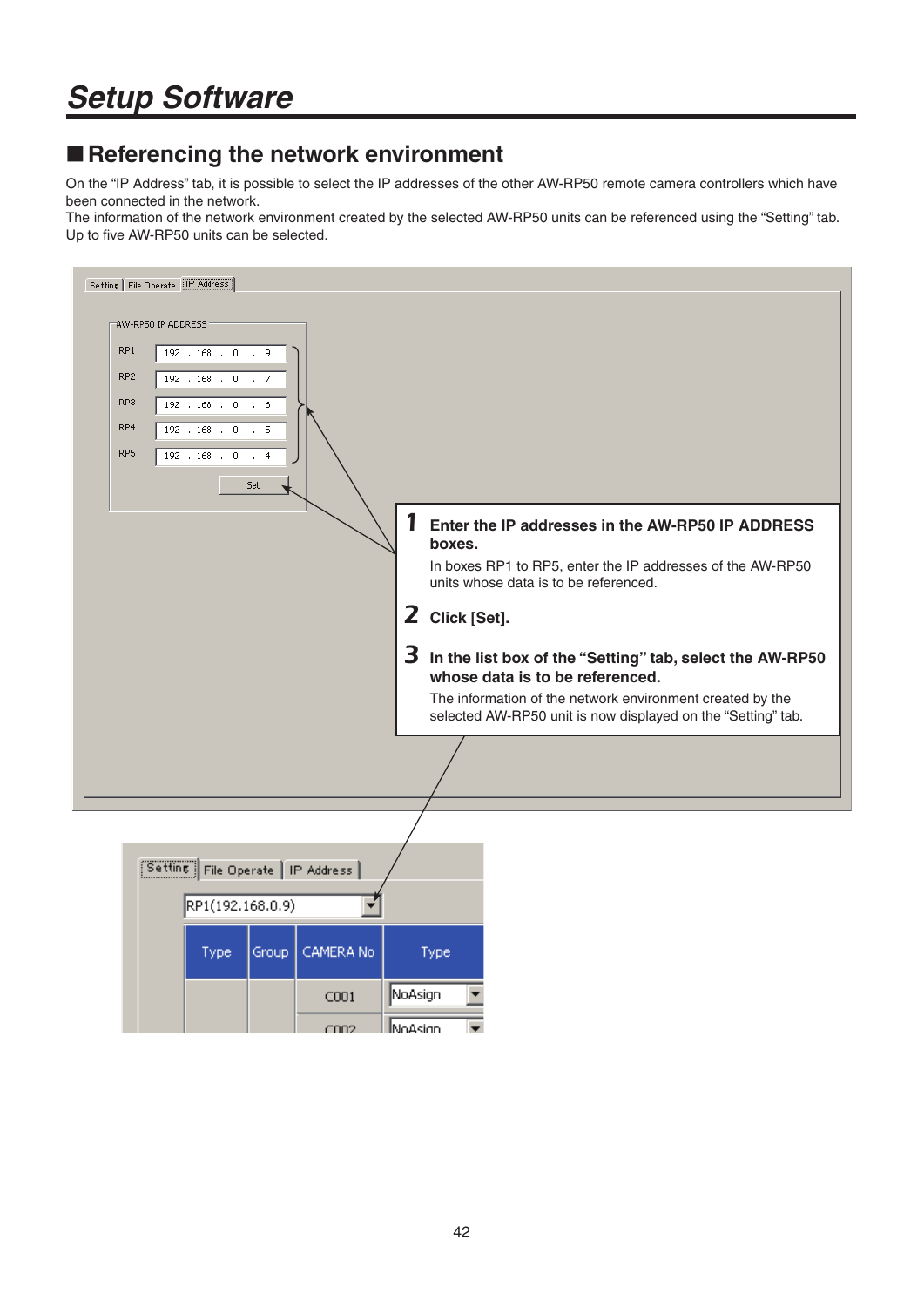|              | <b>Button</b> | Menu item   | <b>Control device</b>                 | Initial value | <b>Setting</b>                                         |
|--------------|---------------|-------------|---------------------------------------|---------------|--------------------------------------------------------|
| $\mathbf{1}$ | GAIN/PED GAIN |             | AW-HE50                               |               | Auto, OdB, 3dB, 6dB, 9dB,                              |
|              |               |             |                                       |               | 12dB, 15dB, 18dB                                       |
|              |               |             | AW-HE100                              |               | AUTO, 0 to 12dB, 15dB, 18dB<br>$(0dB$ to 12dB: 1 step) |
|              |               |             | <b>AW-HE870</b>                       |               | AUTO,                                                  |
|              |               |             |                                       |               | $-6dB$ to $18dB$ (1 step)                              |
|              |               |             | AW-E860, AW-E750,                     |               | AUTO. 0 to 30dB.                                       |
|              |               |             | AW-E650, AW-E350                      |               | N/Eye L, N/Eye, N/Eye H                                |
|              |               |             | AK-HC1500, AK-HC1800                  |               | LOW, MID, HIGH,                                        |
|              |               |             |                                       |               | S.GAIN1, S.GAIN2, S.GAIN3                              |
|              |               | PEDESTAL    | AW-HE50<br>AW-HE100                   |               | $-10$ to $+10$<br>$-30$ to $+30$                       |
|              |               |             | <b>AW-HE870</b>                       |               | -150 to +150                                           |
|              |               |             | AW-E860, AW-E750,                     |               | -150 to +150                                           |
|              |               |             | AW-E650, AW-E350                      |               |                                                        |
|              |               |             | AK-HC1500, AK-HC1800                  |               | -150 to +150                                           |
|              | 2 R/BGAIN     | RGAIN       | AW-HE50                               |               | $\frac{1}{2}$ = $\frac{1}{2}$ = $\frac{1}{2}$          |
|              |               |             | AW-HE100                              |               | -30 to +30                                             |
|              |               |             | <b>AW-HE870</b>                       |               | $-150$ to $+150$                                       |
|              |               |             | AW-E860, AW-E750,<br>AW-E650, AW-E350 |               | -150 to +150                                           |
|              |               |             | AK-HC1500, AK-HC1800                  |               | -150 to +150                                           |
|              |               | BGAIN       | AW-HE50                               |               | $\frac{1}{2}$ = $\frac{1}{2}$ = $\frac{1}{2}$          |
|              |               |             | AW-HE100                              |               | -30 to +30                                             |
|              |               |             | AW-HE870                              |               | $-150$ to $+150$                                       |
|              |               |             | AW-E860, AW-E750,                     |               | -150 to +150                                           |
|              |               |             | AW-E650, AW-E350                      |               |                                                        |
|              |               |             | AK-HC1500, AK-HC1800                  |               | -150 to +150                                           |
| 3            | R/BPED        | RPED        | AW-HE50                               |               | $(1 - 1)^{1/2}$                                        |
|              |               |             | AW-HE100                              |               | $"---"$                                                |
|              |               |             | AW-HE870                              |               | -150 to +150<br>$-150$ to $+150$                       |
|              |               |             | AW-E860, AW-E750,<br>AW-E650, AW-E350 |               |                                                        |
|              |               |             | AK-HC1500, AK-HC1800                  |               | $-100$ to $+100$                                       |
|              |               | <b>BPED</b> | AW-HE50                               |               | $a_{-} = -$ "                                          |
|              |               |             | AW-HE100                              |               | $a_{-} = -$ "                                          |
|              |               |             | AW-HE870                              |               | -150 to +150                                           |
|              |               |             | AW-E860, AW-E750,<br>AW-E650, AW-E350 |               | $-150$ to $+150$                                       |
|              |               |             | AK-HC1500, AK-HC1800                  |               | -100 to +100                                           |
| 4            | AWB/ABB       | AWB SEL     | AW-HE50                               |               | AWB A, AWB B, ATW                                      |
|              |               |             | AW-HE100                              |               | AWB A, AWB B, 3200K, 5600K,                            |
|              |               |             |                                       |               | ATW                                                    |
|              |               |             | AW-HE870                              |               | AWB A, AWB B, 3200K, 5600K,<br>ATW                     |
|              |               |             | AW-E860, AW-E750,                     |               | AWB A, AWB B, 3200K, 5600K,                            |
|              |               |             | AW-E650, AW-E350                      |               | ATW                                                    |
|              |               |             | AK-HC1500, AK-HC1800                  |               | $\frac{1}{2}$ = $\frac{1}{2}$ = $\frac{1}{2}$          |
|              |               | SET         |                                       |               | AWB, ABB                                               |
|              |               |             |                                       |               | Note: "ABB" is not displayed on the<br>AW-HE50.        |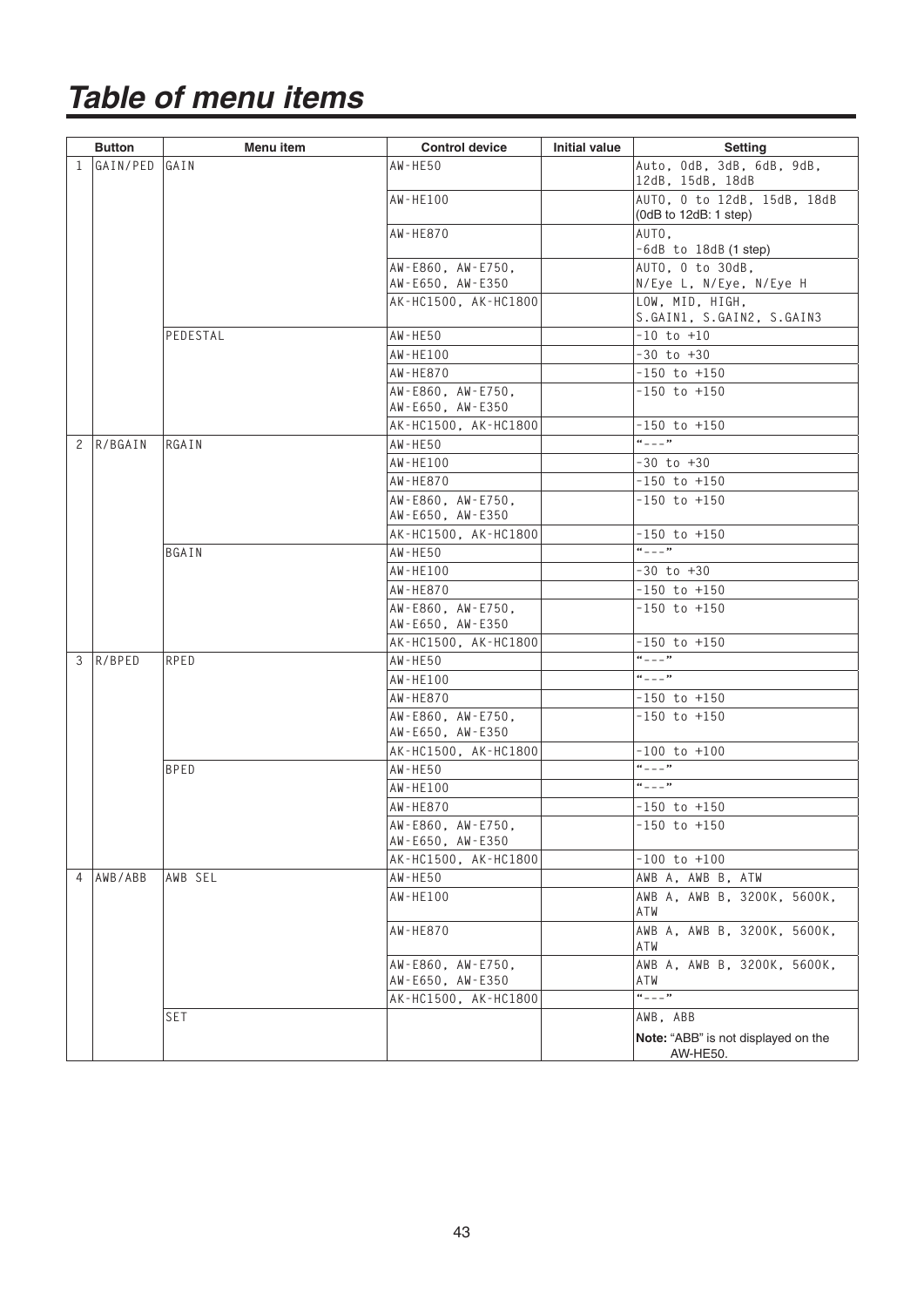|                | <b>Button</b> |              | Menu item      | <b>Control device</b>                 | <b>Initial value</b> | <b>Setting</b>                                                               |
|----------------|---------------|--------------|----------------|---------------------------------------|----------------------|------------------------------------------------------------------------------|
| 5              | SHUTTER       | SHUTTER      |                | <b>AW-HE50</b>                        |                      | Off, Step, Synchro                                                           |
|                |               |              |                | AW-HE100                              |                      | Off, Step, Synchro                                                           |
|                |               |              |                | <b>AW-HE870</b>                       |                      | Off, Step, Synchro, ELC                                                      |
|                |               |              |                | AW-E860, AW-E750,                     |                      | Off, Step, Synchro, ELC                                                      |
|                |               |              |                | AW-E650, AW-E350                      |                      |                                                                              |
|                |               |              |                | AK-HC1500, AK-HC1800                  |                      | Off, Step, Synchro                                                           |
|                |               | SPEED        |                | <b>AW-HE50</b>                        |                      | 1/100, 1/250, 1/500, 1/1000,<br>1/2000, 1/4000, 1/10000                      |
|                |               |              |                | AW-HE100                              |                      | $1/100$ , $1/250$ , $1/500$ , $1/1000$ ,<br>1/2000                           |
|                |               |              |                | AW-HE870                              |                      | $1/100$ , $1/250$ , $1/500$ , $1/1000$ ,<br>1/2000, 1/4000, 1/10000          |
|                |               |              |                | AW-E860, AW-E750,                     |                      | $1/100$ , $1/250$ , $1/500$ , $1/1000$ ,                                     |
|                |               |              |                | AW-E650, AW-E350                      |                      | 1/2000, 1/4000, 1/10000                                                      |
|                |               |              |                | AK-HC1500, AK-HC1800                  |                      | VIDEO:<br>$1/100$ , $1/120$ , $1/250$ , $1/500$ ,<br>1/1000, 1/2000 (second) |
|                |               |              |                |                                       |                      | FILME:<br>180.0, 172.8, 144.0, 120.0,<br>90.0, 45.0 (degree)                 |
| 6              | DETAIL        | DETAIL       |                |                                       |                      | Off, On                                                                      |
|                |               | LEVEL        |                | <b>AW-HE50</b>                        |                      | LOW, HIGH                                                                    |
|                |               |              |                | AW-HE100                              |                      | $0$ to $14$                                                                  |
|                |               |              |                | AW-HE870                              |                      | LOW, HIGH                                                                    |
|                |               |              |                | AW-E860, AW-E750,<br>AW-E650, AW-E350 |                      | LOW, HIGH                                                                    |
|                |               |              |                | AK-HC1500, AK-HC1800                  |                      | $\alpha$ = = $\alpha$ $\beta$                                                |
| $\overline{7}$ | SCENE/        | <b>SCENE</b> |                | <b>AW-HE50</b>                        |                      | F-AUTO, MANU1, MANU2, MANU3                                                  |
|                | MODE          |              |                | AW-HE100                              |                      | HALOGEN, FLUORE, DAYLIGHT,<br>USER                                           |
|                |               |              |                | AW-HE870                              |                      | HALOGEN, FLUORE, OUTDOOR,<br><b>USER</b>                                     |
|                |               |              |                | AW-E860, AW-E750,<br>AW-E650, AW-E350 |                      | HALOGEN, FLUORE, OUTDOOR,<br>USER                                            |
|                |               |              |                | AK-HC1500, AK-HC1800                  |                      | CURRENT, PRESET,<br>USER1, USER2                                             |
|                |               | <b>MODE</b>  |                |                                       |                      | BAR, CAM                                                                     |
| 8              | CAMERA        | [1]GROUP     | 1.GROUP SELECT |                                       | $\mathbf{1}$         | $1$ to $20$                                                                  |
|                |               | [2]POWER     | 1.CAM POWER    |                                       | GROUP ON             | GROUP OFF, GROUP ON,<br>ALL OFF, ALL ON                                      |
|                |               |              | 2.AUTO ON      |                                       | $0f$ f               | Off, On                                                                      |
|                |               | [3] TALLY    | 1. TALLY OUT   |                                       | 0 <sub>f</sub>       | Off. On                                                                      |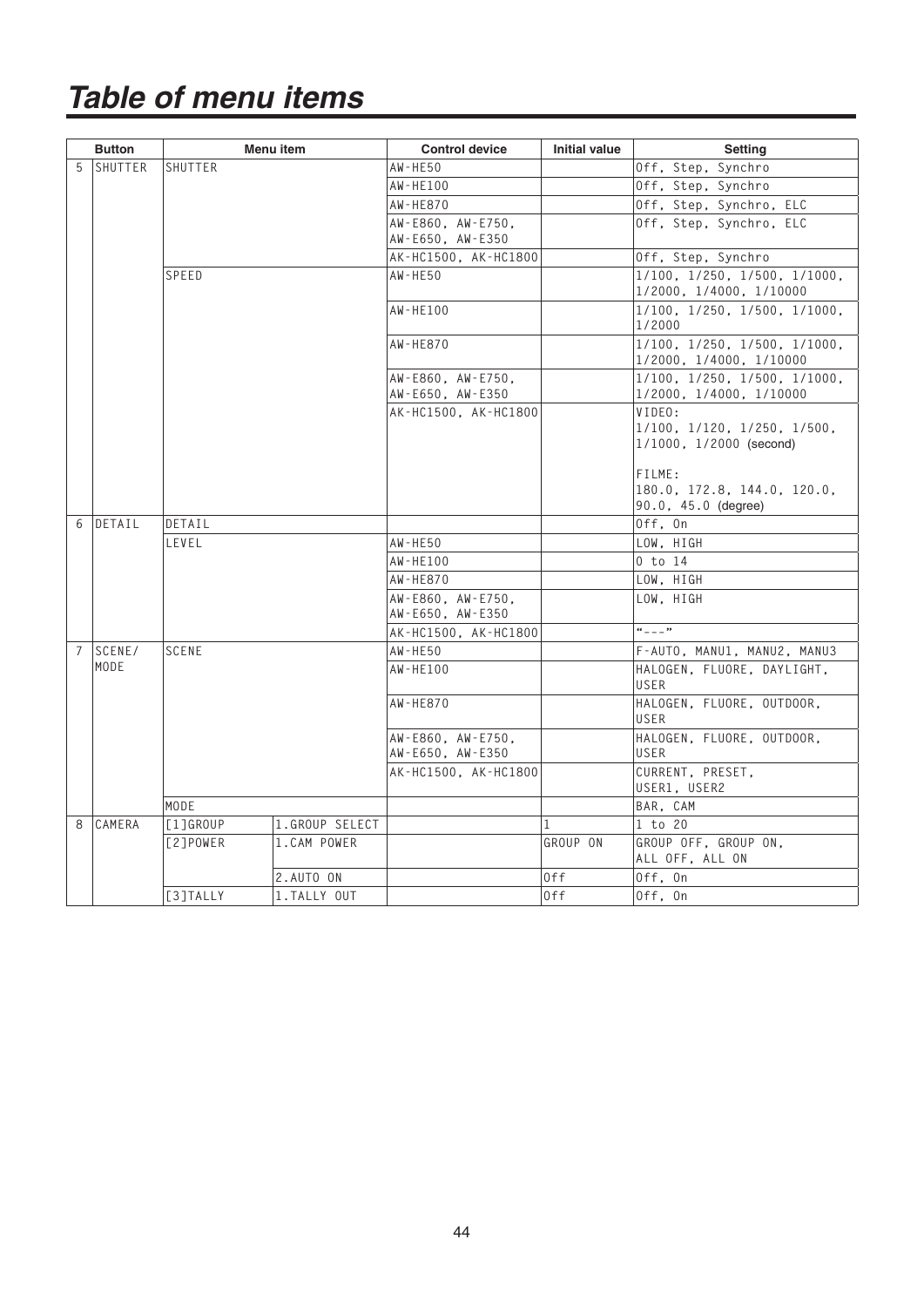| <b>Button</b> |                  | Menu item                | <b>Control device</b>                     | <b>Initial value</b> | <b>Setting</b>                                                               |
|---------------|------------------|--------------------------|-------------------------------------------|----------------------|------------------------------------------------------------------------------|
| 9 SETUP       | <b>T11USER</b>   | 1.USER1                  |                                           | AWB                  | SWLINK, BUSCONT, FASIST,<br>CAMSEL, TALLY_IP, CAMINF,<br>AWB, ABB, POWER OFF |
|               |                  | 2.USER2                  |                                           | ABB                  | SWLINK, BUSCONT, FASIST,<br>CAMSEL, TALLY_IP, CAMINF,<br>AWB, ABB, POWER OFF |
|               | [2]SW LINK       | 1.SWLINK                 |                                           | 0n                   | Off, On                                                                      |
|               |                  | 2.BUSCONT                |                                           | 0 <sub>f</sub>       | Off, On                                                                      |
|               |                  | 3.BUS                    |                                           | <b>AUX</b>           | AUX, PVW, PinP, KEY                                                          |
|               |                  | 4. FASIST                |                                           | 0 <sub>f</sub>       | Off, On                                                                      |
|               |                  | 5.CAMSEL                 |                                           | 0 <sub>f</sub>       | Off, On                                                                      |
|               |                  | 6.TALLY_IP               |                                           | 0ff                  | Off, On                                                                      |
|               |                  | 7.P/T LEVER              |                                           | Self                 | Self, SW                                                                     |
|               | [3]SW DISP       | 1.CAMINF                 |                                           | 0n                   | Off, On                                                                      |
|               |                  | 2. FORMAT                |                                           | 0 <sub>n</sub>       | Off, On                                                                      |
|               |                  | 3. CAMNAME               |                                           | 0n                   | Off, On                                                                      |
|               |                  | 4.SCENE                  |                                           | 0n                   | Off, On                                                                      |
|               |                  | 5.GAIN                   |                                           | 0n                   | Off. On                                                                      |
|               |                  | 6.SHUTTER                |                                           | 0n                   | Off, On                                                                      |
|               |                  | 7.IRIS                   |                                           | 0n                   | Off, On                                                                      |
|               |                  | 8.FILTER                 |                                           | 0n                   | Off, On                                                                      |
|               |                  | 9.ALARM                  |                                           | 0n                   | Off, On                                                                      |
|               | [4] OPERATE      | 1.PAN DIR                |                                           | NORMAL               | NORMAL, REVERSE                                                              |
|               |                  | 2.TILT DIR               |                                           | NORMAL               | NORMAL, REVERSE                                                              |
|               |                  | 3.Z00M DIR               |                                           | NORMAL               | NORMAL, REVERSE                                                              |
|               |                  | 4. FOCUS DIR             |                                           | NORMAL               | NORMAL, REVERSE                                                              |
|               |                  | 5. SPEED WITH Z  AW-HE50 |                                           |                      | Off, On                                                                      |
|               |                  |                          | AW-HE100                                  |                      | Off, 1, 2                                                                    |
|               |                  |                          | AW-PH360, AW-PH400,<br>AW-PH405, AW-PH650 |                      | Off, 1, 2                                                                    |
|               |                  | 6.SPEED TARGET           |                                           | P/T/Z/F              | $P/T/Z/F$ , $P/T$                                                            |
|               |                  | 7. FOCUS/IRIS            |                                           | STANDARD             | STANDARD, EXCHANGE                                                           |
|               |                  | 8.P/T CURV               |                                           | $\mathbf{1}$         | $1$ to $5$                                                                   |
|               | <b>[5]PRESET</b> | 1.DIAG SPEED             | AW-HE50                                   |                      | $1$ to $30$                                                                  |
|               |                  |                          | AW-HE100                                  | 30                   | 1 to 30                                                                      |
|               |                  |                          | AW-PH360, AW-PH400,<br>AW-PH405, AW-PH650 | 30                   | 1 to 30                                                                      |
|               |                  | 2.SCOPE                  | AW-HE50                                   | 30                   | MODE A, MODE B, MODE C                                                       |
|               |                  |                          | AW-HE100                                  | 30                   | $\frac{1}{2}$ = $\frac{1}{2}$ = $\frac{1}{2}$                                |
|               |                  |                          | AW-PH360, AW-PH400,<br>AW-PH405, AW-PH650 |                      | $\frac{1}{2}$ = $\frac{1}{2}$ = $\frac{1}{2}$                                |
|               |                  | 3. HOME POSITION         |                                           |                      | <b>SET</b>                                                                   |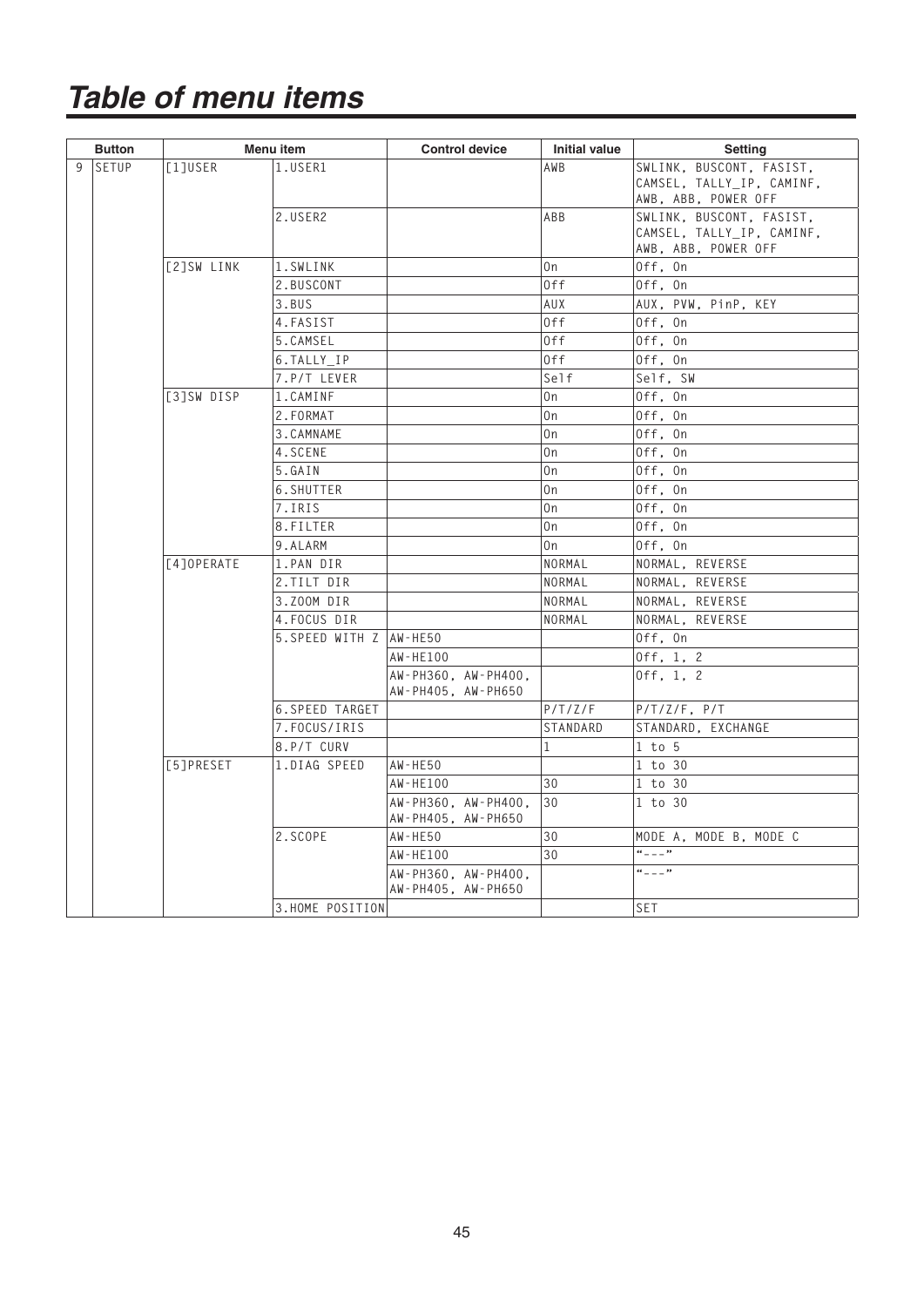| <b>Button</b> | Menu item         |                | <b>Control device</b>                     | Initial value | <b>Setting</b>                    |
|---------------|-------------------|----------------|-------------------------------------------|---------------|-----------------------------------|
| 9 SETUP       | [6] FUNCTION      | 1.ND FILTER    | AW-HE50                                   |               | $\alpha$ <sub>--</sub> "          |
|               |                   |                | AW-HE100                                  |               | $\alpha$ <sub>--</sub> "          |
|               |                   |                | <b>AW-HE870</b>                           |               | Off, On                           |
|               |                   |                | AW-E860, AW-E750,<br>AW-E650, AW-E350     |               | Off, On                           |
|               |                   |                | AK-HC1500, AK-HC1800                      |               | Clear, 1/4, 1/16, 1/64            |
|               |                   | 2.0PTION       | AW-HE50                                   |               | Off, On                           |
|               |                   |                | AW-HE100                                  |               | Off, On                           |
|               |                   |                | AW-PH360, AW-PH400,<br>AW-PH405           |               | Off, On                           |
|               |                   |                | <b>AW-PH650</b>                           |               | Off, On                           |
|               |                   | 3.DEFROSTER    | AW-HE50                                   |               | $(4 - 1)^{10}$                    |
|               |                   |                | AW-HE100                                  |               | $\alpha$ <sub>--</sub> "          |
|               |                   |                | AW-PH360, AW-PH400,<br><b>AW-PH405</b>    |               | Off, On                           |
|               |                   |                | <b>AW-PH650</b>                           |               | Off, On                           |
|               |                   | 4.WIPER        | AW-HE50                                   |               | $\alpha$ <sub>--</sub> "          |
|               |                   |                | AW-HE100                                  |               | $(4 - 1)$                         |
|               |                   |                | AW-PH360, AW-PH400,<br><b>AW-PH405</b>    |               | Off, On                           |
|               |                   |                | <b>AW-PH650</b>                           |               | Off, On                           |
|               |                   | 5.HEATER/FAN   | AW-HE50                                   |               | $(4 - 1)$                         |
|               |                   |                | AW-HE100                                  |               | $"$ - - - "                       |
|               |                   |                | AW-PH360, AW-PH400,<br>AW-PH405           |               | Off, On                           |
|               |                   |                | AW-PH650                                  |               | Off, On                           |
|               |                   | 6.LAMP         | AW-HE50                                   |               | $(4 - 1)$                         |
|               |                   |                | AW-HE100                                  |               | $a_{---}$ "                       |
|               |                   |                | AW-PH360, AW-PH400,<br>AW-PH405           |               | Off, On                           |
|               |                   |                | <b>AW-PH650</b>                           |               | Off, On                           |
|               | <b>T71PTZ ADJ</b> | 1.Z MIN SPEED  |                                           | 0ff           | Off, 1 to 8                       |
|               |                   | 2.LIMIT UP     | AW-HE50                                   |               | Off, On                           |
|               |                   |                | <b>AW-HE100</b>                           |               | EXEC                              |
|               |                   |                | AW-PH360, AW-PH400,<br>AW-PH405, AW-PH650 |               | EXEC                              |
|               |                   | 3.LIMIT DOWN   | AW-HE50                                   |               | Off, On                           |
|               |                   |                | AW-HE100                                  |               | EXEC                              |
|               |                   |                | AW-PH360, AW-PH400,<br>AW-PH405, AW-PH650 |               | EXEC                              |
|               |                   | 4.LIMIT LEFT   | AW-HE50                                   |               | Off, On                           |
|               |                   |                | AW-HE100                                  |               | EXEC                              |
|               |                   |                | AW-PH360, AW-PH400,<br>AW-PH405, AW-PH650 |               | EXEC                              |
|               |                   | 5.LIMIT RIGHT  | AW-HE50                                   |               | Off, On                           |
|               |                   |                | AW-HE100                                  |               | EXEC                              |
|               |                   |                | AW-PH360, AW-PH400,<br>AW-PH405, AW-PH650 |               | EXEC                              |
|               | [8]GPI            | 1. PRESET CTL1 |                                           | CAM1 : PRE1   | CAM1 : PRE1 to                    |
|               |                   | 2. PRESET CTL2 |                                           | CAM2 : PRE1   | CAM100 : PRE100,<br>ALL : PRE1 to |
|               |                   | 3. PRESET CTL3 |                                           | CAM3 : PRE1   | ALL : PRE100                      |
|               | [9]LCD BL         | 1.BACKLIGHT    |                                           | 0n            | Off, On                           |
|               | [10]MENU CTL      | 1.MENU CONTROL |                                           | ENABLE        | ENABLE, DISABLE                   |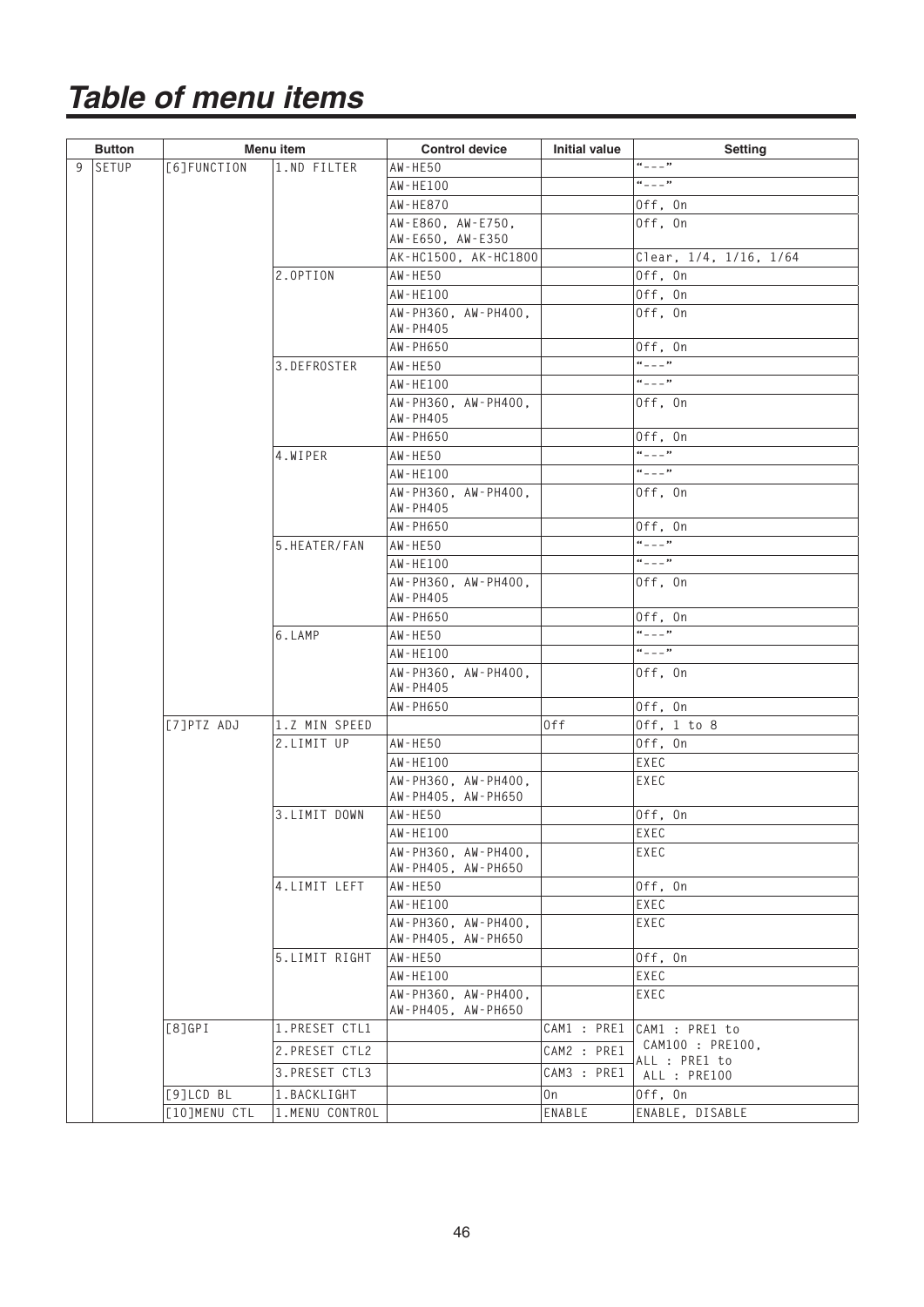|  | <b>Button</b> |                               | Menu item          | <b>Control device</b> | <b>Initial value</b> | Setting                                              |
|--|---------------|-------------------------------|--------------------|-----------------------|----------------------|------------------------------------------------------|
|  | 10 SYSTEM     | [1]CAMERA CTL                 | 1.CAM1             |                       | NoAsign              | Serial, Network, NoAsign                             |
|  |               |                               | to<br>100.CAM100   |                       |                      |                                                      |
|  |               | [2]CAM ASSIGN                 | $ 1$ . $CAM1$      |                       | 192.168.000.010      |                                                      |
|  |               |                               | to                 |                       |                      |                                                      |
|  |               |                               | 100.CAM100         |                       |                      |                                                      |
|  |               | [3]SW CTL                     | 1.5W               |                       | NoAsign              | Network, NoAsign                                     |
|  |               | [4]SW ASSIGN                  | 1.INPUT1           |                       | CAM1                 |                                                      |
|  |               |                               | 2.INPUT2           |                       | CAM2                 |                                                      |
|  |               |                               | 3.INPUT3           |                       | CAM3                 | NoAsign, CAM1 to 100                                 |
|  |               |                               | 4.INPUT4           |                       | CAM4                 |                                                      |
|  |               |                               | 5.INPUT5           |                       | CAM5                 |                                                      |
|  |               | [5] AUTO SET IP 1. AUTO SETUP |                    |                       |                      | RENEW IP ADR RENEW IP ADR, KEEP IP ADR,<br>ALL CLEAR |
|  |               | <b>F61NETWORK</b>             | 1.IP ADDRESS       |                       | 192.168.000.009      |                                                      |
|  |               |                               | 2.SUBNETMASK       |                       | 255.255.255.000      |                                                      |
|  |               |                               | 3. GATEWAY         |                       | 192.168.000.001      |                                                      |
|  |               |                               | 4.MAC ADDRESS      |                       |                      | Display only                                         |
|  |               | [7]CAM IP ADR                 | 1.F:CAM1           |                       | 192.168.000.010      |                                                      |
|  |               |                               | t <sub>0</sub>     |                       | to                   |                                                      |
|  |               |                               | 100.IP:CAM100      |                       | 192.168.000.109      |                                                      |
|  |               | <b>F81CAM PORT</b>            | 1. PORT: CAM1      |                       | 80                   | 1 to 65535                                           |
|  |               |                               | to<br>100.PORT:100 |                       |                      |                                                      |
|  |               | [9]SW IP ADR                  | 1.IP:SW            |                       | 192.168.000.008      |                                                      |
|  |               | [10]ALARM                     | 1.POWER            |                       |                      | ALARM, No ALARM                                      |
|  |               |                               | 2. CAM*** (Note)   |                       |                      |                                                      |
|  |               |                               | 3. CAM*** (Note)   |                       |                      | FAN ALM, P/T ALM,                                    |
|  |               |                               | 4. CAM*** (Note)   |                       |                      | FAN ALM+P/T ALM.                                     |
|  |               |                               | 5. CAM*** (Note)   |                       |                      | No ALARM                                             |
|  |               |                               | 6. CAM*** (Note)   |                       |                      |                                                      |
|  |               | [11] INITIALIZE 1. INITIALIZE |                    |                       |                      | ALL, SETUP                                           |
|  |               | [12] VERSION                  | 1.SYSTEM VER       |                       |                      | $V. *$ . **. **                                      |
|  |               |                               | 2.PROGRAM VER      |                       |                      | <b>V. ****</b>                                       |
|  |               |                               | 3.FPGA VER         |                       |                      | <b>V. ****</b>                                       |

Note: "\*\*\*" is the number of the camera in the selected group of cameras.